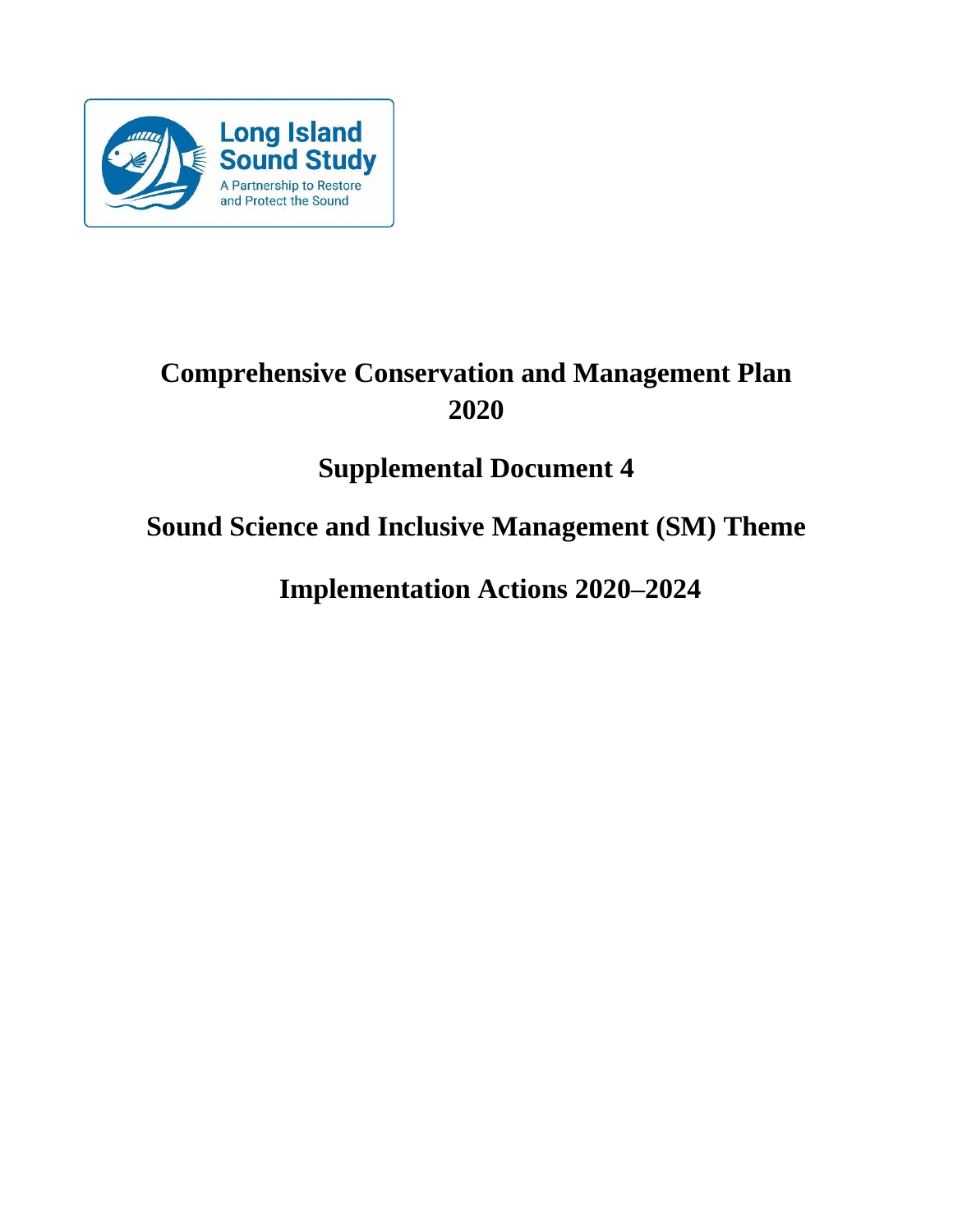# **Summary Table. Sound Science and Inclusive Management (SM) Implementation Actions**

Implementation Actions (IAs) have been formulated to carry out the SM strategies. The IAs are listed in the table with highest priority actions shaded in **bold blue**. The major strategies addressed by the action are also listed in the table.

| <b>IA Number</b> | <b>Implementation Action Title</b>                                                                                                                                                                 | <b>Major</b><br><b>Strategy</b><br><b>Addressed</b> |
|------------------|----------------------------------------------------------------------------------------------------------------------------------------------------------------------------------------------------|-----------------------------------------------------|
| $SM-1$           | Regularly update and refine the high-priority science needs relating to the<br>understanding and attainment of management objectives and ecosystem targets.                                        | 4-1a1, 1-1a7,<br>1-3a2, 2-4a4                       |
| $SM-2$           | Complete seafloor mapping conducted under the Sound Cable Fund, and use results to<br>guide additional mapping.                                                                                    | $4-1b1$                                             |
| $SM-3$           | Refine and expand the data supporting coastal and marine spatial planning under the<br>Blue Plan for Long Island Sound.                                                                            | $4-1b2$                                             |
| $SM-4$           | Develop metadata for major monitoring programs relevant to LISS Ecosystem Targets<br>for use in an Integrated Data Management Plan including community science.                                    | 4-1b3, 1-3b1,<br>1-3b3, 1-3c1,<br>$1-3c2$           |
| $SM-5$           | Develop an Integrated Data Management Plan considering local, regional, and national<br>observing initiatives.                                                                                     | 4-1b3, 1-3b1,<br>1-3b3, 1-3c1,<br>$1-3c2$           |
| $SM-6$           | Re-interpolate aerial estimates of hypoxia, from 1991 to present, using both CTDEEP<br>and IEC data.                                                                                               | $4-1b3$                                             |
| $SM-7$           | Continue National Coastal Condition Assessment monitoring of Long Island Sound.                                                                                                                    | $4-1b3$                                             |
| $SM-8$           | Coordinate and leverage community water quality monitoring programs, enhancing<br>the utility and application of data.                                                                             | $4-1b4$                                             |
| $SM-9$           | Assess options for establishing a secure, long-term Long Island Sound data portal, such<br>as LIQWIDS, that can access other data systems, including WQX.                                          | $4-1b5$                                             |
| SM-10            | Ensure all geospatial data needed for LISS Ecosystem Targets is formatted and has<br>sufficient metadata to be interoperable among common GIS applications.                                        | $4-1b5$                                             |
| <b>SM-11</b>     | By 2024, complete the Integrated Systemwide Modeling Tool to support nitrogen<br>management and Dissolved Oxygen TMDL assessment.                                                                  | $4-1c1, 1-3a2$                                      |
| <b>SM-12</b>     | Link watershed and groundwater nutrient loading models to Long Island Sound<br>water quality models to better elucidate the sources and contributions of nitrogen<br>and support their management. | 4-1c1, 1-3a2                                        |
| $SM-13$          | Continue program administrative, financial, and technical assistance support to<br>Management Conference.                                                                                          | $4-2a1$                                             |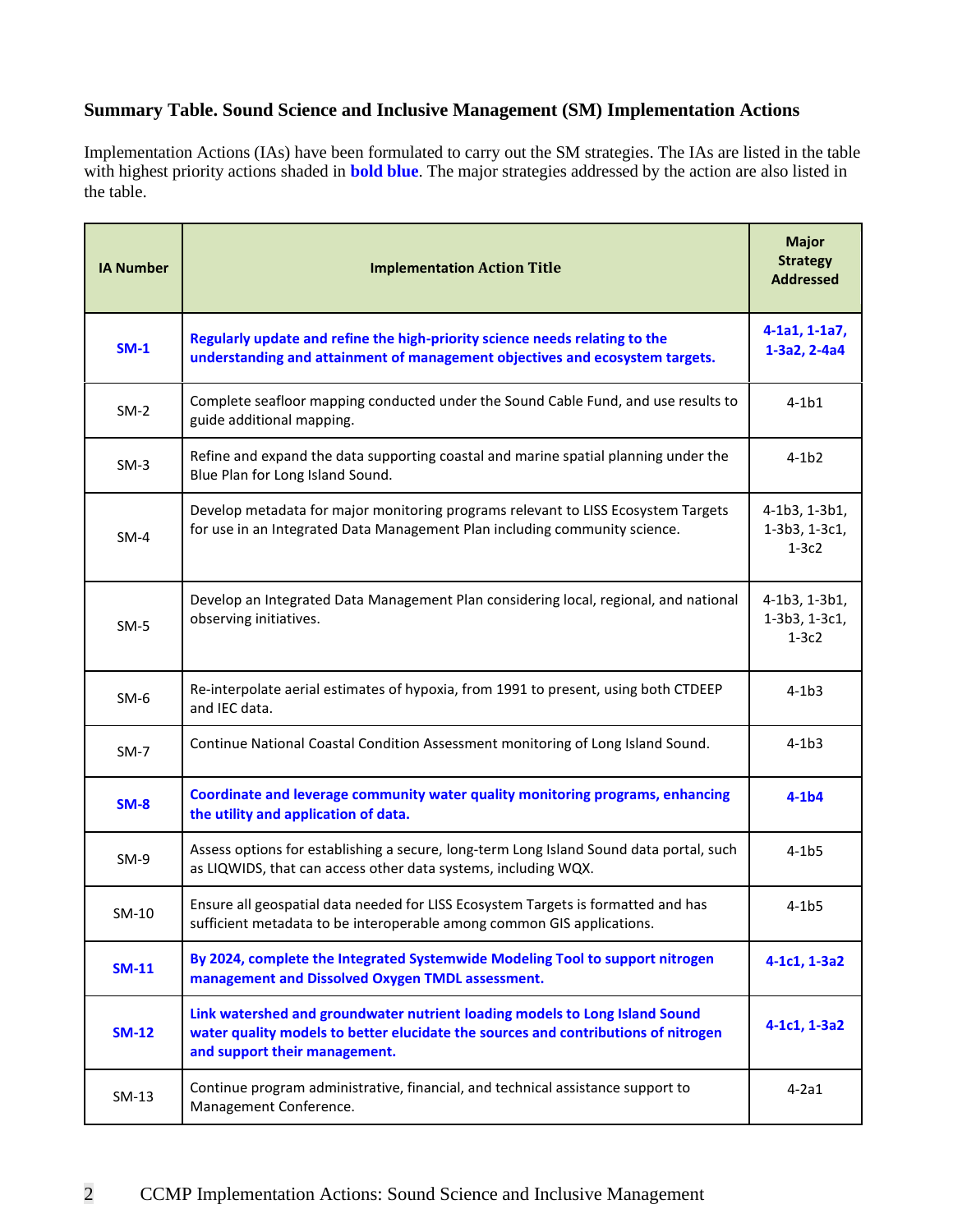| <b>IA Number</b> | <b>Implementation Action Title</b>                                                                                                                                                                                                                           | <b>Major</b><br><b>Strategy</b><br><b>Addressed</b> |
|------------------|--------------------------------------------------------------------------------------------------------------------------------------------------------------------------------------------------------------------------------------------------------------|-----------------------------------------------------|
| $SM-14$          | Continue state program coordination and involvement in the Management<br>Conference.                                                                                                                                                                         | $4-2a1$                                             |
| $SM-15$          | Optimize structure and function of the Management Conference with a focus on<br>implementation of the revised CCMP.                                                                                                                                          | $4-2a1$                                             |
| SM-16            | Reauthorize Clean Water Act sections 119 and 320 in 2024.                                                                                                                                                                                                    | $4-2a1$                                             |
| $SM-17$          | Establish and implement practices to effectively engage underrepresented<br>stakeholders and communities in CCMP implementation and LISS Management<br><b>Conference decision-making.</b>                                                                    | $4-2a1$                                             |
| <b>SM-18</b>     | Convene senior EPA and State management to help direct, inform, and coordinate<br>policy relevant to Long Island Sound.                                                                                                                                      | $4-2a3$                                             |
| SM-19            | Foster continued involvement of the tributary states in Management Conference<br>activities relating to nutrient science and management.                                                                                                                     | 4-2a4, 1-1a3,<br>$1-1a4, 1-1a7,$<br>$1-3b1$         |
| <b>SM-20</b>     | Support the refinement and application of the Long Island Sound Blue Plan to more<br>comprehensively manage Long Island Sound resources.                                                                                                                     | $4-2a5$                                             |
| $SM-21$          | Conduct primary valuations of the critical ecosystem goods and services supported<br>by Long Island Sound and its coastal habitats.                                                                                                                          | $4-2b1$                                             |
| $SM-22$          | Conduct return-on investment analysis for Long Island Sound restoration and<br>preservation strategies to inform priority-setting for implementation of the CCMP.                                                                                            | $4-2b1$                                             |
| $SM-23$          | Capitalize Connecticut Clean Water Fund and New York State Revolving Fund<br>adequately to finance Clean Water infrastructure needs.                                                                                                                         | $4-2b2$                                             |
| <b>SM-24</b>     | Research and develop innovative, locally appropriate funding mechanisms to provide<br>sustained, reliable sources of investment capital to restore and protect ecosystem<br>services.                                                                        | $4-2b2$                                             |
| SM-25            | Coordinate, collaborate and leverage funding opportunities with the Long Island Sound<br>National Estuarine Research Reserve for implementation and restoration, science, and<br>public involvement and education projects.                                  | 4-2b2, 1-3c1,<br>$3 - 1b1, 4 - 1b3$                 |
| SM-26            | Incorporate climate change-driven factors such as temperature, acidification, and sea<br>level rise in model applications to assess factors that can influence future attainment<br>of water quality standards and habitat protection and restoration goals. | 4-3a1, 1-1a8,<br>$1-3b3$                            |
| SM-27            | Determine how climate change will impact attainment of CCMP Ecosystem Targets,<br>goals and objectives using LISS vulnerability assessment and other resources.                                                                                              | $4-3a1$                                             |
| <b>SM-28</b>     | Evaluate the potential limitation of primary productivity, modification of species<br>composition, and other impacts by nutrients other than nitrogen in embayments and<br>the main Sound; as well as the ratios of these nutrients to nitrogen.             | 4-3a1, 1-3a1                                        |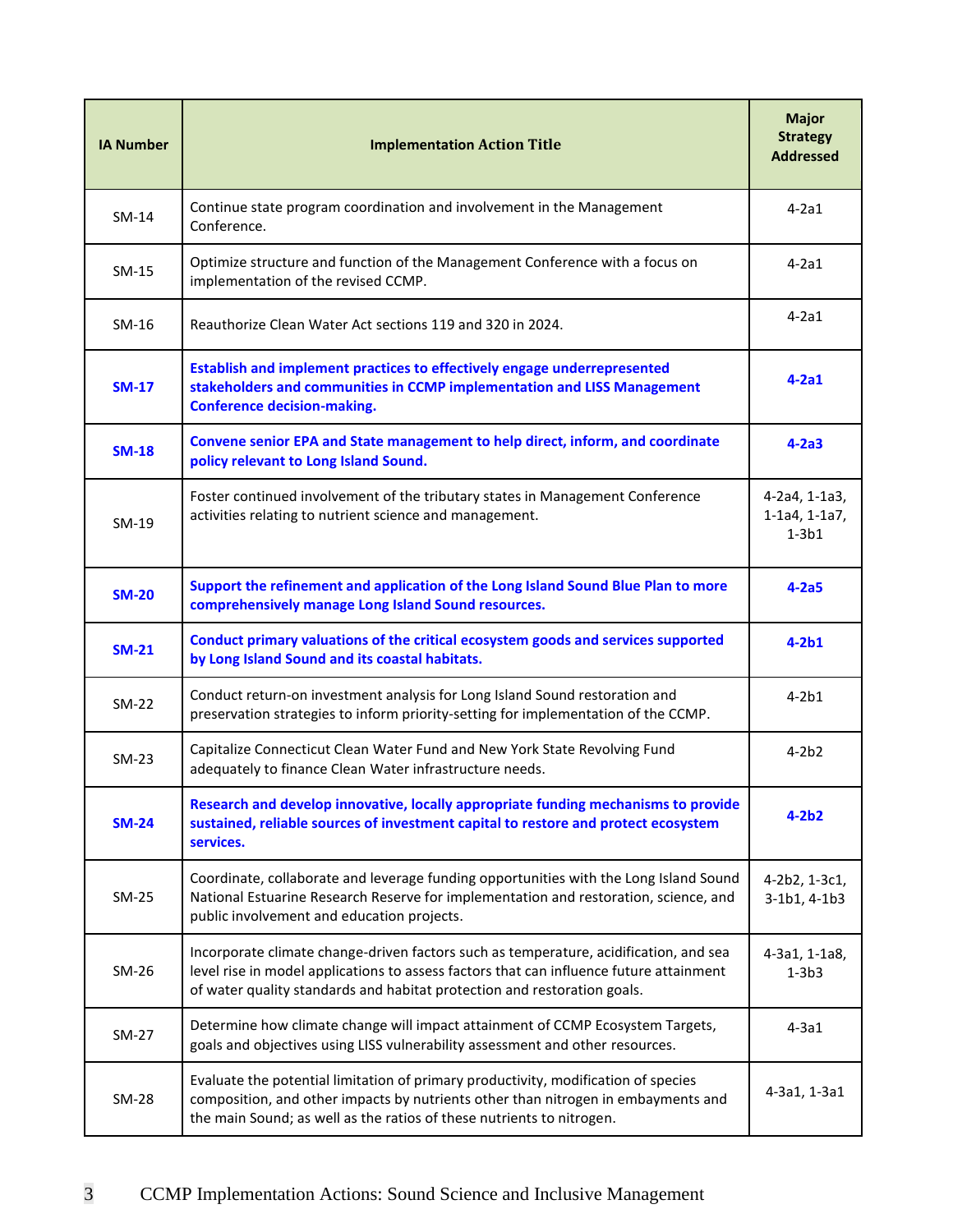| <b>IA Number</b> | <b>Implementation Action Title</b>                                                                                                                                                                        | <b>Major</b><br><b>Strategy</b><br><b>Addressed</b>                 |
|------------------|-----------------------------------------------------------------------------------------------------------------------------------------------------------------------------------------------------------|---------------------------------------------------------------------|
| $SM-29$          | Continue collaboration with Connecticut Institute for Resiliency and Climate Adaption<br>(CIRCA).                                                                                                         | $4-3a2$                                                             |
| <b>SM-30</b>     | Refine the ecosystem metrics and targets based on the underlying science of the<br>Long Island Sound ecosystem to clearly identify the characteristics of a "restored"<br>Long Island Sound.              | $4-3b1$                                                             |
| $SM-31$          | Incorporate bioextraction analyses in Dissolved Oxygen TMDL assessments on the<br>assimilative capacity of Long Island Sound to process nutrients without loss of<br>designated uses.                     | 4-3b2, 1-1a3                                                        |
| $SM-32$          | By 2024, update the CCMP tracking system to address GAO recommendations and<br>communicate progress to the public.                                                                                        | $4-3b3$                                                             |
| $SM-33$          | Continue to issue "report cards" on water quality conditions in Long Island Sound that<br>are easily understood by the public and scientifically defensible.                                              | $4-3b3$                                                             |
| SM-34            | Refine and communicate information on the Long Island Sound ecosystem and<br>watershed using environmental indicators (drivers, pressures, conditions, and<br>response indicators).                       | $4-3b3$                                                             |
| SM-35            | Develop annual Long Island Sound Study work plans that consider progress made and<br>recommendations for improving implementation to achieve desired outcomes.                                            | $4 - 3b4$                                                           |
| $SM-36$          | Every five years develop a comprehensive, specific, target-oriented implementation<br>plan engaging all Long Island Sound partners.                                                                       | $4-3b4$                                                             |
| <b>SM-37</b>     | In 2021, develop a Sustainable and Resilient Communities five-year plan<br>that identifies specific actions, which, when approved by the Management<br>Conference, will be added to the 2020 CCMP update. | 4-3b4, 3-4a1,<br>3-4b1, 3-4b2,<br>$1-1a6, 1-1a8,$<br>$1-1c1, 1-1b2$ |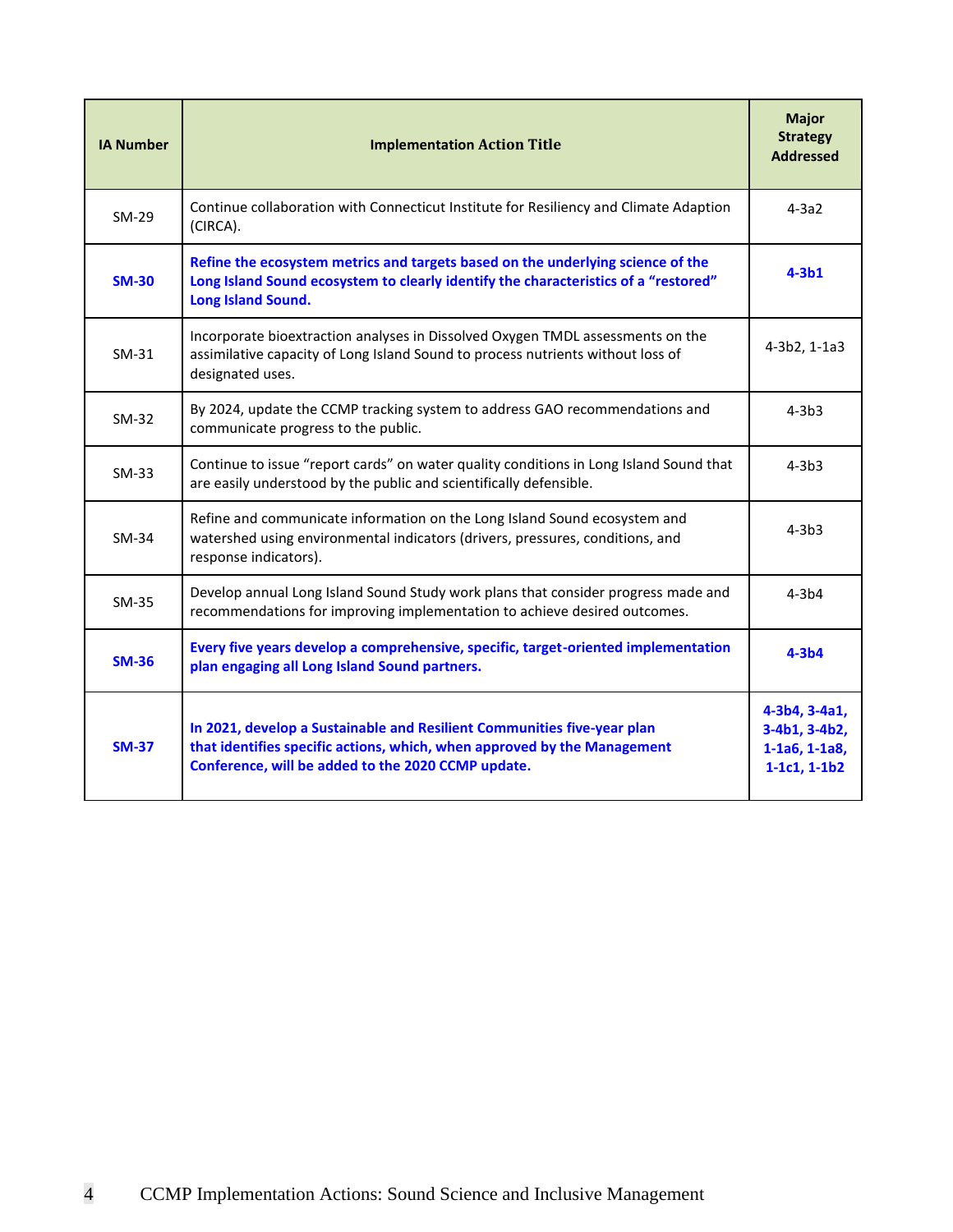*Regularly update and refine the high-priority science needs relating to the understanding and attainment of management objectives and ecosystem targets.*

Theme: Sound Science and Inclusive Management Goal: Manage Long Island Sound using sound science and cross-jurisdictional governance that is inclusive, adaptive, innovative, and accountable. Outcome: 4-1: The scientific understanding of Long Island Sound to support management is increased through strengthened research, monitoring, assessment, mapping, and modeling. Objective: 4-1a: To enhance the research portfolio to answer questions relevant to Long Island Sound management. Strategy: 4-1a1: Identify and support science activities needed to transparently link outcomes and objectives to strategies and actions, setting priorities based on management relevance and scientific merits. 1-1a7: Improve comprehensive management and performance of decentralized wastewater treatment systems, and residential, on-site wastewater treatments systems (OSWTSs). 1-3a2: Better understand eutrophication dynamics, effects, and mechanisms and continue support for modeling and synthesis efforts and their application to management scenarios. 2-4a4: Identify water quality conditions necessary to support priority habitats and use suitability models to evaluate appropriate restoration priorities through pollution controls.

**Project Description/Background:** Science is an integral element of integrated management of the ecosystem. This action will regularly update and refine the high-priority science needs relating to the understanding and attainment of management objectives and ecosystem targets. The science needs assessment will build upon the *Long Island Sound: Prospects for the Urban Sea* (Latimer et. al., 2014) synthesis book to identify the science needed to support the attainment of management objectives and ecosystem targets in the CCMP update. The Long Island Sound Study (LISS) will annually consider elements of science needs that are a high-priority. Accurate and timely scientific information is necessary to support optimal management options to protect and restore Long Island Sound. The LISS has supported Biennial solicitations for scientific research that over the past 20 years has resulted in 40 investigations, numerous publications, and improved knowledge upon which to base management of Long Island Sound. The Connecticut and New York Sea Grant Programs also conduct biennial research competitions that can provide support for Long Island Sound research.

**Cooperators and Partners:** LISS MC, LISS STAC, NYSG, and CTSG.

**Funding Sources:** LISS program funds.

**Funding Needs:** \$ for staff time, website development, and possible consultant support.

# **Expected Outputs:**

- A searchable database and website collating all past funded scientific projects (including associated final reports and publications appended)
- Continually updated Science Needs Assessment (i.e., research, monitoring, assessment, and modeling) to support the attainment of management objectives and ecosystem targets
- Research results published in peer-reviewed scientific journals
- New knowledge that supports the attainment of CCMP goals and objectives

# **Performance Metric(s):**

- A fully functional website of past scientific projects (searchable, with research products)
- A fully functional website/report with enumerated scientific priorities for the subsequent five years tied to CCMP goals and objectives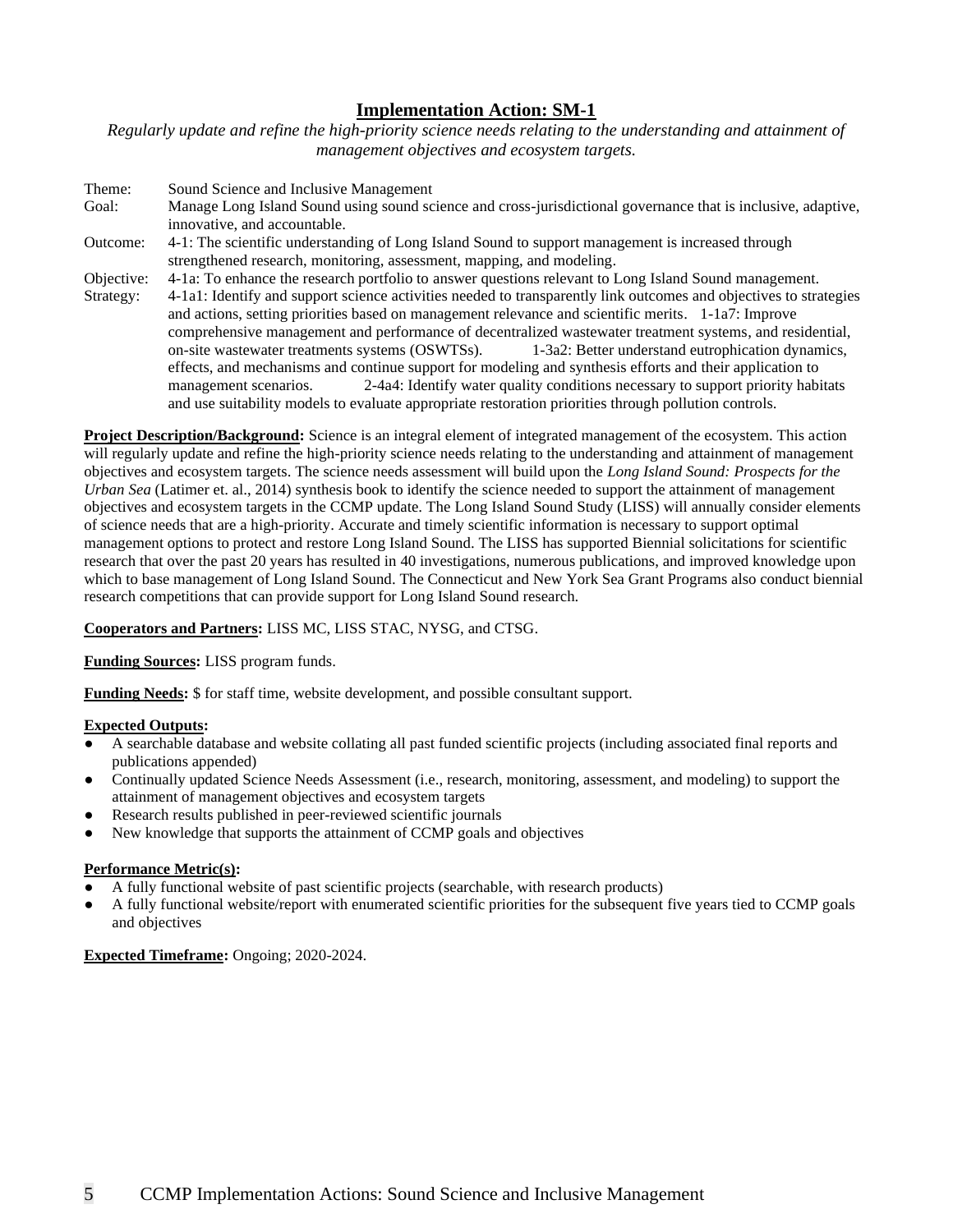*Complete Seafloor Mapping conducted under the Sound Cable Fund, and use results to guide additional mapping.*

| Theme:     | Sound Science and Inclusive Management                                                                        |
|------------|---------------------------------------------------------------------------------------------------------------|
| Goal:      | Manage Long Island Sound using sound science and cross-jurisdictional governance that is inclusive, adaptive, |
|            | innovative, and accountable.                                                                                  |
| Outcome:   | 4-1: The scientific understanding of Long Island Sound to support management is increased through             |
|            | strengthened research, monitoring, assessment, mapping, and modeling.                                         |
| Objective: | 4-1b: To maintain and enhance monitoring and assessment programs to increase understanding of Long Island     |
|            | Sound and assess progress toward management outcomes.                                                         |
| Strategy:  | 4-1b1: Characterize, inventory, and map open and shallow water habitats to support resource management and    |
|            | marine spatial planning.                                                                                      |

**Project Description/Background:** As a condition for permitting an underwater cable in Long Island Sound, a 2004 settlement between the states of Connecticut and New York, two power companies, and a cable company provided funding for a Long Island Sound Research and Restoration Fund. CTDEEP, NYSDEC, and EPA directed that the fund be used to map the seafloor of Long Island Sound to provide sound science in support of future review of proposed projects. A Sound Cable Fund Steering Committee is overseeing the mapping effort being conducted by a consortium of federal and university scientists. In an effort to better understand, describe, and analyze these seafloor (or "benthic") environments federal and state agencies, regional organizations, and academic institutions use high resolution underwater imaging techniques to characterize and map specific geographic locations. In 2012, three areas of the Long Island Sound were identified to develop a multiphased benthic mapping effort. In 2014, Phase I of the Long Island Sound Cable Fund Habitat Mapping Initiative was completed, where data collection, analysis, data organization, and product development tasks were conducted in the central Sound, designated as the Phase I Pilot Area. This phase evaluated the entire process needed to comprehensively map the seafloor habitats and develop desired products on a subset of the larger Long Island Sound project area. In 2017, Phase II of the Cable Fund Habitat Mapping Initiative began, where the eastern Sound, from west of Connecticut River to Fishers Island Sound, was focused on. Planning for Phase III of the Initiative is in the initial stages. This action will complete the Seafloor Mapping Initiative and use results to guide additional mapping.

**Cooperators and Partners:** Cable Fund Steering Committee (i.e., EPA Region 1 and Region 2, NYSDEC, CTDEEP, CTSG, NYSG).

# **Funding Sources:** Lawsuit settlement.

**Funding Needs:** \$\$\$\$. Approximately \$7M was made available through the settlement fund. As products are completed, the cost of obtaining additional spatial coverage or detail will be assessed.

### **Expected Outputs:**

- Completed digital maps of Long Island Sound seafloor environment including: acoustic intensity and seafloor topography, sediment texture and grain size distribution, sedimentary environment and chemistry, benthic habitats and ecological processes, and physical oceanographic characterization
- Increased understanding of the general physical, chemical, and biologic nature of the Long Island Sound seafloor

### **Performance Metric(s):**

- Percent of Long Island Sound mapped
- Products used in support of infrastructure planning
- Demarcation of species and habitats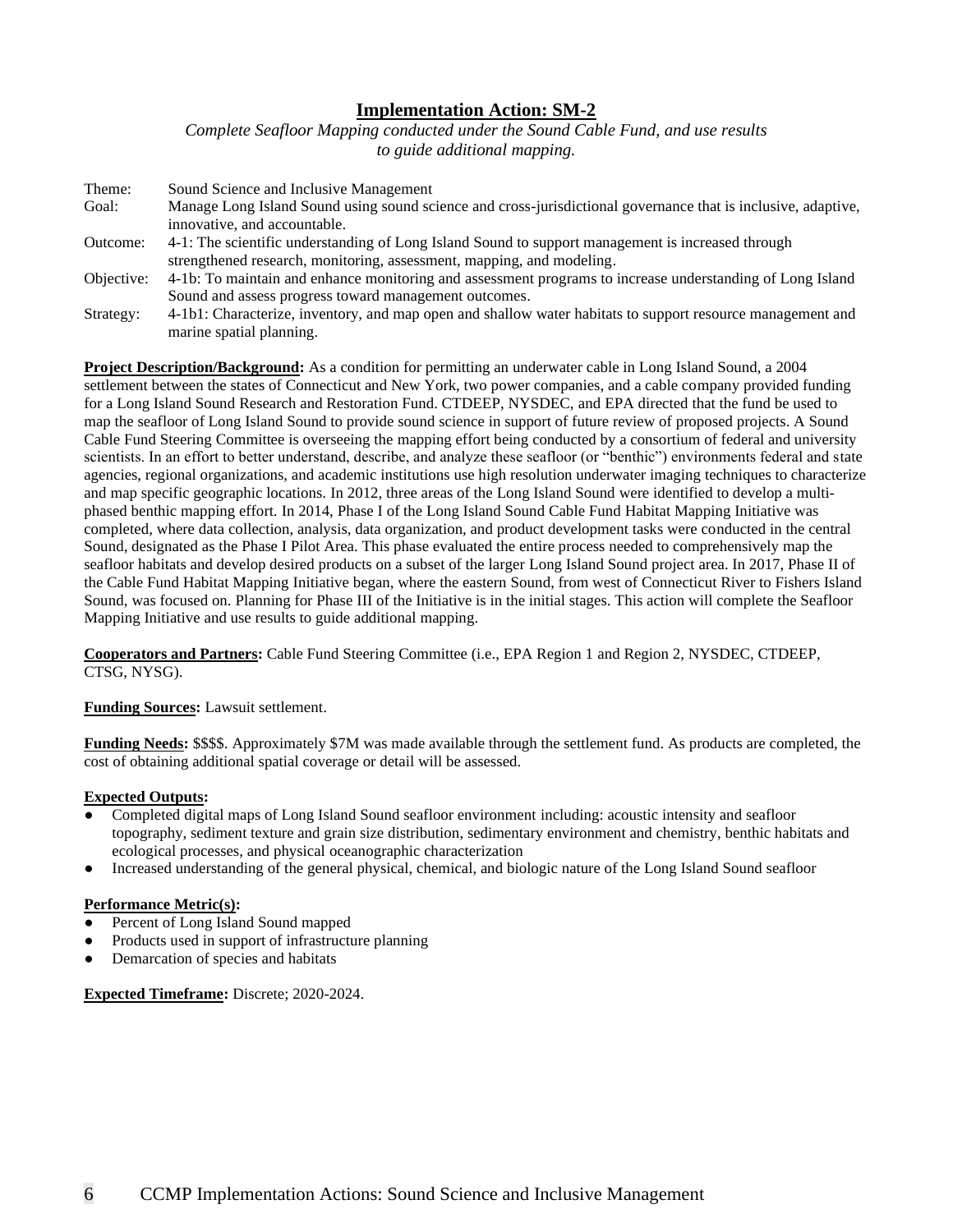*Refine and expand the data supporting coastal and marine spatial planning under the Blue Plan for Long Island Sound.*

| Theme:     | Sound Science and Inclusive Management                                                                        |
|------------|---------------------------------------------------------------------------------------------------------------|
| Goal:      | Manage Long Island Sound using sound science and cross-jurisdictional governance that is inclusive, adaptive, |
|            | innovative, and accountable.                                                                                  |
| Outcome:   | 4-1: The scientific understanding of Long Island Sound to support management is increased through             |
|            | strengthened research, monitoring, assessment, mapping, and modeling.                                         |
| Objective: | 4-1b: To maintain and enhance monitoring and assessment programs to increase understanding of Long Island     |
|            | Sound and assess progress toward management outcomes.                                                         |
| Strategy:  | 4-1b2: Characterize, inventory, and map human uses, both recreational and commercial, of open and shallow     |

water habitats to support resource management and marine spatial planning.

**Project Description/Background:** Coastal and Marine Spatial Planning (CMSP) is a process that brings together multiple users of the ocean—including energy, industry, government, conservation, and recreation—to make informed and coordinated decisions about how to use marine resources sustainably. CMSP generally uses maps to create a more comprehensive picture of a marine area—identifying where and how an ocean area is being used and what natural resources and habitats exist. It is similar to land-use planning, but for marine waters. This action will refine and expand the data supporting CMSP under the Long Island Sound Blue Plan [\(https://portal.ct.gov/-/media/DEEP/coastal](https://portal.ct.gov/-/media/DEEP/coastal-resources/LIS_blue_plan/blueplanfinaldraftversion12september2019pdf.pdf)[resources/LIS\\_blue\\_plan/blueplanfinaldraftversion12september2019pdf.pdf\)](https://portal.ct.gov/-/media/DEEP/coastal-resources/LIS_blue_plan/blueplanfinaldraftversion12september2019pdf.pdf). The ultimate purpose of the Blue Plan is to facilitate a transparent, science-based decision-making process for the preservation of the Sound's ecosystems and resources, while protecting its traditional uses. The plan provides an inventory of the Sound's natural resources and uses and establishes a spatial plan to guide future use of the waters and submerged lands.

**Cooperators and Partners:** CTDEEP, Long Island Sound Resource and Use Inventory and Blue Plan Advisory Committee.

**Funding Sources:** LISS; Sound Cable Fund; In-kind services for identification of data, multiple potential sources for data collection.

# **Funding Needs:** \$\$

### **Expected Outputs:**

- Increased coordination and collaboration among partners and stakeholders
- Increased meaningful public participation

### **Performance Metric(s):**

Number of projects resulting in data supporting coastal and marine spatial planning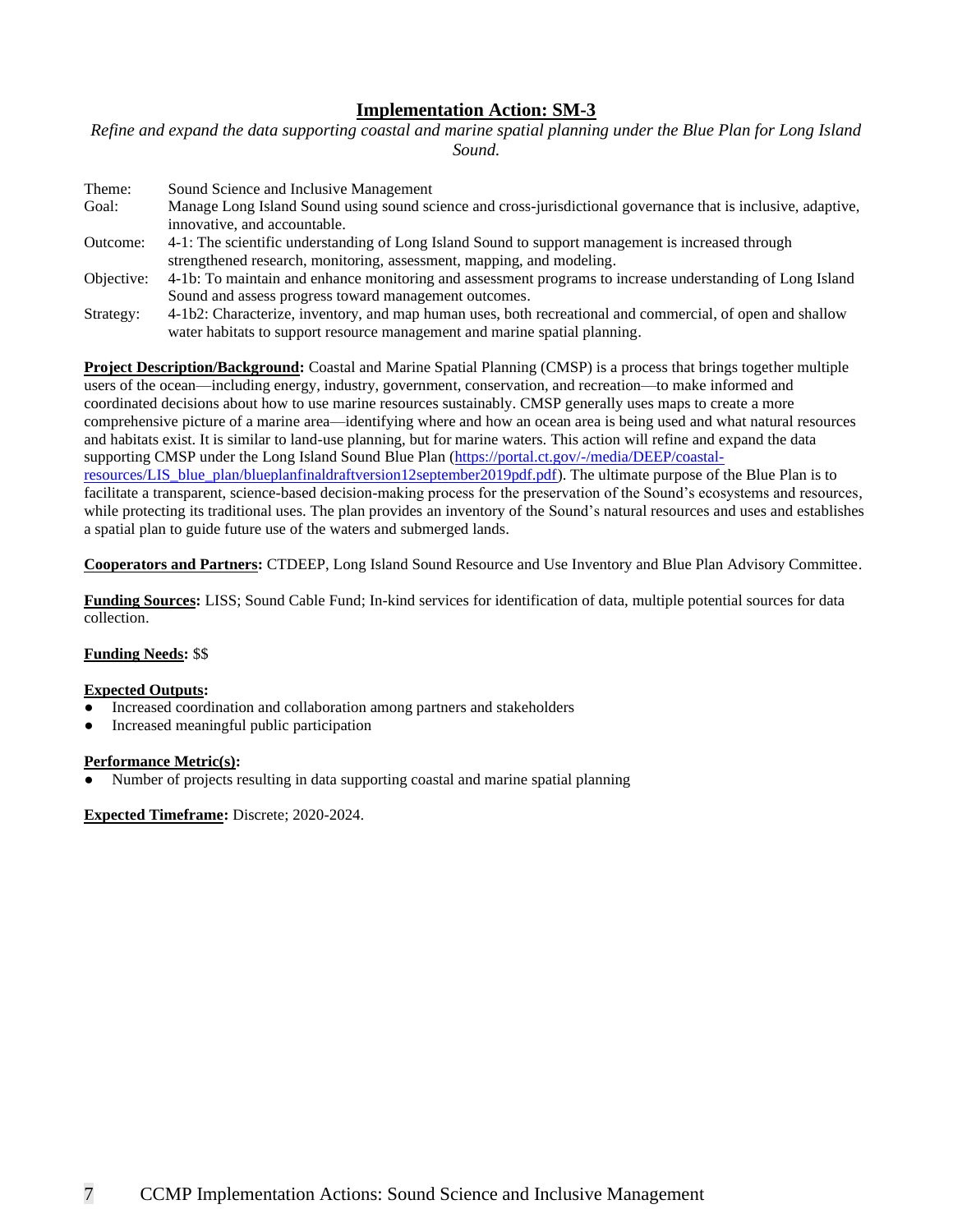*Develop metadata for major monitoring programs relevant to LISS Ecosystem Targets for use in an Integrated Data Management Plan including community science.*

Theme: Sound Science and Inclusive Management Goal: Manage Long Island Sound using sound science and cross-jurisdictional governance that is inclusive, adaptive, innovative, and accountable. Outcome: 4-1: The scientific understanding of Long Island Sound to support management is increased through strengthened research, monitoring, assessment, mapping, and modeling. Objective: 4-1b: To maintain and enhance monitoring and assessment programs to increase understanding of Long Island Sound and assess progress toward management outcomes. Strategy: 4-1b3: Evaluate, enhance, integrate, and coordinate ongoing monitoring programs. 1-3b1: Improve identification and source tracking of nonpoint sources (e.g., watershed, groundwater, atmospheric deposition) and sinks of nutrients and their impacts on water and habitat quality. 1-3b3: Improve understanding of climate change (e.g., acidification, sea level rise, temperature) on Long Island Sound water and habitat quality and biota, and their interaction with other water quality issues (e.g., eutrophication). 1-3c1: Support collaboration between Long Island Sound Study (LISS) partner organizations including upper basin agencies/partners (USGS, CTDEEP, CTDOA, NYSDEC, MassDEP, SCDHS, etc.) to improve utility of monitoring data and the sentinel monitoring program. 1-3c2: Implement improved data storage and sharing solutions to support collaboration and incorporation of data into management decisions.

**Project Description/Background:** Assessing the status and trends of the condition of Long Island Sound requires regular measurements of important ecological variables. The LISS has funded water quality monitoring since 1987, adding elements over time and supporting survey of important habitats. Many different partners are involved in this data collection, and there is a need for a metadata index to be developed, and then synthesized and stored in a centralized location. This action will help develop metadata for major monitoring programs relevant to the LISS Ecosystem Targets for use in an Integrated Monitoring Data Management Plan (LIS-IMP) including community science. The plan will include an upgrade and integration assessment of the collection and analysis methods of the multiple agencies that currently comprise the program. Planning should consider offshore monitoring objectives related to assessment of wind energy activities and essential fish habitats, as well as focus on local embayment monitoring.

**Cooperators and Partners:** EPA, NOAA, USGS, NYSDEC, CTDEEP, IEC, LISS STAC.

**Funding Sources:** LISS program funds.

# **Funding Needs:** \$\$

### **Expected Outputs:**

- Documented metadata for major monitoring programs
- Compilation of metadata in a centralized location

### **Performance Metric(s):**

Modifications in the monitoring program incorporating metadata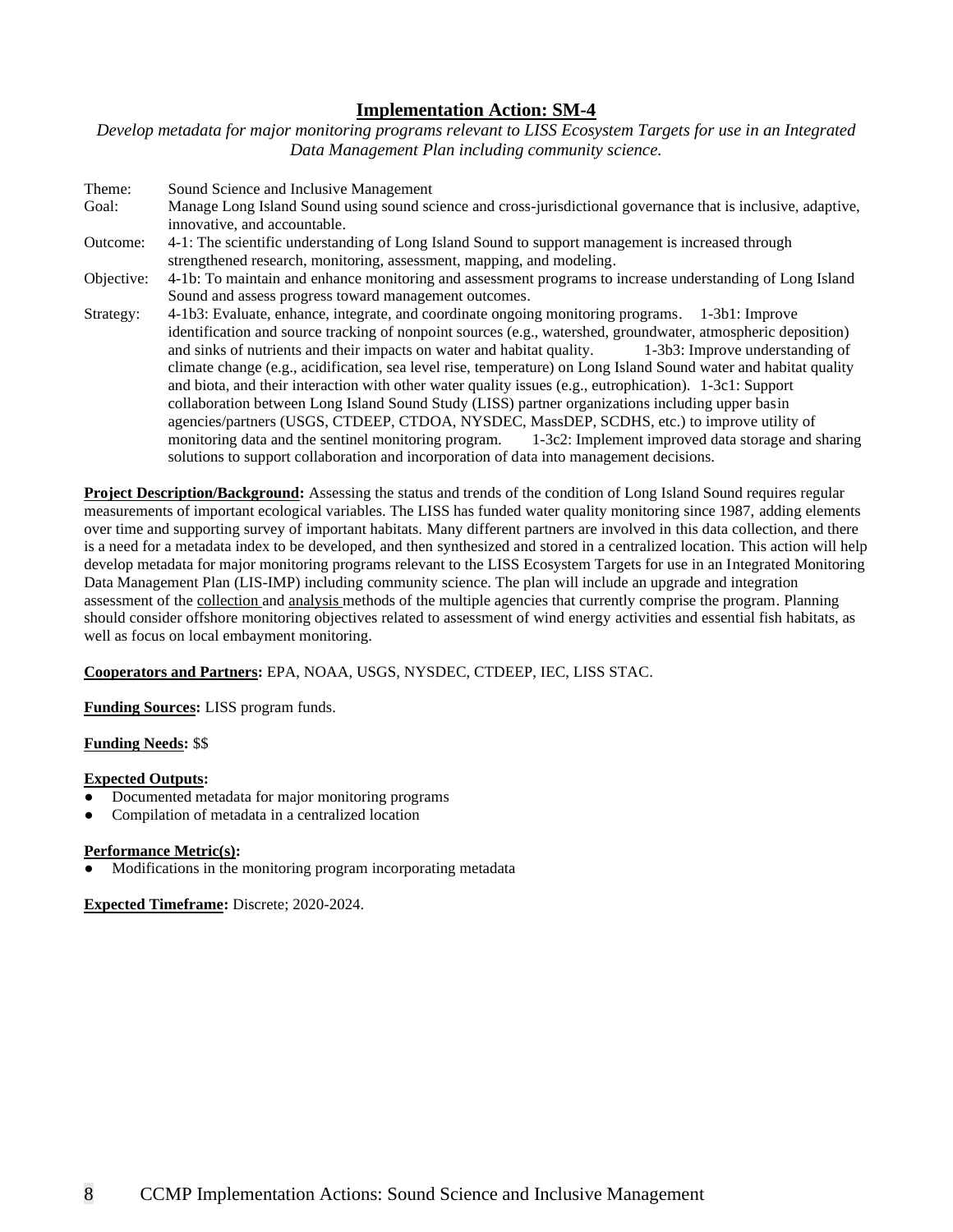*Develop an Integrated Data Management Plan considering local, regional, and national observing initiatives.*

Theme: Sound Science and Inclusive Management Goal: Manage Long Island Sound using sound science and cross-jurisdictional governance that is inclusive, adaptive, innovative, and accountable. Outcome: 4-1: The scientific understanding of Long Island Sound to support management is increased through strengthened research, monitoring, assessment, mapping, and modeling. Objective: 4-1b: To maintain and enhance monitoring and assessment programs to increase understanding of Long Island Sound and assess progress toward management outcomes. Strategy: 4-1b3: Evaluate, enhance, integrate, and coordinate ongoing monitoring programs. 1-3b1: Improve identification and source tracking of nonpoint sources (e.g., watershed, groundwater, atmospheric deposition) and sinks of nutrients and their impacts on water and habitat quality. 1-3b3: Improve understanding of climate change (e.g., acidification, sea level rise, temperature) on Long Island Sound water and habitat quality and biota, and their interaction with other water quality issues (e.g., eutrophication). 1-3c1: Support collaboration between Long Island Sound Study (LISS) partner organizations including upper basin agencies/partners (USGS, CTDEEP, CTDOA, NYSDEC, MassDEP, SCDHS, etc.) to improve utility of monitoring data and the sentinel monitoring program. 1-3c2: Implement improved data storage and sharing solutions to support collaboration and incorporation of data into management decisions.

**Project Description/Background:** The LISS has funded water quality monitoring since 1987, adding elements over time and supporting survey of important habitats. This program involves multiple agencies and sources. There is a need to develop a holistic framework to provide data users with an efficient means to access, download, evaluate, or otherwise utilize the data from these multiple sources. In addition, there are significant historical data that need to be rescued and included into a digital form that is usable by the scientific community. A Long Island Sound Integrated Data Management Plan (LIS-IDP) should be able to serve the multiple needs of the Long Island Sound community while also allowing seamless access to regional and national observing systems. The plan will incorporate completed and ongoing efforts including the thought process that went into the development of LIQWIDS, a water-quality data collaboration system; the development of a community science database and data visualization tools; and the outputs from the Integrated Systemwide Eutrophication Modeling.

**Cooperators and Partners:** EPA, NOAA, USGS, NYSDEC, CTDEEP, IEC, LISS STAC.

**Funding Sources:** LISS program funds.

**Funding Needs:** \$\$

# **Expected Outputs:**

- Adopted guidelines and systems to store, manage, and access data
- A Long Island Sound Integrated Data Management Plan

# **Performance Metric(s):**

Improved identification and access of historical and current data from multiple sources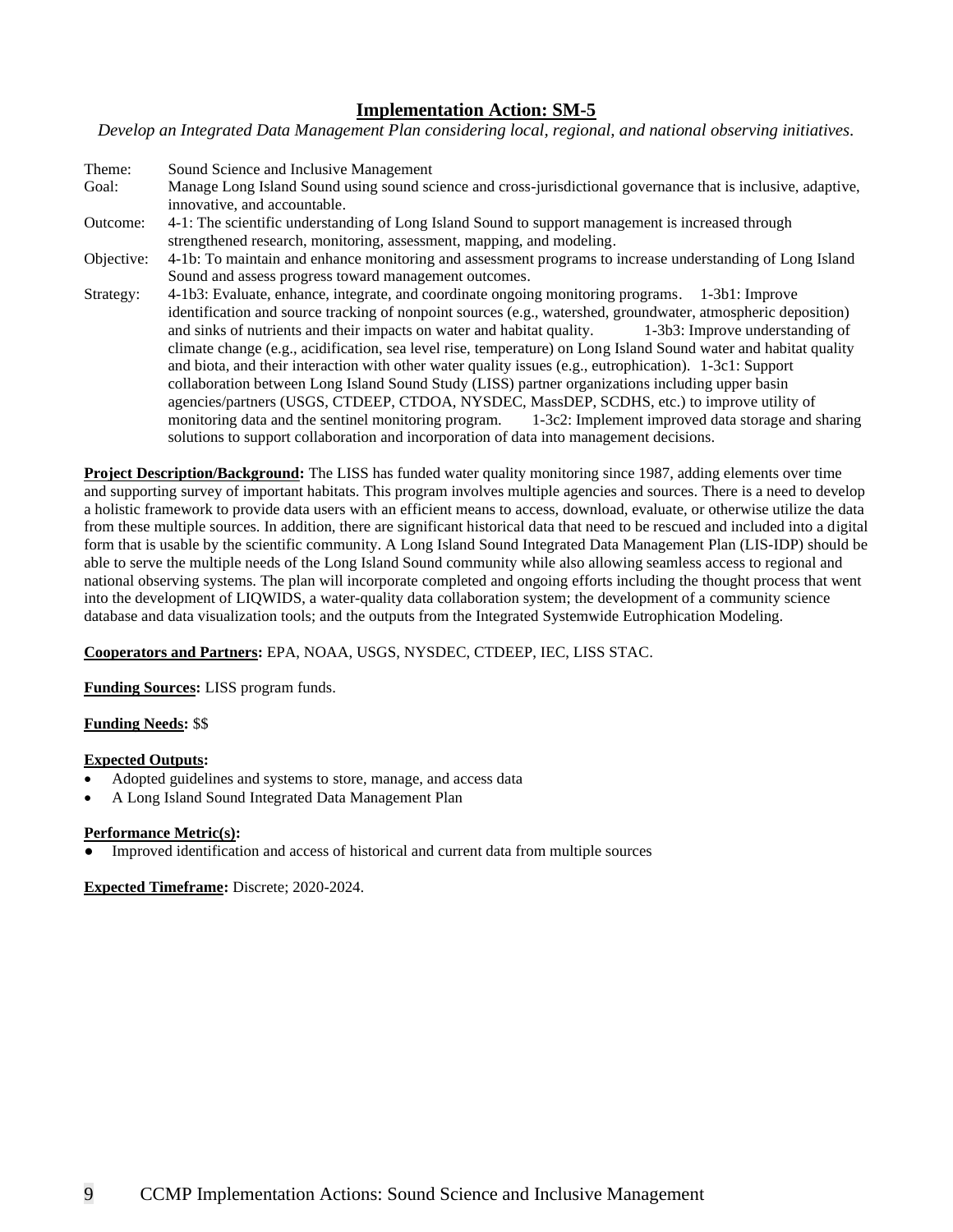*Re-interpolate aerial estimates of hypoxia, from 1991 to present, using both CTDEEP and IEC data.*

Theme: Sound Science and Inclusive Management Goal: Manage Long Island Sound using sound science and cross-jurisdictional governance that is inclusive, adaptive, innovative, and accountable. Outcome: 4-1: The scientific understanding of Long Island Sound to support management is increased through strengthened research, monitoring, assessment, mapping, and modeling. Objective: 4-1b: To maintain and enhance monitoring and assessment programs to increase understanding of Long Island Sound and assess progress toward management outcomes.

Strategy: 4-1b3: Evaluate, enhance, integrate, and coordinate ongoing monitoring programs.

**Project Description/Background:** Assessing the status and trends of the condition of Long Island Sound requires regular measurements of important ecological variables. Since 1991, CTDEEP has been providing monitoring support for the measurement of hypoxia related environmental variables in Long Island Sound. In addition, IEC has been providing similar monitoring support for the western-most areas of Long Island Sound. The action will re-interpolate aerial estimates of hypoxia, from 1991 to present, using both the CTDEEP and IEC monitoring data.

**Cooperators and Partners:** EPA, NYSDEC, CTDEEP, IEC, LISS STAC through a water quality monitoring work group.

**Funding Sources:** LISS program funds.

**Funding Needs:** \$; Most of the work is being performed in-house through the work group.

### **Expected Outputs:**

A modified aerial estimates of hypoxia using CTDEEP and IEC data

### **Performance Metric(s):**

Incorporation IEC data in the Sound-wide data analysis and representation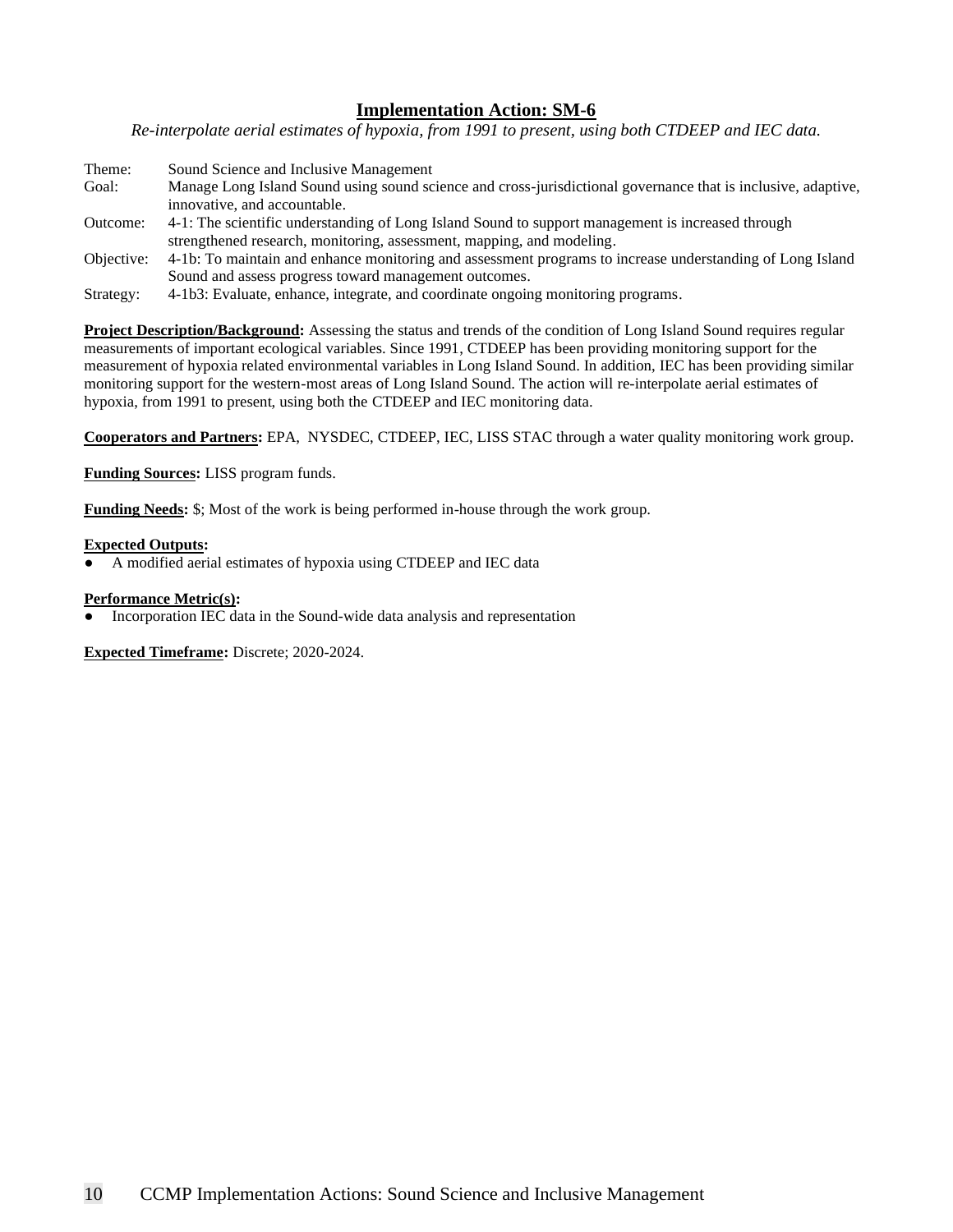*Continue National Coastal Condition Assessment monitoring of Long Island Sound.*

Theme: Sound Science and Inclusive Management Goal: Manage Long Island Sound using sound science and cross-jurisdictional governance that is inclusive, adaptive, innovative, and accountable. Outcome: 4-1: The scientific understanding of Long Island Sound to support management is increased through strengthened research, monitoring, assessment, mapping, and modeling. Objective: 4-1b: To maintain and enhance monitoring and assessment programs to increase understanding of Long Island Sound and assess progress toward management outcomes.

Strategy: 4-1b3: Evaluate, enhance, integrate, and coordinate ongoing monitoring programs.

**Project Description/Background:** To address questions about national coastal condition, the EPA participates in a multiagency effort to assess the condition of the nation's coastal resources. The agency chose to assess condition using nationally consistent monitoring surveys to minimize the problems created by compiling data collected using multiple approaches. The results of these assessments are compiled periodically into a National Coastal Condition Assessment (NCCA). This series of reports contains one of the most comprehensive ecological assessments of the condition of our nation's coastal bays and estuaries (EPA, 2012). In 2015 and 2020, CTDEEP conducted a field program under the NCCA Program to characterize nutrients, sediments, and benthic macroinvertebrate communities at 23 open water sites of the Long Island Sound. In addition, LISS has provided \$500,000 of FY2020 funds to extend this effort to 60 sites in Long Island Sound embayments, where the NCCA will also be implemented. By continuing these efforts, the health of Long Island Sound harbor and bays will be assessed, in which those assessments will be linked to human pressures, and subsequently improve and protect water quality, habitat, and biological and ecological diversity in the Sound and its embayments.

**Cooperators and Partners:** EPA, CTDEEP, and research institutions.

**Funding Sources:** EPA.

**Funding Needs:** \$\$\$

### **Expected Outputs:**

Field data incorporated into the EPA National Coastal Condition Assessment

### **Performance Metric(s):**

- Field work conducted
- Environmental indicators using the data are updated

**Expected Timeframe:** Ongoing; 2020-2024.

**\_\_\_\_\_\_\_\_\_\_\_\_\_\_\_\_\_\_\_\_\_\_\_\_\_\_\_\_\_\_\_\_\_\_**

**Reference:** EPA, 2012. National Coastal Condition Report IV. U. S. Environmental Protection Agency, Office of Research and Development, Office of Water, Washington, D. C., EPA-842-R-10-003, 368 pp.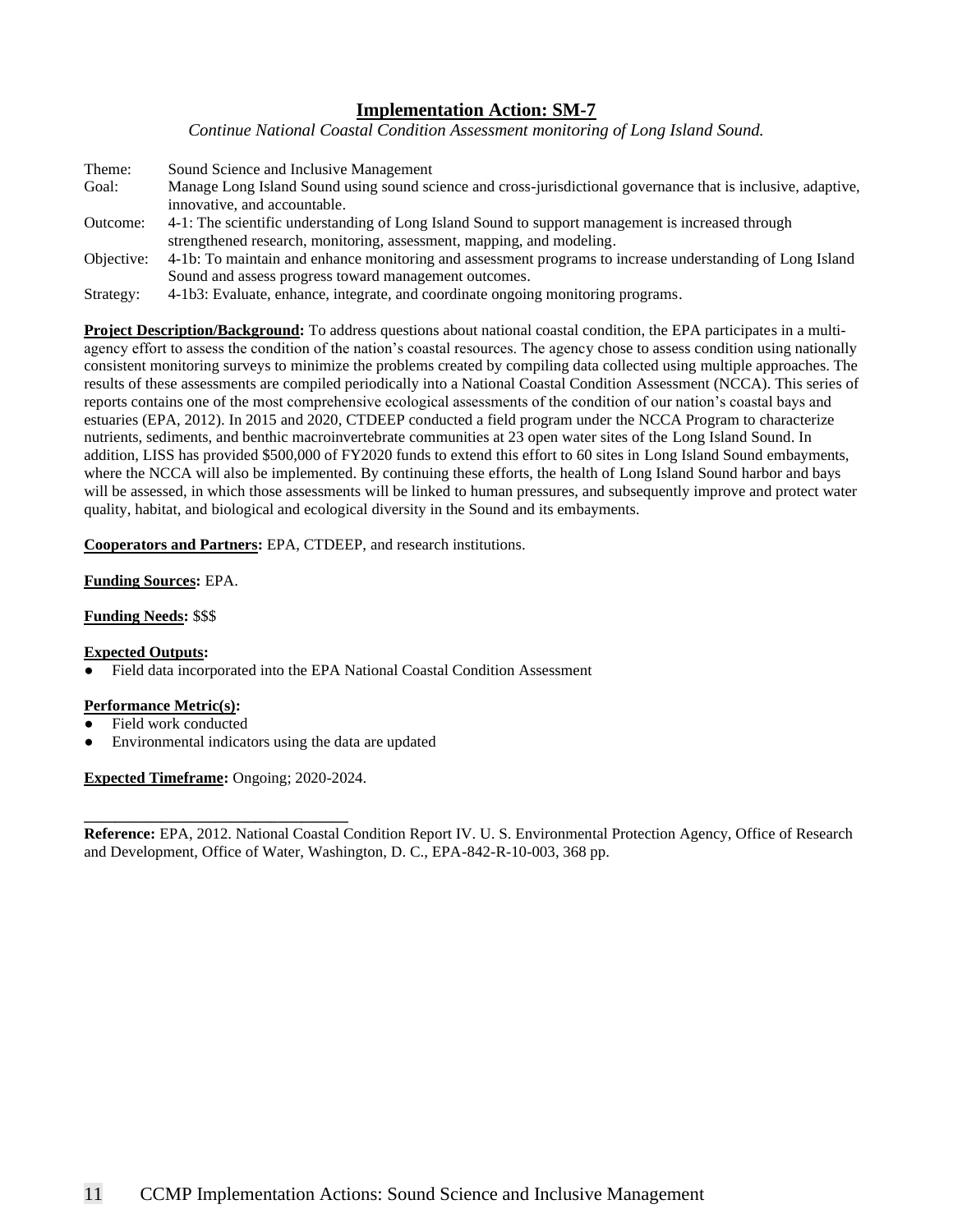*Coordinate and leverage community water quality monitoring programs, enhancing the utility and application of data.*

| Theme:     | Sound Science and Inclusive Management                                                                        |
|------------|---------------------------------------------------------------------------------------------------------------|
| Goal:      | Manage Long Island Sound using sound science and cross-jurisdictional governance that is inclusive, adaptive, |
|            | innovative, and accountable.                                                                                  |
| Outcome:   | 4-1: The scientific understanding of Long Island Sound to support management is increased through             |
|            | strengthened research, monitoring, assessment, mapping, and modeling.                                         |
| Objective: | 4-1b: To maintain and enhance monitoring and assessment programs to increase understanding of Long Island     |
|            | Sound and assess progress toward management outcomes.                                                         |
| Strategy:  | 4-1b4: Strengthen monitoring of conditions in embayments and near-shore waters, and integrate the resulting   |
|            | data and assessments into open water monitoring programs.                                                     |

**Project Description/Background:** In order to gage the effectiveness of management and restoration projects, it is necessary to have near-shore water quality and other data available. From the funded LISS analysis aimed to evaluate the feasibility of developing a framework for coordinating community-based water quality monitoring groups around the Sound, the Unified Water Study (UWS) was formed in 2017. By 2020, the UWS has expanded to include 23 groups monitoring 40 embayments. The UWS educates and encourages residents to take an active role in their community and be responsible stewards for their environment. This action will continue to coordinate, leverage, and expand these water quality monitoring programs. Additionally, to further enhance the utility and application of these collected data, efforts are underway to advance data management, in which, through the development of a database and data visualization tools used by community scientists and others monitoring the waters and natural resources of Long Island Sound.

### **Cooperators and Partners:** LISS, Save the Sound.

**Funding Sources:** LISS program funds.

### **Funding Needs:** \$\$\$

### **Expected Outputs:**

- Continue to support community water quality monitoring programs, including the UWS
- Development of a database and data visualization tools

# **Performance Metric(s):**

- Number of water quality monitoring programs
- Number of community scientists or groups involved in programs
- Number of embayments sampled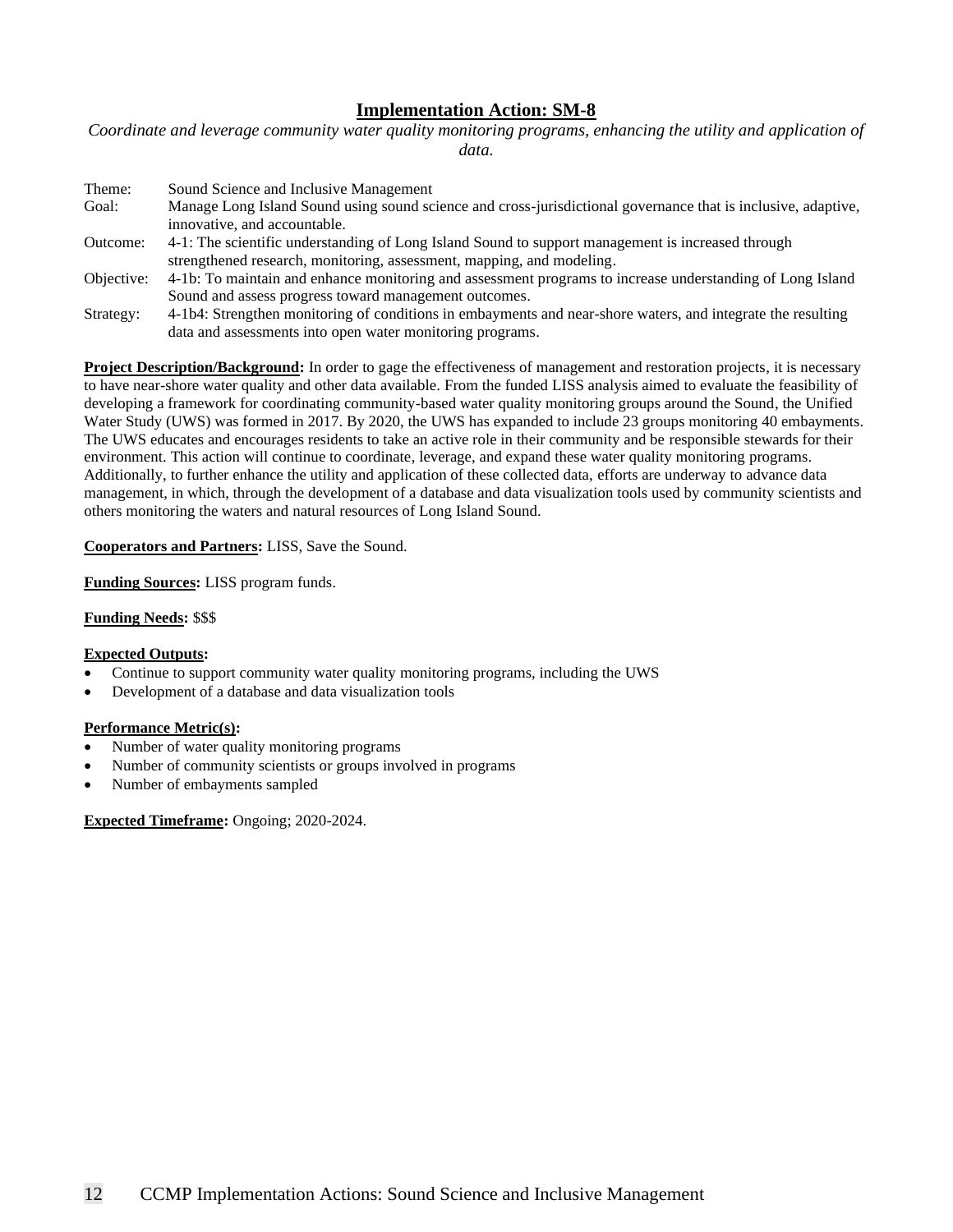*Assess options for establishing a secure, long-term Long Island Sound data portal, such as LIQWIDS, that can access other data systems, including WQX.*

| Theme:     | Sound Science and Inclusive Management                                                                        |
|------------|---------------------------------------------------------------------------------------------------------------|
| Goal:      | Manage Long Island Sound using sound science and cross-jurisdictional governance that is inclusive, adaptive, |
|            | innovative, and accountable.                                                                                  |
| Outcome:   | 4-1: The scientific understanding of Long Island Sound to support management is increased through             |
|            | strengthened research, monitoring, assessment, mapping, and modeling.                                         |
| Objective: | 4-1b: To maintain and enhance monitoring and assessment programs to increase understanding of Long Island     |
|            | Sound and assess progress toward management outcomes.                                                         |
| Strategy:  | 4-1b5: Improve regional identification, storage, and sharing of spatial and temporal data.                    |

**Project Description/Background:** Over the past few years significant support has been growing for integration of LISS monitoring data/programs with regional data collection initiatives. This action will assess options for establishing a secure, long-term Long Island Sound data portal, such as the Long Island Water Quality Integrated Data System (LIQWIDS), that can access other data systems, including Water Quality Exchange (WQX). LIQWIDS is a water-quality collaboration system which allows users, such as, NYSDEC, Long Island Regional Planning Council, officials from Nassau and Suffolk Counties, and other stakeholders to access a data portal with a map-based user interface to share ambient monitoring data. The WQX is the mechanism for data partners to submit water monitoring data to EPA. The development of a Long Island Sound data portal that accesses other data systems, like WQX, will better integrate monitoring data from a variety of partners.

**Cooperators and Partners:** LISS MC and STAC, federal and state agencies.

**Funding Sources:** LISS program funds.

### **Funding Needs:** \$

### **Expected Outputs:**

Development of a strategic plan outlining steps and resources needed to establish a secure, long-term Long Island Sound data portal

### **Performance Metric(s):**

- Strategic plan in coordination with STAC
- Submission of strategic plan to LISS MC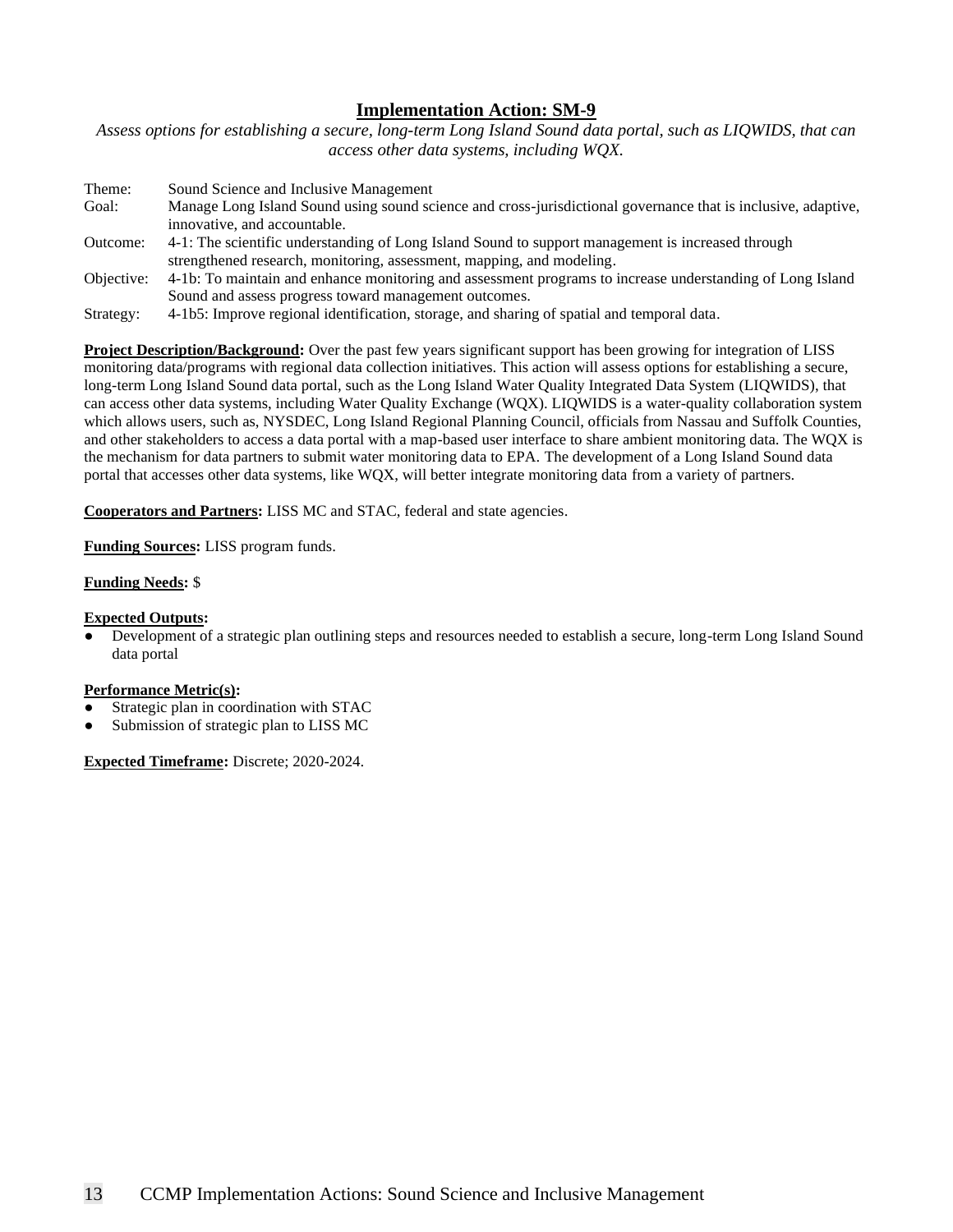*Ensure all geospatial data needed for LISS Ecosystem Targets is formatted and has sufficient metadata to be interoperable among common GIS applications.*

| Theme:     | Sound Science and Inclusive Management                                                                        |
|------------|---------------------------------------------------------------------------------------------------------------|
| Goal:      | Manage Long Island Sound using sound science and cross-jurisdictional governance that is inclusive, adaptive, |
|            | innovative, and accountable.                                                                                  |
| Outcome:   | 4-1: The scientific understanding of Long Island Sound to support management is increased through             |
|            | strengthened research, monitoring, assessment, mapping, and modeling.                                         |
| Objective: | 4-1b: To maintain and enhance monitoring and assessment programs to increase understanding of Long Island     |
|            | Sound and assess progress toward management outcomes.                                                         |
| Strategy:  | 4-1b5: Improve regional identification, storage, and sharing of spatial and temporal data.                    |

**Project Description/Background:** In 2012, LISS secured a consultant, Corbel Analytics, to aid in the development of a comprehensive Geographic Information Systems (GIS) needs assessment to serve the needs of all of the LISS partners. The report, completed in 2013, recommended a number of steps that could improve the use and application of Long Island Sound data through regional GIS. This action will ensure all geospatial data needed for LISS Ecosystem Targets is formatted and has sufficient metadata to be interoperable among common GIS applications.

# **Cooperators and Partners:** LISS.

**Funding Sources:** LISS program funds.

**Funding Needs:** \$\$ - Implementation costs/year; In-house staff evaluation.

### **Expected Outputs:**

Funded projects with geospatial data have sufficient metadata

### **Performance Metric(s):**

Number of geospatial applications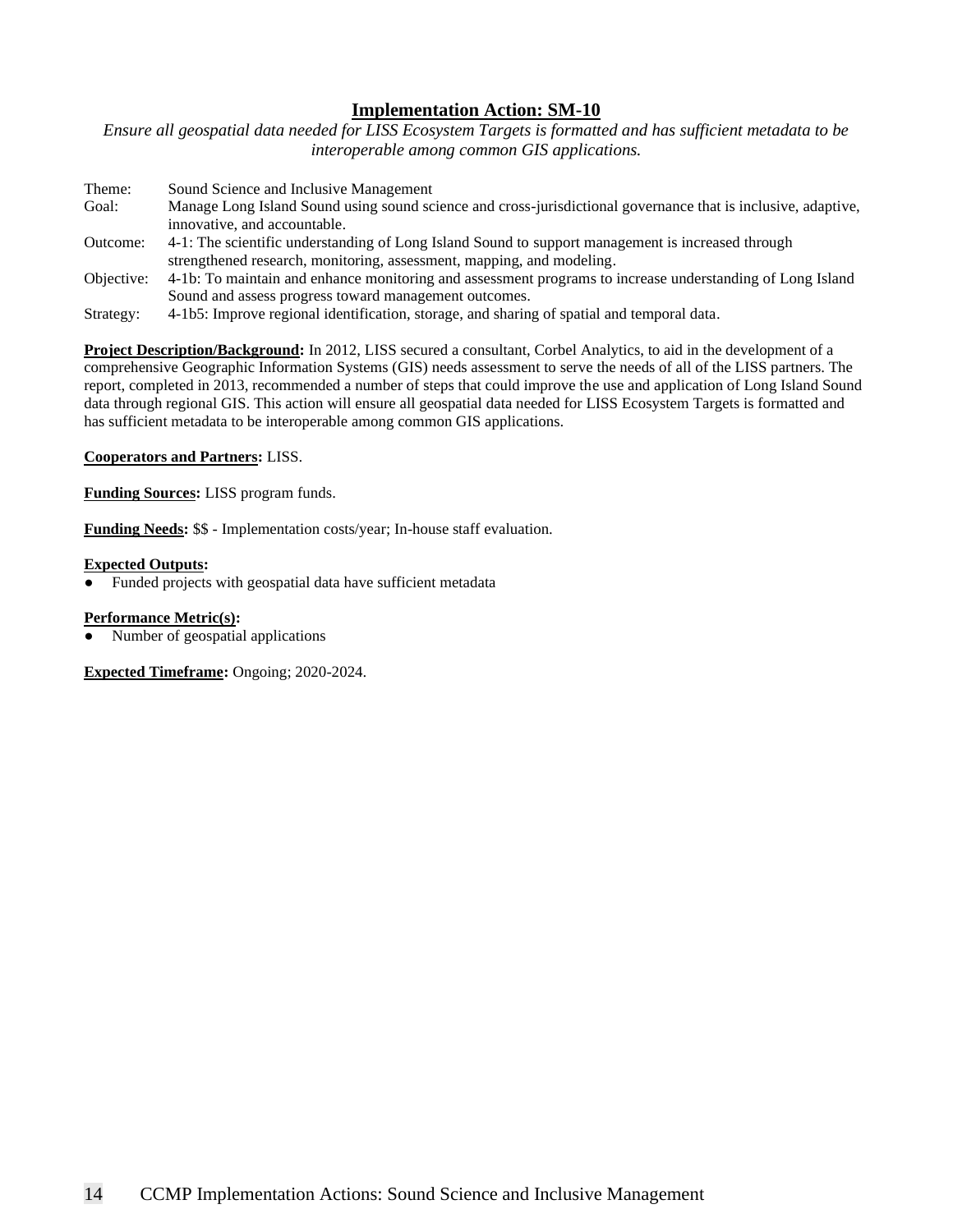*By 2024, complete the Integrated Systemwide Modeling Tool to support nitrogen management and Dissolved Oxygen TMDL assessment.*

Theme: Sound Science and Inclusive Management Goal: Manage Long Island Sound using sound science and cross-jurisdictional governance that is inclusive, adaptive, innovative, and accountable. Outcome: 4-1: The scientific understanding of Long Island Sound to support management is increased through strengthened research, monitoring, assessment, mapping, and modeling. Objective: 4-1c: To develop and improve modeling capabilities to provide predictive assessments of resources, physical dynamics, and water quality. Strategy: 4-1c1: Transition existing and new models to a community modeling framework that provides open source access to facilitate external collaboration, assessments, and enhancements. 1-3a2: Better understand eutrophication dynamics, effects, and mechanisms and continue support for modeling and synthesis efforts and their application to management scenarios.

**Project Description/Background:** The System Wide Eutrophication Model (SWEM) is a simulation model that has been used to relate nutrient loadings to water quality impairments in Long Island Sound and the New York/New Jersey Harbor. With LISS funding, UCONN, assisted by HDR, Inc., a) recalibrated the model in 2014 after making a series of technical improvements to its formulation; and b) took steps to advance the open-source accessibility of the model. The model is now more consistent with scientific observations in Long Island Sound of mixing, circulation, primary productivity, and respiration. However, the model fails to predict the observed minimums in dissolved oxygen. Therefore, this action, by 2024, will complete the Integrated Systemwide Modeling Tool to support nitrogen management and Dissolved Oxygen TMDL assessment. The Integrated Systemwide Modeling Tool will better describe dissolved oxygen concentrations, and also address new challenges such as warming temperatures, increasing precipitation and more development that can threaten progress that has been made. Under an agreement with EPA, the NYCDEP was funded in 2017, 2018, and 2019 to design a model that integrates physical and biochemical components, such as, water circulation, water mixing, sediment flux of nutrients, dissolved oxygen levels, water quality, and ecological conditions affecting seagrass, tidal marshes, and fish. The model will allow researchers to forecast how Long Island Sound may respond to changes in human (e.g., pollution), and natural (e.g., weather) drivers that impact the system. Additionally, the model will enable managers to evaluate potential impacts of point and nonpoint source discharges, and sediment fluxes on water quality. In 2020, to implement this action, NYCDEP has awarded a contract to HDR, Inc. to develop the new Integrated Systemwide Modeling Tool. One key recommendation is to increase the spatial resolution of modeling to better represent wind-driven, cross-Sound water transport. Modeling should also support linkage or nesting of finer scale models of nearshore areas where effects of waves, shoreline evolution, eutrophication, and water quality can be integrated.

**Cooperators and Partners:** LISS, NYCDEP, academic community, consultants, state and municipalities.

**Funding Sources:** LISS program funds.

### **Funding Needs:** \$\$\$

# **Expected Outputs:**

- Development of a nitrogen management model, which can include further enhancements to SWEM or the development of alternate modeling tools
- Strengthen management and guide investments in pollution control
- Support compliance with regulatory goals (e.g., municipal stormwater, combined sewer overflows controls, TMDLs) at multiple scales
- Completion of the Integrated Systemwide Modeling Tool

### **Performance Metric(s):**

Improved calibration of model-predicted versus measured parameters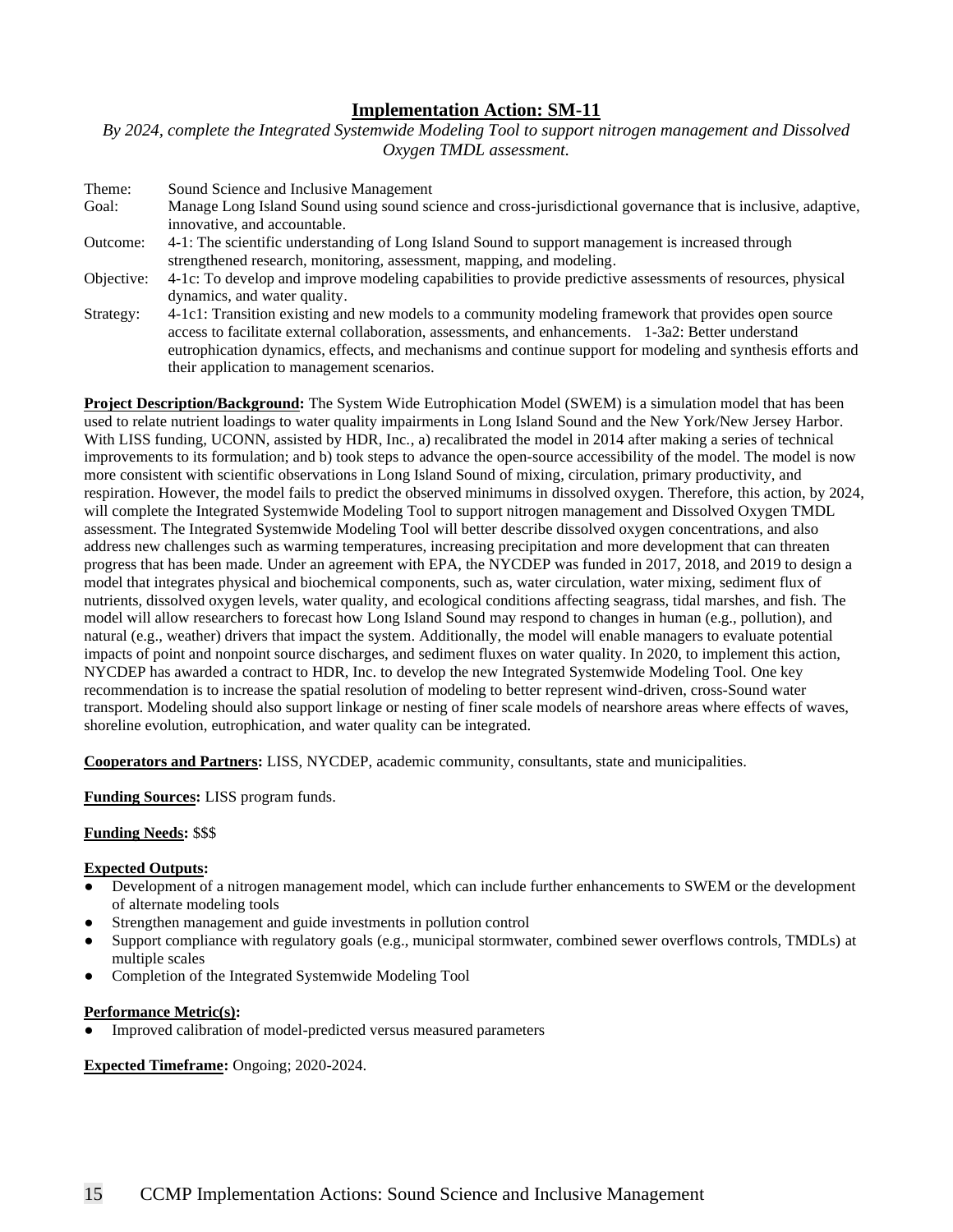*Link watershed and groundwater nutrient loading models to Long Island Sound water quality models to better elucidate the sources and contributions of nitrogen and support their management.*

Theme: Sound Science and Inclusive Management Goal: Manage Long Island Sound using sound science and cross-jurisdictional governance that is inclusive, adaptive, innovative, and accountable. Outcome: 4-1: The scientific understanding of Long Island Sound to support management is increased through strengthened research, monitoring, assessment, mapping, and modeling. Objective: 4-1c: To develop and improve modeling capabilities to provide predictive assessments of resources, physical dynamics, and water quality. Strategy: 4-1c1: Transition existing and new models to a community modeling framework that provides open source access to facilitate external collaboration, assessments, and enhancements. 1-3a2: Better understand

eutrophication dynamics, effects, and mechanisms and continue support for modeling and synthesis efforts and

their application to management scenarios. **Project Description/Background:** Coastal nitrogen source loading from surface and groundwater runoff are estimated using a variety of approaches. Eutrophication modeling would benefit from more refined estimates of this loading, both for individual embayment planning and Long Island Sound-wide planning. A number of efforts are underway, including estimates of nitrogen loads by embayment using the N-Load model, modeling the nitrogen load from regulated MS4 sources on Long Island, and researching groundwater fluxes of nitrogen. It is important to develop these individual system models, focusing on watersheds, groundwater, embayments and open water; however, to greatly improve the understanding of nutrient pollution impacts of the entire Long Island Sound system, these models need to be connected. This action will link watershed and groundwater nutrient loading models to Long Island Sound water quality models to better elucidate the sources and contributions of nitrogen and support their management. LISS is supporting this action by using FY2020 funds to conduct multiple modeling projects. For example, CTDEEP and USGS were funded \$260,000 to better understand locally important source of nutrients to coastal embayments, specifically determining the residence-time context for coastal groundwater flow systems and related effects on management scenarios that have an impact on nitrogen in the Long Island Sound. Additionally, NYSDEC was awarded \$300,000 to develop a Solute Transport Model to facilitate informed decisionmaking on the local, state and regional level through insight into how nitrogen discharge will likely change in response to

nitrogen mitigation efforts within the watershed.

# **Cooperators and Partners:** LISS STAC/NEIWPCC, NYSDEC, CTDEEP, USGS.

**Funding Sources:** LISS program funds.

# **Funding Needs:** \$\$\$

### **Expected Outputs:**

Improved estimates of coastal nitrogen source loading from surface and groundwater runoff

### **Performance Metric(s):**

- Number of embayments with source-specific loading estimates
- Characterization of relative importance of contributing sources (e.g., septic, turf fertilizer, etc.) to groundwater or surface runoff of nitrogen
- Improved Long Island Sound water quality model estimates of nutrient loads from surface and groundwater sources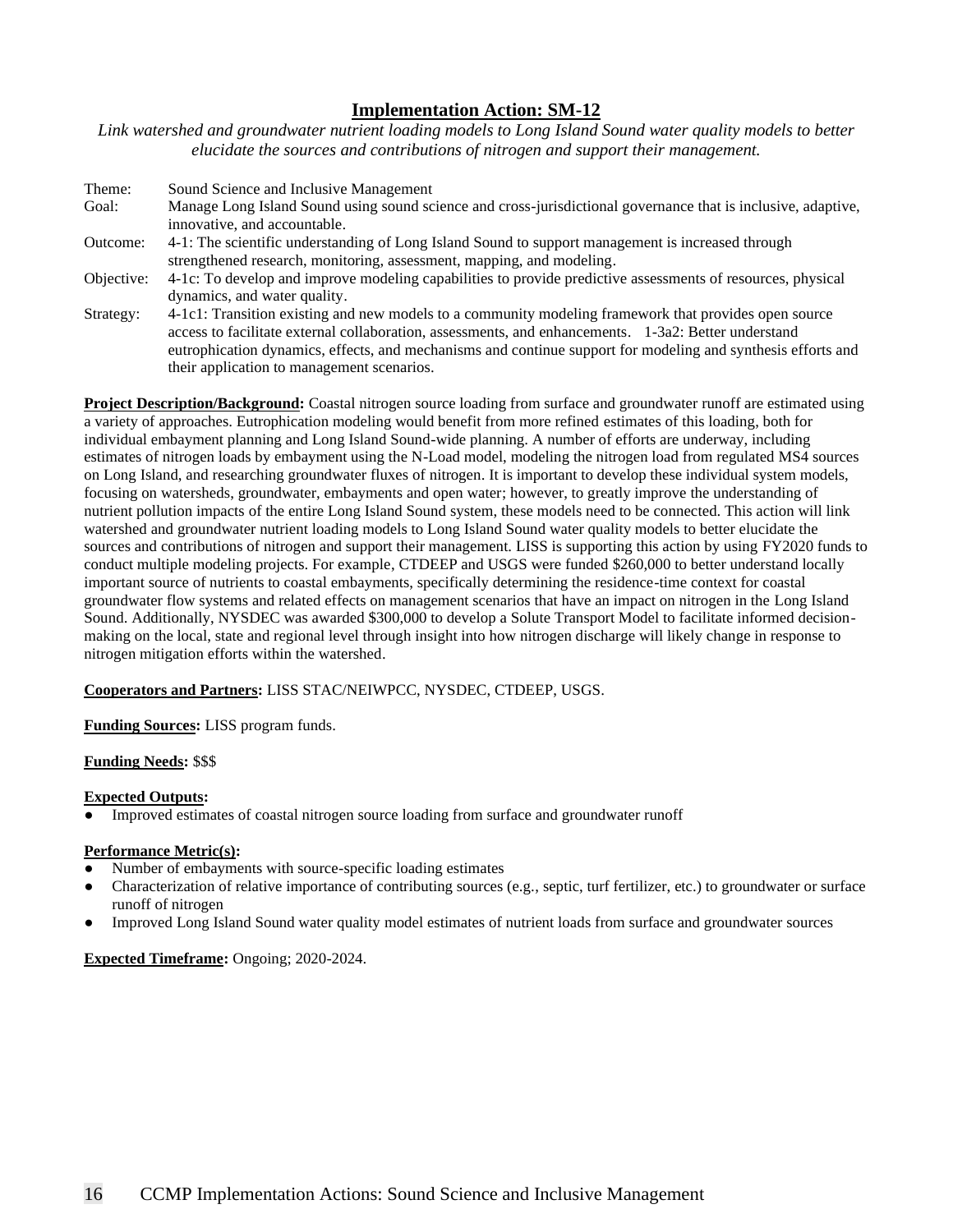*Continue program administrative, financial, and technical assistance support to Management Conference.*

| Theme:     | Sound Science and Inclusive Management                                                                        |
|------------|---------------------------------------------------------------------------------------------------------------|
| Goal:      | Manage Long Island Sound using sound science and cross-jurisdictional governance that is inclusive, adaptive, |
|            | innovative, and accountable.                                                                                  |
| Outcome:   | 4-2: Actions are implemented through coordinated strategies by all levels of government and diverse           |
|            | stakeholders.                                                                                                 |
| Objective: | 4-2a: To increase communication, coordination, and reduce institutional barriers to cooperation on an         |
|            | ecosystem level among all levels of government, stakeholder groups, and the general public.                   |

Strategy: 4-2a1: Maintain and enhance the Long Island Sound Management Conference as the coordinating entity to implement the CCMP, and expand opportunities for local government involvement.

**Project Description/Background:** EPA should continue to provide lead agency support, including program administrative, financial, and technical assistance, to the Management Conference consistent with the policies and requirements of Clean Water Act sections 119 and 320. This support has been centrally coordinated by an EPA Long Island Sound Office located in Stamford, CT since 1992.

**Cooperators and Partners:** EPA lead, with support from CTDEEP and NYSDEC.

### **Funding Sources:** EPA.

**Funding Needs:** \$\$\$/year for core program staff and functions.

### **Expected Outputs:**

Core LISS products and functions defined in annual work plans

### **Performance Metric(s):**

Completion of annual work plan products and activities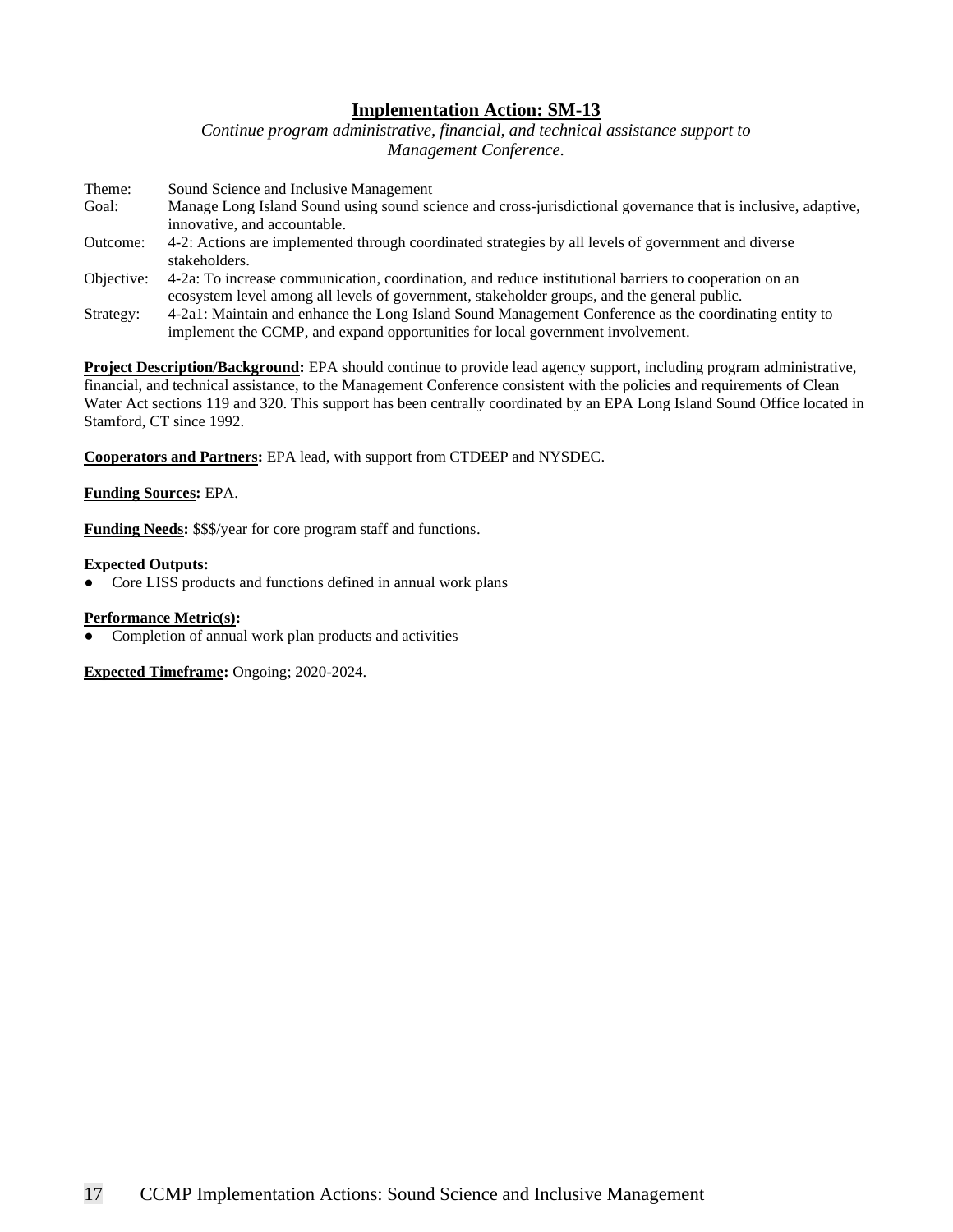*Continue state program coordination and involvement in the Management Conference.*

Theme: Sound Science and Inclusive Management Goal: Manage Long Island Sound using sound science and cross-jurisdictional governance that is inclusive, adaptive, innovative, and accountable. Outcome: 4-2: Actions are implemented through coordinated strategies by all levels of government and diverse stakeholders. Objective: 4-2a: To increase communication, coordination, and reduce institutional barriers to cooperation on an ecosystem level among all levels of government, stakeholder groups, and the general public. Strategy: 4-2a1: Maintain and enhance the Long Island Sound Management Conference as the coordinating entity to implement the CCMP, and expand opportunities for local government involvement.

**Project Description/Background:** The involvement of Connecticut and New York is critical to the successful management of Long Island Sound. State coordinators have worked to involve and integrate diverse state programs into Long Island Sound-focused management. In addition to the lead state agencies, CTDEEP and NYSDEC, involvement and coordination with sister state agencies (e.g., CTDPH, CTDOA, NYSDOS, NYSOPRHP, etc.) on issues relating to the management of Long Island Sound is vital. This action will continue state program coordination and involvement in the Management Conference.

**Cooperators and Partners:** CTDEEP and NYSDEC lead with financial support from EPA.

**Funding Sources:** EPA through Long Island Sound funding.

**Funding Needs:** \$\$/year for core program staff and functions.

### **Expected Outputs:**

Core LISS products and functions defined in annual work plans

### **Performance Metric(s):**

State staff participation in program projects and initiatives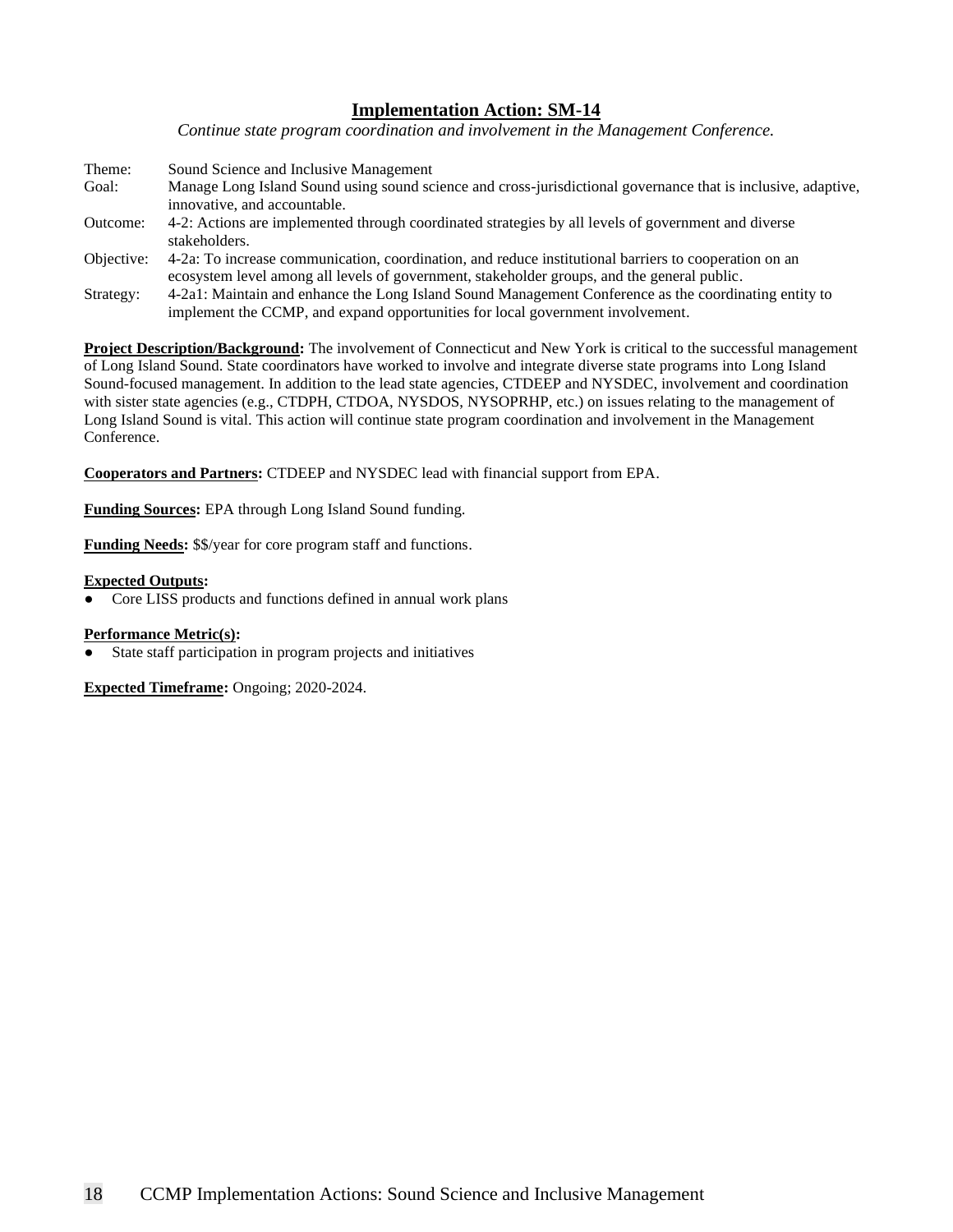*Optimize structure and function of the Management Conference with a focus on implementation of the revised CCMP.* 

| Theme:     | Sound Science and Inclusive Management                                                                        |
|------------|---------------------------------------------------------------------------------------------------------------|
| Goal:      | Manage Long Island Sound using sound science and cross-jurisdictional governance that is inclusive, adaptive, |
|            | innovative, and accountable.                                                                                  |
| Outcome:   | 4-2: Actions are implemented through coordinated strategies by all levels of government and diverse           |
|            | stakeholders.                                                                                                 |
| Objective: | 4-2a: To increase communication, coordination, and reduce institutional barriers to cooperation on an         |
|            | ecosystem level among all levels of government, stakeholder groups, and the general public.                   |
| Strategy:  | 4-2a1: Maintain and enhance the Long Island Sound Management Conference as the coordinating entity to         |
|            | implement the CCMP, and expand opportunities for local government involvement.                                |

**Project Description/Background:** The Management Conference structure and function (committees, work groups, and advisory committees) must support the attainment of the CCMP goals and outcomes. To support this action, LISS has awarded Connecticut and New York Sea Grant \$50,000, of FY2020 funds, to support the development of the new LISS Sustainable and Resilient Communities Working Group. The Group will undergo a year-long process to develop a focused and strategic five-year work plan to ultimately enhance the progress on the CCMP Sustainable and Resilient Communities theme.

**Cooperators and Partners:** LISS Management Committee lead, with support from advisory committees; NY and CT Sea Grant Leads the Sustainable and Resilient Communities Working Group.

**Funding Sources:** LISS program funds.

### **Funding Needs:** \$\$

### **Expected Outputs:**

- **LISS Management Conference restructured as appropriate**
- Development of a Sustainable and Resilient Communities strategic five-year work plan

### **Performance Metric(s):**

- New structure communicated and implemented among program partners
- An engaged Sustainable and Resilient Communities Working Group meeting regularly to make progress on the five-year work plan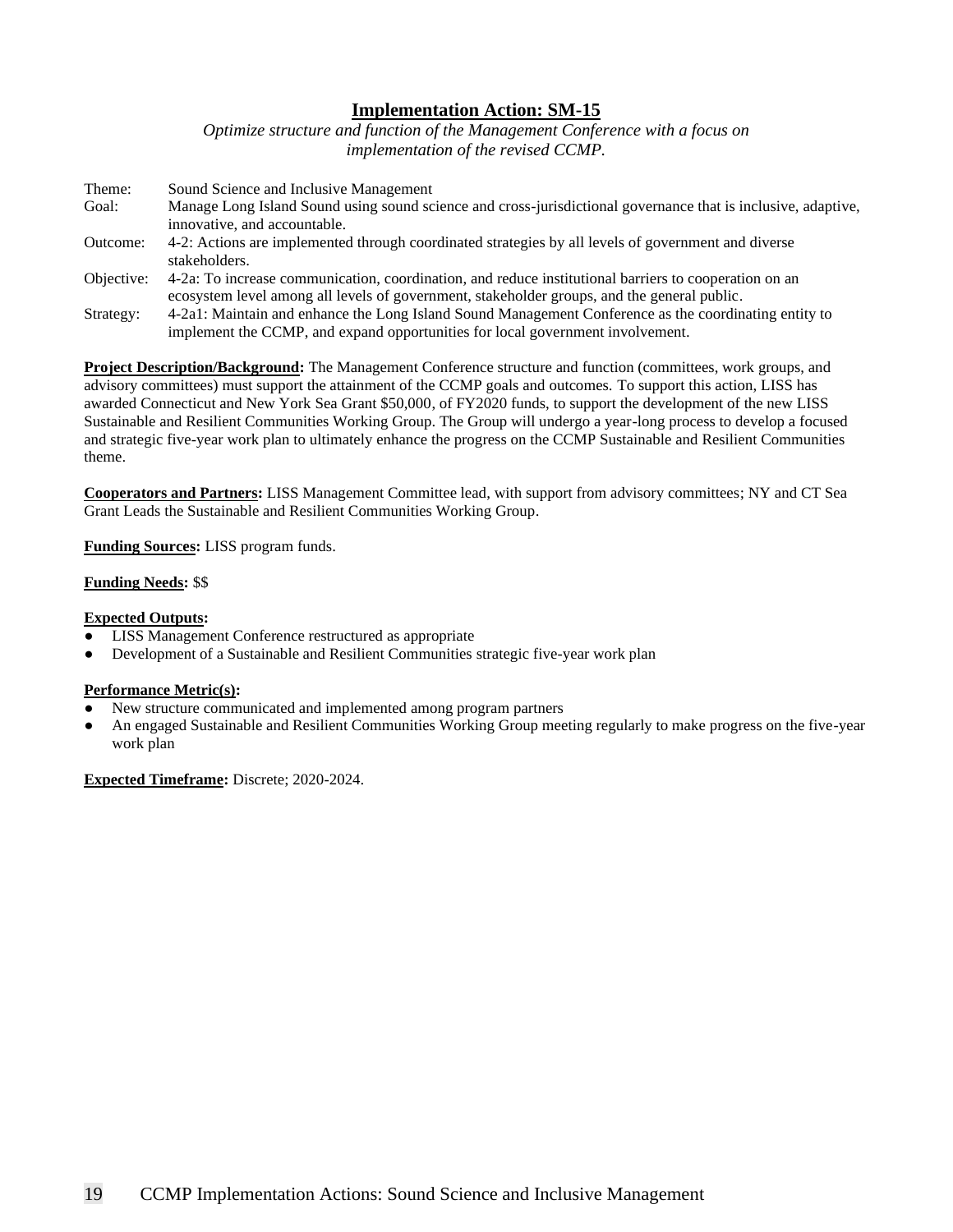*Reauthorize Clean Water Act sections 119 and 320 in 2024.*

| Theme:     | Sound Science and Inclusive Management                                                                        |
|------------|---------------------------------------------------------------------------------------------------------------|
| Goal:      | Manage Long Island Sound using sound science and cross-jurisdictional governance that is inclusive, adaptive, |
|            | innovative, and accountable.                                                                                  |
| Outcome:   | 4-2: Actions are implemented through coordinated strategies by all levels of government and diverse           |
|            | stakeholders.                                                                                                 |
| Objective: | 4-2a: To increase communication, coordination, and reduce institutional barriers to cooperation on an         |
|            | ecosystem level among all levels of government, stakeholder groups, and the general public.                   |
| Strategy:  | 4-2a1: Maintain and enhance the Long Island Sound Management Conference as the coordinating entity to         |
|            | implement the CCMP, and expand opportunities for local government involvement.                                |

**Project Description/Background:** Clean Water Act Sections 320 and 119 set the purpose and authority of the Long Island Sound Management Conference. Appropriations for Clean Water Act §119 – Long Island Sound Restoration Act of \$40M annually were authorized through FY2023 under America's Water Infrastructure Act (AWIA) of 2018. For §119 – Long Island Sound Stewardship Act, appropriations of \$25M annually were authorized through FY2023 under AWIA of 2018. For §320 – National Estuary Program (NEP), annual appropriations for the 28 estuary programs of \$27M through FY2020 were authorized.

**Cooperators and Partners:** Congress lead with support from stakeholders.

# **Funding Sources:** N/A

### **Funding Needs:** \$

### **Expected Outputs:**

Reauthorized Clean Water Act sections 119 and 320

### **Performance Metric(s):**

Sponsored legislation introduced and passed by Congress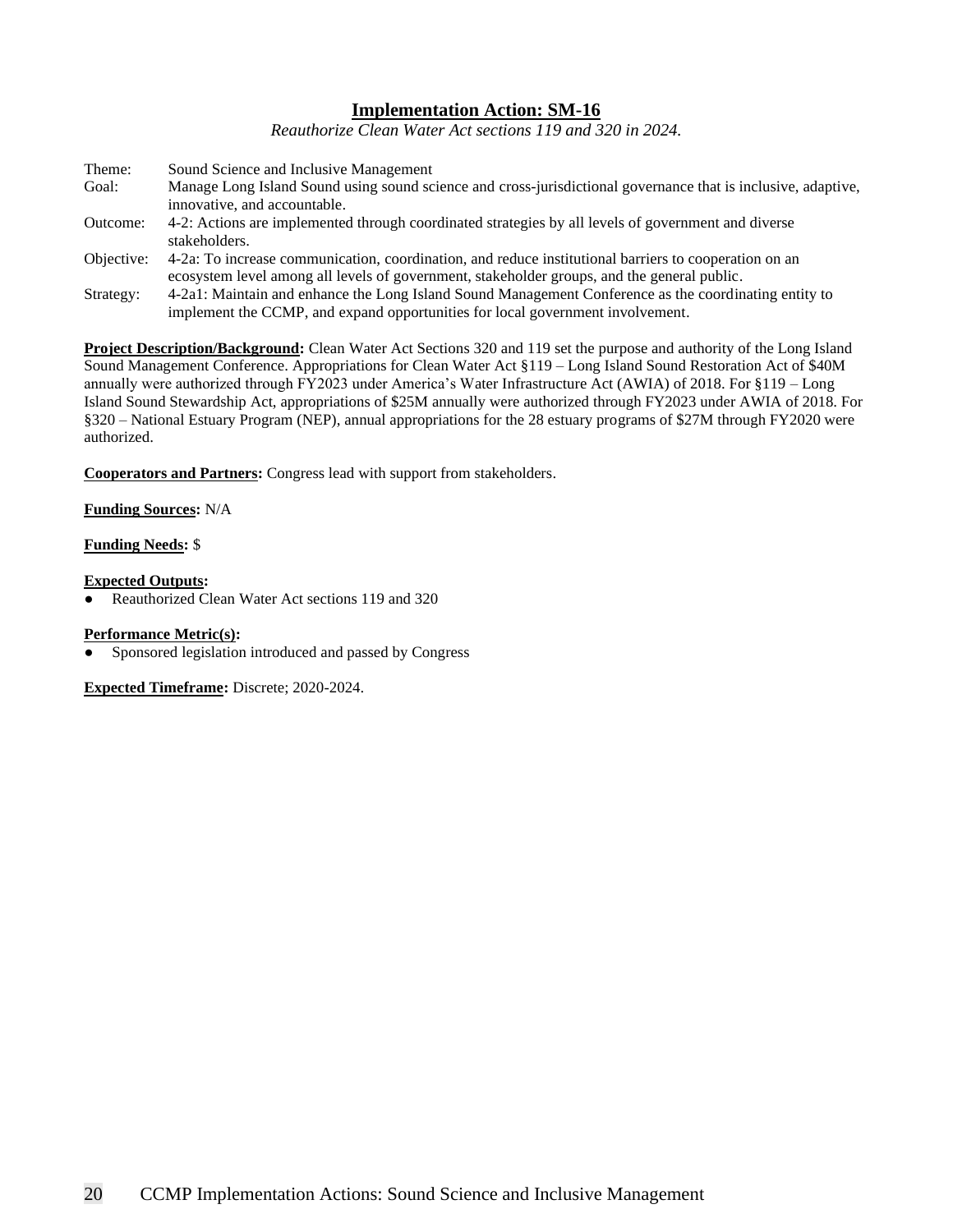*Establish and implement practices to effectively engage underrepresented stakeholders and communities in CCMP implementation and LISS Management Conference decision-making.*

| Theme:     | Sound Science and Inclusive Management                                                                        |
|------------|---------------------------------------------------------------------------------------------------------------|
| Goal:      | Manage Long Island Sound using sound science and cross-jurisdictional governance that is inclusive, adaptive, |
|            | innovative, and accountable.                                                                                  |
| Outcome:   | 4-2: Actions are implemented through coordinated strategies by all levels of government and diverse           |
|            | stakeholders.                                                                                                 |
| Objective: | 4-2a: To increase communication, coordination, and reduce institutional barriers to cooperation on an         |
|            | ecosystem level among all levels of government, stakeholder groups, and the general public.                   |
| Strategy:  | 4-2a1: Maintain and enhance the Long Island Sound Management Conference as the coordinating entity to         |

implement the CCMP, and expand opportunities for local government involvement. **Project Description/Background:** There is a need to broaden the conversation on environmental protection. The

involvement and support of traditionally underrepresented groups is an important element of Environmental Justice (EJ) and can strengthen efforts to protect and restore Long Island Sound. This action will establish and implement practices to effectively engage underrepresented stakeholders and communities in CCMP implementation and LISS Management Conference decision-making. Activities to carry out this action can include inviting individuals, communities, or organizations to participate in LISS committee and work group meetings. The main focus over the next five years will be improving LISS engagement practices and increasing inclusion. There will be a priority on learning and sharing lessons learned with other agencies and NGOs. The goal is not to burden underrepresented communities with LISS engagement priorities but to expand the LISS' engagement practices and inclusion. Building relationships with new individuals and groups will be key. To help implement this action, LISS will conduct a needs assessment (see SC-4) which will actively engage EJ leaders, communities and young people in identifying needs, barriers and opportunities. The findings from the needs assessment will be incorporated into future Long Island Sound decision-making. Additionally, LISS may conduct a stakeholder mapping exercise to better understand gaps in the program's existing outreach efforts and identify groups that LISS is not currently reaching. The LISS Environmental Justice Work Group will recommend projects, programs, and initiatives to make progress on this action.

**Cooperators and Partners:** The LISS and participating organizations.

**Funding Sources:** LISS and agencies existing funding.

**Funding Needs:** \$-\$\$

# **Expected Outputs:**

- Members of organizations traditionally underrepresented in environmental policy development are involved in the LISS
- Stakeholder maps or other tools to understand gaps in representation
- Increase in new EJ communities and organizations engaged with LISS over multiple years (i.e., successful sustained engagement by LISS)

### **Performance Metric(s):**

- Number of barriers to meetings reduced
- Number of new communities or organizations engaged
- Number of EJ communities engaged
- Number of internal trainings held
- Number of underrepresented groups to receive LISS support for CCMP implementation projects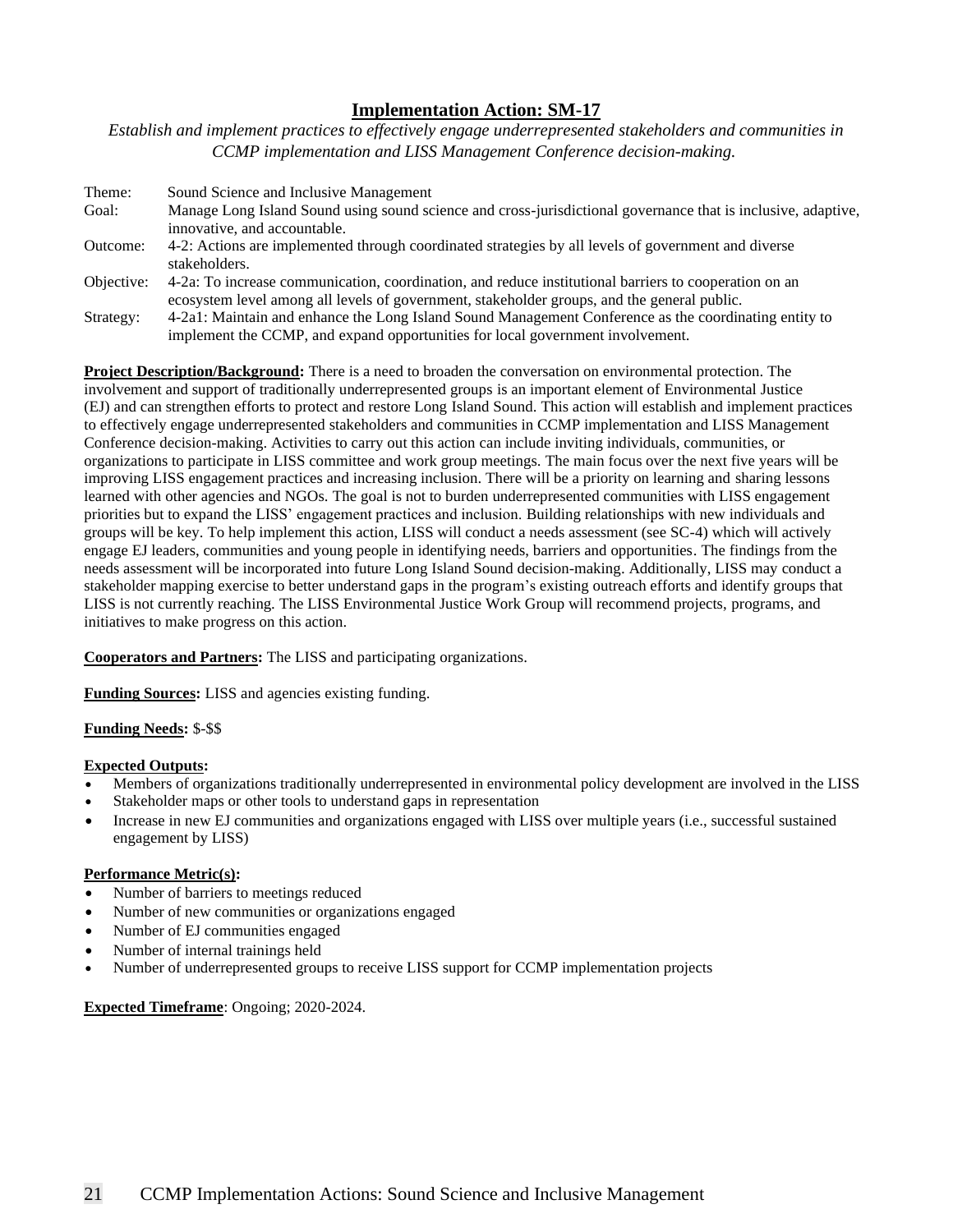*Convene senior EPA and State management to help direct, inform, and coordinate policy relevant to Long Island Sound.*

| Theme:               | Sound Science and Inclusive Management                                                                        |
|----------------------|---------------------------------------------------------------------------------------------------------------|
| Goal:                | Manage Long Island Sound using sound science and cross-jurisdictional governance that is inclusive, adaptive, |
|                      | innovative, and accountable.                                                                                  |
| Outcome:             | 4-2: Actions are implemented through coordinated strategies by all levels of government and diverse           |
|                      | stakeholders.                                                                                                 |
| Objective:           | 4-2a: To increase communication, coordination, and reduce institutional barriers to cooperation on an         |
|                      | ecosystem level among all levels of government, stakeholder groups, and the general public.                   |
| C <sub>tration</sub> | 4.2.3. Maintain EDA, NVSDEC, and CTDEED support of the Managament Conference to provide leadership            |

Strategy: 4-2a3: Maintain EPA, NYSDEC, and CTDEEP support of the Management Conference to provide leadership and accountability.

**Project Description/Background:** The Long Island Sound Management Conference is led by a Policy Committee comprised of the Regional Administrators of EPA Regions 1 and 2, and the Commissioners of the CTDEEP, and NYSDEC. An Executive Steering Committee of division directors provides more frequent policy level input on Long Island Sound management.

**Cooperators and Partners:** EPA, CTDEEP, NYSDEC.

**Funding Sources:** LISS and agency existing funding.

**Funding Needs:** \$; In kind work from existing staff.

### **Expected Outputs:**

Improved integration of federal and state programs priorities into Long Island Sound program activities

### **Performance Metric(s):**

Number of Policy Committee (one/year) and Executive Steering Committee meetings (three/year)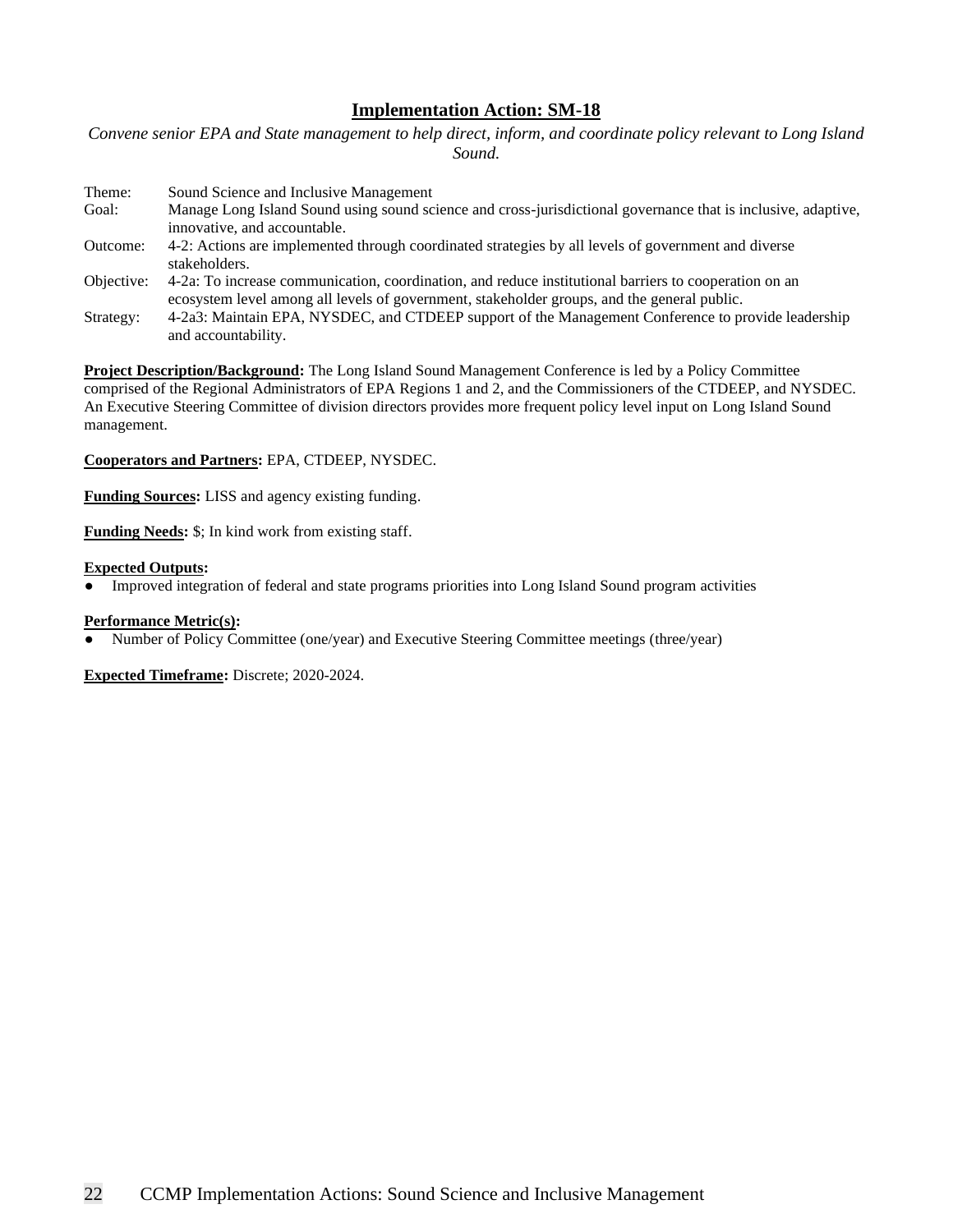*Foster continued involvement of the tributary states in Management Conference activities relating to nutrient science and management.*

| Theme:     | Sound Science and Inclusive Management                                                                        |
|------------|---------------------------------------------------------------------------------------------------------------|
| Goal:      | Manage Long Island Sound using sound science and cross-jurisdictional governance that is inclusive, adaptive, |
|            | innovative, and accountable.                                                                                  |
| Outcome:   | 4-2: Actions are implemented through coordinated strategies by all levels of government and diverse           |
|            | stakeholders.                                                                                                 |
| Objective: | 4-2a: To increase communication, coordination, and reduce institutional barriers to cooperation on an         |
|            | ecosystem level among all levels of government, stakeholder groups, and the general public.                   |
| Strategy:  | 4-2a4: Enhance opportunities for cooperation and involvement of the tributary states of Massachusetts, New    |
|            | Hampshire, Rhode Island, and Vermont to address stressors that contribute to downstream effects on Long       |
|            | 1-1a3: Enhance implementation of the existing 2000 Dissolved Oxygen Total Maximum<br>Island Sound.            |
|            | Daily Load throughout the watershed; and adapt and revise it based on monitoring, modeling, research, and how |
|            | climate change may affect attainment of water quality standards in the future. 1-1a4: Ensure cross-           |
|            | department collaboration and cooperation at the municipal level to implement MS4 BMPs (e.g., involve          |
|            | 1-1a7: Improve comprehensive management and performance of decentralized<br>highway departments).             |
|            | wastewater treatment systems, and residential, on-site wastewater treatments systems (OSWTSs).<br>$1-3b1$ :   |
|            | Improve identification and source tracking of nonpoint sources (e.g., watershed, groundwater, atmospheric     |
|            | deposition) and sinks of nutrients and their impacts on water and habitat quality.                            |

**Project Description/Background:** This action will foster continued involvement of the tributary states in the Management Conference activities relating to nutrient science and management. Massachusetts Department of Environmental Protection (MassDEP) now has a seat on the Management Committee. While distance and travel limitations may preclude regular, inperson attendance of staff from all the tributary states in Long Island Sound planning, there are opportunities to use technology to foster remote involvement. In 2017, the Technical Stakeholder Review Group was formed to actively involve all tributary states in the Nitrogen Reduction Strategy, which is a strategy to aggressively continue progress on nitrogen reductions, in parallel with State's continued implementation of the 2000 TMDL, and achieve water quality standards throughout the Long Island Sound and its embayments.

# **Cooperators and Partners:** EPA, CTDEEP, NYSDEC, MassDEP, NHDES, VTDEP.

**Funding Sources:** LISS and agency existing resources.

# **Funding Needs:** \$\$/year

### **Expected Outputs:**

Improved integration of federal and state programs priorities into Long Island Sound TMDL activities

### **Performance Metric(s):**

Nitrogen reductions from all watershed states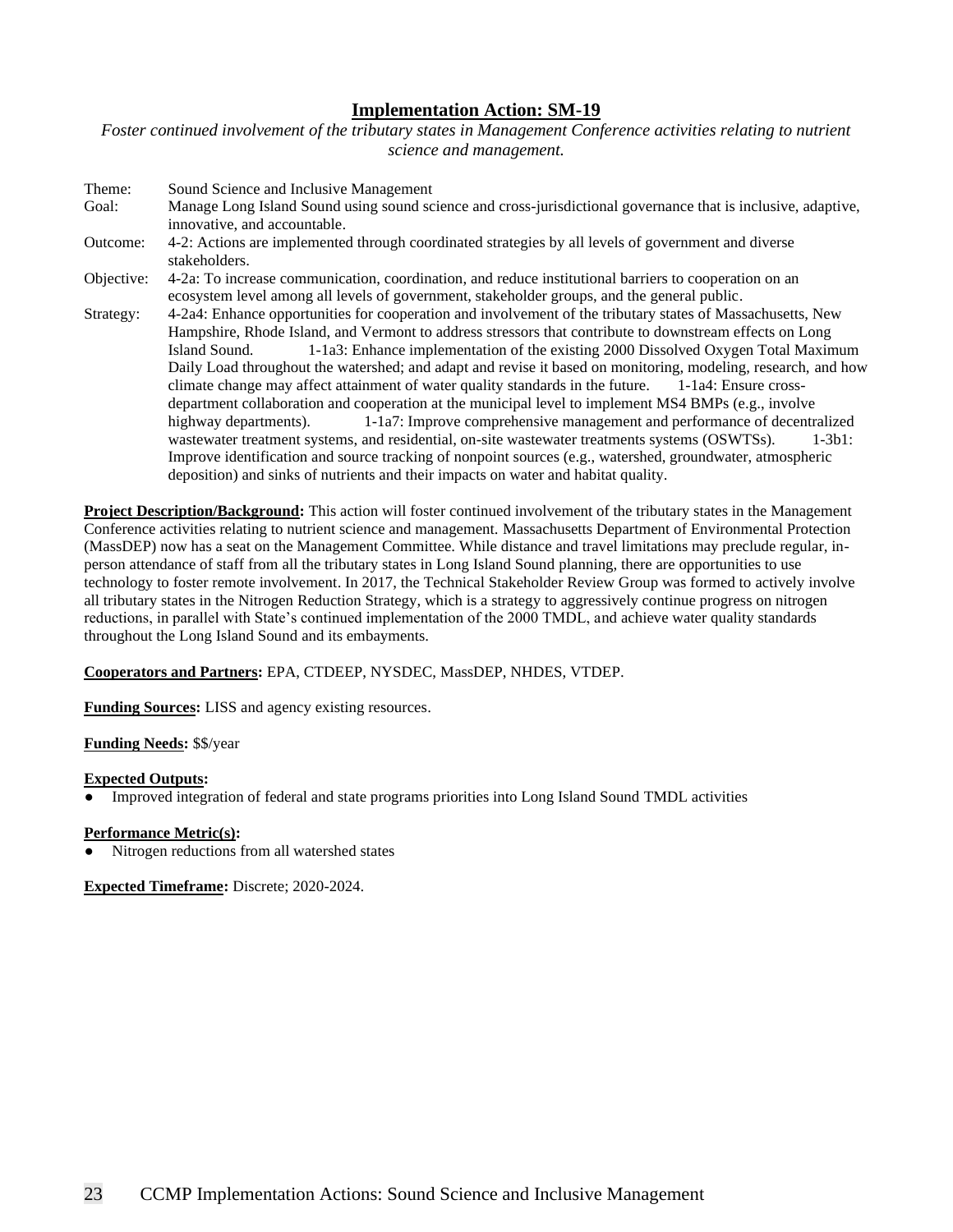*Support the refinement and application of the Long Island Sound Blue Plan to more comprehensively manage Long Island Sound resources.*

| Theme:     | Sound Science and Inclusive Management                                                                        |
|------------|---------------------------------------------------------------------------------------------------------------|
| Goal:      | Manage Long Island Sound using sound science and cross-jurisdictional governance that is inclusive, adaptive, |
|            | innovative, and accountable.                                                                                  |
| Outcome:   | 4-2: Actions are implemented through coordinated strategies by all levels of government and diverse           |
|            | stakeholders.                                                                                                 |
| Objective: | 4-2a: To increase communication, coordination, and reduce institutional barriers to cooperation on an         |
|            | ecosystem level among all levels of government, stakeholder groups, and the general public.                   |
| Strategy:  | 4-2a5: Through Marine Spatial Planning, facilitate the management of multiple human uses of the Sound         |
|            | compatible with the conservation of natural resources and habitats.                                           |

**Project Description/Background:** Coastal and Marine Spatial Planning (CMSP) is a process that brings together multiple users of the ocean—including energy, industry, commercial fishing, government, conservation, and recreation—to make informed and coordinated decisions about how to use marine resources sustainably. CMSP generally uses maps to create a more comprehensive picture of a marine area—identifying where and how an ocean area is being used and what natural resources and habitat exist. It is similar to land-use planning, but for marine waters. This action will support the refinement and application of the Long Island Sound Blue Plan spatial plan to more comprehensively manage Long Island Sound resources. The ultimate purpose of the Long Island Sound Blue Plan is to facilitate a transparent, science-based decisionmaking process for the preservation of the Sound's ecosystems and resources, while protecting its traditional uses. The plan provides an inventory of the Sound's natural resources and uses, and establishes a spatial plan to guide future use of the waters and submerged lands [\(https://portal.ct.gov/DEEP/Coastal-Resources/LIS-Blue-Plan/Long-Island-Sound-Blue-Plan-](https://portal.ct.gov/DEEP/Coastal-Resources/LIS-Blue-Plan/Long-Island-Sound-Blue-Plan-Home)[Home\)](https://portal.ct.gov/DEEP/Coastal-Resources/LIS-Blue-Plan/Long-Island-Sound-Blue-Plan-Home).

# **Cooperators and Partners:** LISS, CTDEEP.

**Funding Sources:** LISS, CTDEEP, CT Sea Grant.

# **Funding Needs:** \$\$

# **Expected Outputs:**

- Increased coordination and collaboration among partners and stakeholders
- Increased meaningful public participation
- Application of the Long Island Sound Blue Plan

### **Performance Metric(s):**

Number of projects resulting in data supporting coastal and marine spatial planning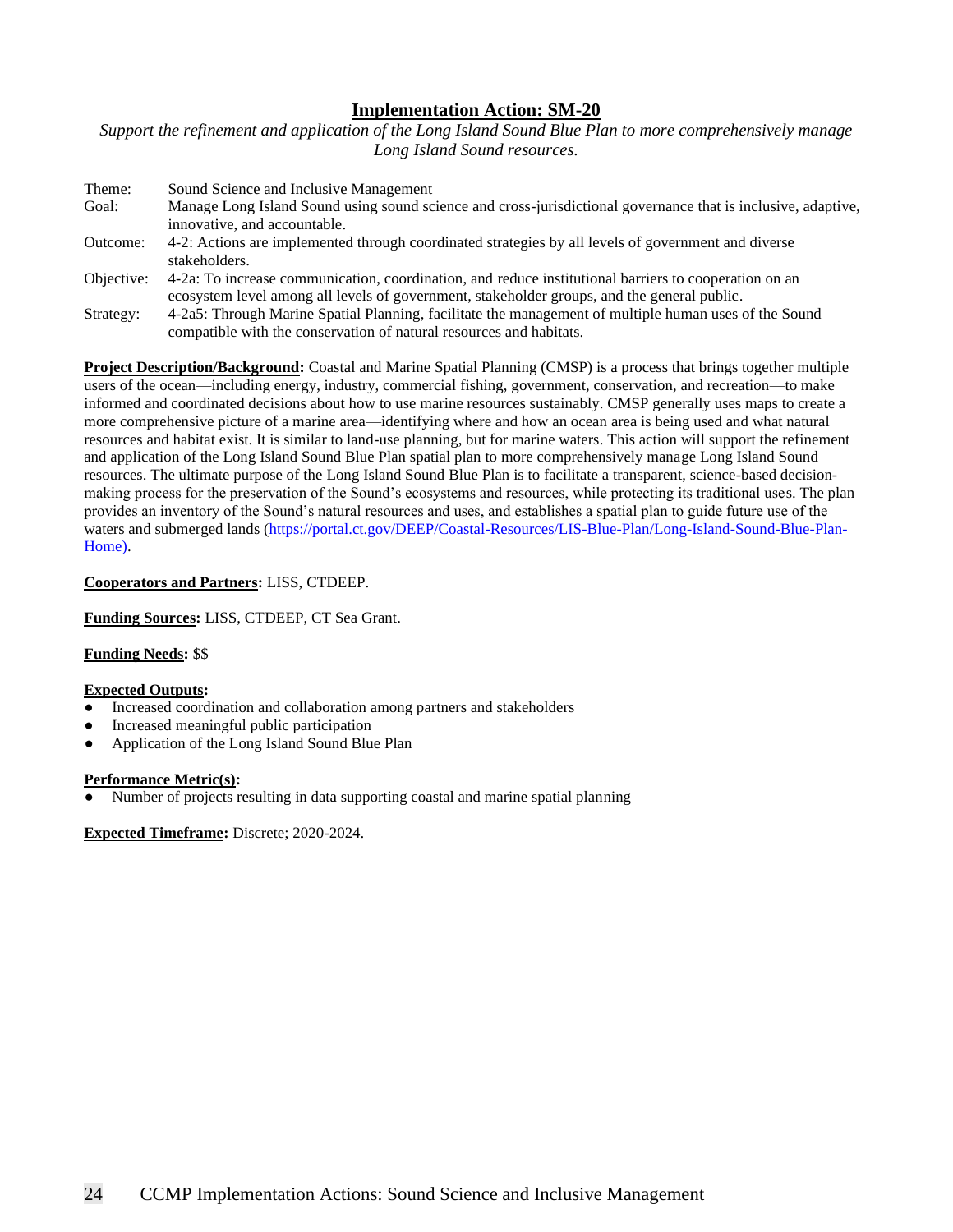*Conduct primary valuations of the critical ecosystem goods and services supported by Long Island Sound and its coastal habitats.*

| Theme:        | Sound Science and Inclusive Management                                                                        |
|---------------|---------------------------------------------------------------------------------------------------------------|
| Goal:         | Manage Long Island Sound using sound science and cross-jurisdictional governance that is inclusive, adaptive, |
|               | innovative, and accountable.                                                                                  |
| Outcome:      | 4-2: Actions are implemented through coordinated strategies by all levels of government and diverse           |
|               | stakeholders.                                                                                                 |
| $\sim$ $\sim$ |                                                                                                               |

Objective: 4-2b: To maintain and enhance efficient public investments in restoration and management.

Strategy: 4-2b1: Apply concepts of economic valuations of the natural capital of LIS and its watershed (i.e., the value of the goods and services supported by natural ecosystems) to inform and sustain investment in protecting and restoring those assets.

**Project Description/Background:** The financial value of goods and services provided to the region's economy by the natural ecosystems in Long Island Sound and on the lands whose waters drain to it ranges between \$17 billion and \$37 billion annually (Kocian et al. 2014). Treated as a capital asset with a lifespan of 100 years, the value of these natural systems is \$690 billion to \$1.3 trillion. Unlike built systems that depreciate, however, natural assets often accumulate value over time, particularly if they are protected and restored. In addition, an estimated 191,000 direct and indirect jobs in the region result from the healthy function of these natural systems, and associated stewardship work. A recommendation for future research of primary ecosystem service valuations is first and foremost to fill in key gaps. The greatest limitation to this analysis is the gaps of primary valuation studies representing all of the ecosystem goods and services provided in the Long Island Sound Basin. Granularity on valuation is lacking for more specific land covers, such as some of LISS's priority habitats: intertidal flats, cliffs and bluffs, and rocky intertidal zones.

**Cooperators and Partners:** Multiple research funders and economists.

**Funding Sources:** Research funds.

# **Funding Needs:** \$\$

# **Expected Outputs:**

Studies that identify Long Island Sound-specific valuations

### **Performance Metric(s):**

Key data gaps identified, research conducted, products published resulting in increased confidence in ecosystem service valuations

**Expected Timeframe:** Discrete; 2020-2024.

**\_\_\_\_\_\_\_\_\_\_\_\_\_\_\_\_\_\_\_\_\_\_\_\_\_\_\_\_\_\_\_\_\_\_**

**Reference:** Kocian, M., Fletcher, A., Schundler, G., Batker, D., Schwartz, A., Briceno, T., 2014. The Trillion Dollar Asset: The Economic Value of the Long Island Sound Basin. Earth Economics, Tacoma, WA, 76 pp.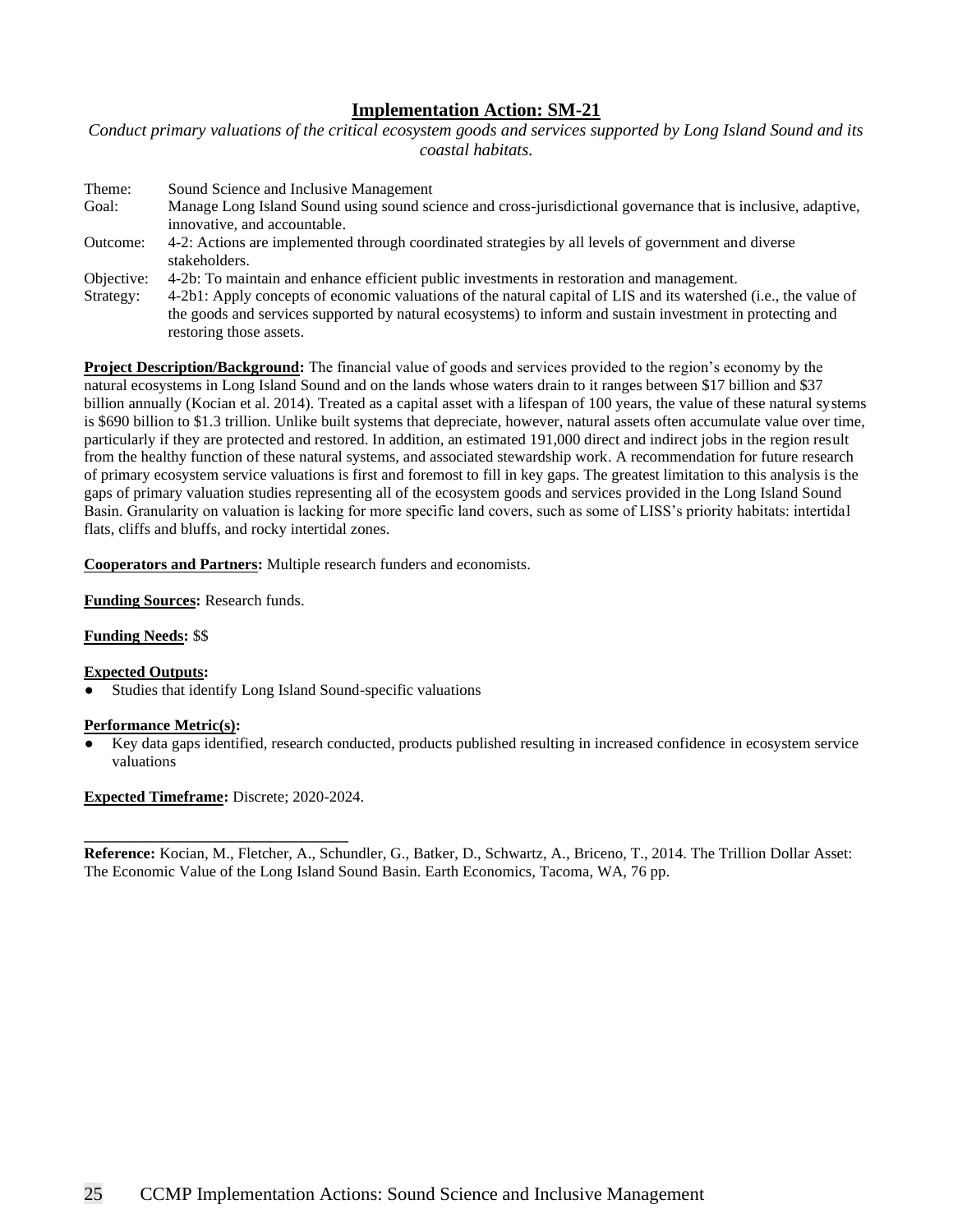*Conduct return-on investment analysis for Long Island Sound restoration and preservation strategies to inform priority-setting for implementation of the CCMP.*

| Theme:     | Sound Science and Inclusive Management                                                                           |
|------------|------------------------------------------------------------------------------------------------------------------|
| Goal:      | Manage Long Island Sound using sound science and cross-jurisdictional governance that is inclusive, adaptive,    |
|            | innovative, and accountable.                                                                                     |
| Outcome:   | 4-2: Actions are implemented through coordinated strategies by all levels of government and diverse              |
|            | stakeholders.                                                                                                    |
| Objective: | 4-2b: To maintain and enhance efficient public investments in restoration and management.                        |
| Strategy:  | 4-2b1: Apply concepts of economic valuations of the natural capital of LIS and its watershed (i.e., the value of |

the goods and services supported by natural ecosystems) to inform and sustain investment in protecting and restoring those assets.

**Project Description/Background:** The financial value of goods and services provided to the region's economy by the natural ecosystems in Long Island Sound and on the lands whose waters drain to it ranges between \$17 billion and \$37 billion annually (Kocian et al. 2014). Treated as a capital asset with a lifespan of 100 years, the value of these natural systems is \$690 billion to \$1.3 trillion. Unlike built systems that depreciate, however, natural assets often accumulate value over time, particularly if they are protected and restored. In addition, an estimated 191,000 direct and indirect jobs in the region result from the healthy function of these natural systems, and associated stewardship work. Private or public understanding of the rate of return on investments is essential to allocating capital efficiently to generate significant and real returns. Understanding the size of assets and the relative returns on investments in those assets provides robust information for deciding the scale of and potential returns from investment. By utilizing metrics that incorporate ecosystem services, the true value of investments can be understood. The measurement of Return-on-Investment (ROI) has been proven to be superior to other decision-making tools for ensuring cost-efficiency and the maximization of benefits. This action will conduct a returnon investment analysis for Long Island Sound restoration and preservation strategies to inform priority setting for implementation of the CCMP.

### **Cooperators and Partners:** LISS and contractor.

### **Funding Sources:** In-kind services.

**Funding Needs:** \$; in-house staff support, through a workgroup to develop a scope of work to be done by a contractor, contractor cost

### **Expected Outputs:**

A return on investment calculator that can be scaled from small to large protection and, or restoration activities throughout the Sound

#### **Performance Metric(s):**

Meetings of work group; SOW for contract; contractor selection and oversight

**Expected Timeframe:** Discrete; 2020-2024.

**\_\_\_\_\_\_\_\_\_\_\_\_\_\_\_\_\_\_\_\_\_\_\_\_\_\_\_\_\_\_\_\_\_\_**

**Reference:** Kocian, M., Fletcher, A., Schundler, G., Batker, D., Schwartz, A., Briceno, T., 2014. The Trillion Dollar Asset: The Economic Value of the Long Island Sound Basin. Earth Economics, Tacoma, WA, 76 pp.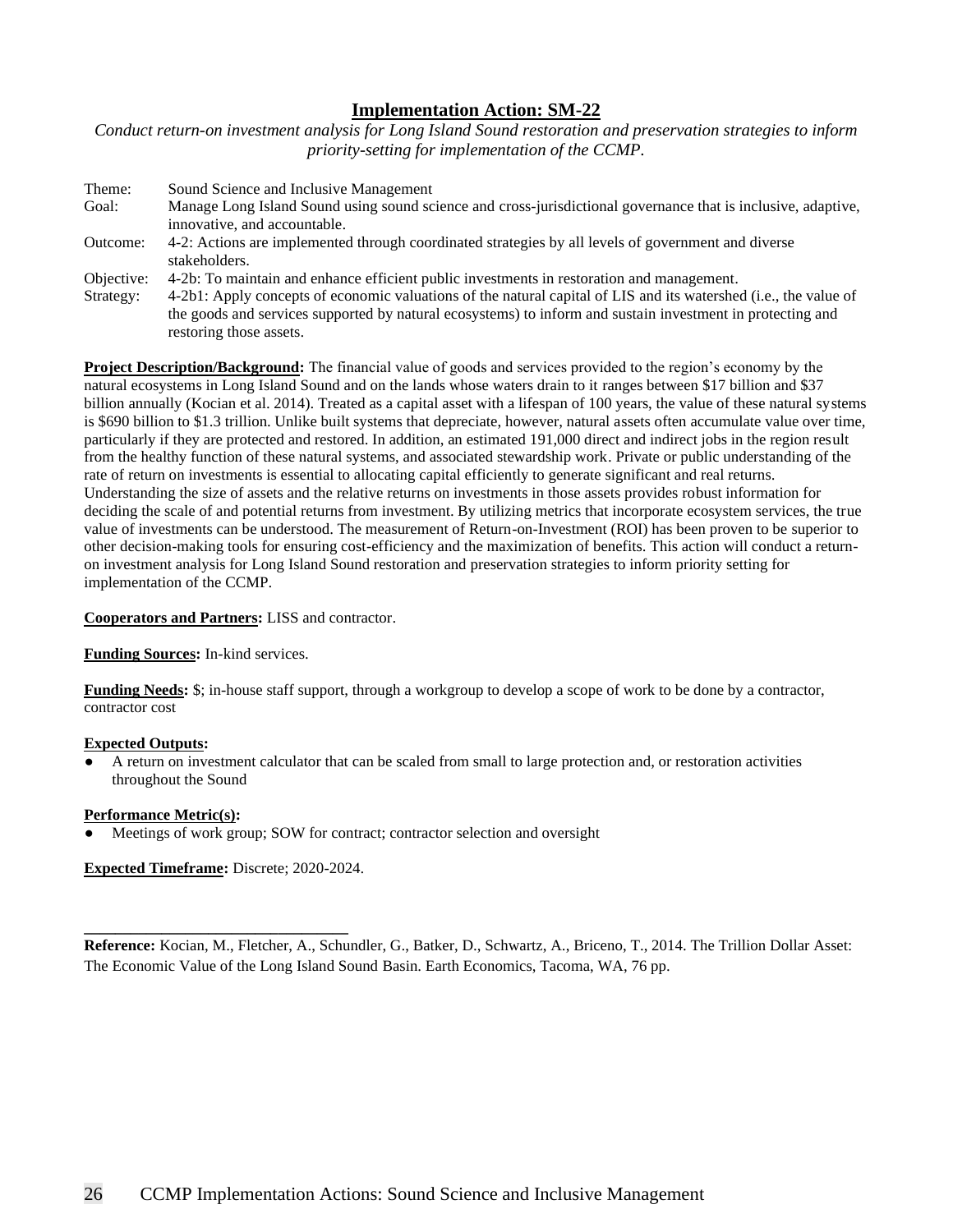*Capitalize Connecticut Clean Water Fund and New York State Revolving Fund adequately to finance Clean Water infrastructure needs.*

| Theme:     | Sound Science and Inclusive Management                                                                        |
|------------|---------------------------------------------------------------------------------------------------------------|
| Goal:      | Manage Long Island Sound using sound science and cross-jurisdictional governance that is inclusive, adaptive, |
|            | innovative, and accountable.                                                                                  |
| Outcome:   | 4-2: Actions are implemented through coordinated strategies by all levels of government and diverse           |
|            | stakeholders.                                                                                                 |
| Objective: | 4-2b: To maintain and enhance efficient public investments in restoration and management.                     |
|            |                                                                                                               |

Strategy: 4-2b2: Identify critical funding needs for protection and restoration projects, science, education, and involvement, and relate these needs to available or new funding sources.

**Project Description/Background:** EPA provides capitalization grants, Connecticut Clean Water Fund and New York State Revolving Fund, to the states that are matched by state monies to create loan funds to finance clean water infrastructure projects. The 20-year need for capital upgrades to water infrastructure that considers climate change adaptation must be identified and met. EPA has been encouraging states to re-evaluate their programs to ensure decentralized sewage needs are adequately determined and sufficiently funded. This is particularly important for Long Island Sound since on-site wastewater treatment systems represent an unmanaged source of nitrogen.

**Cooperators and Partners:** EPA, CTDEEP, NYSDEC, NYS Environmental Facilities Corporation (NYEFC).

**Funding Sources:** EPA, CTDEEP, NYEFC.

**Funding Needs:** \$\$\$/year needed in bonding to support infrastructure work.

### **Expected Outputs:**

Clean Water implementation projects

# **Performance Metric(s):**

Federal appropriations for the State Revolving Fund and leveraged state matching funds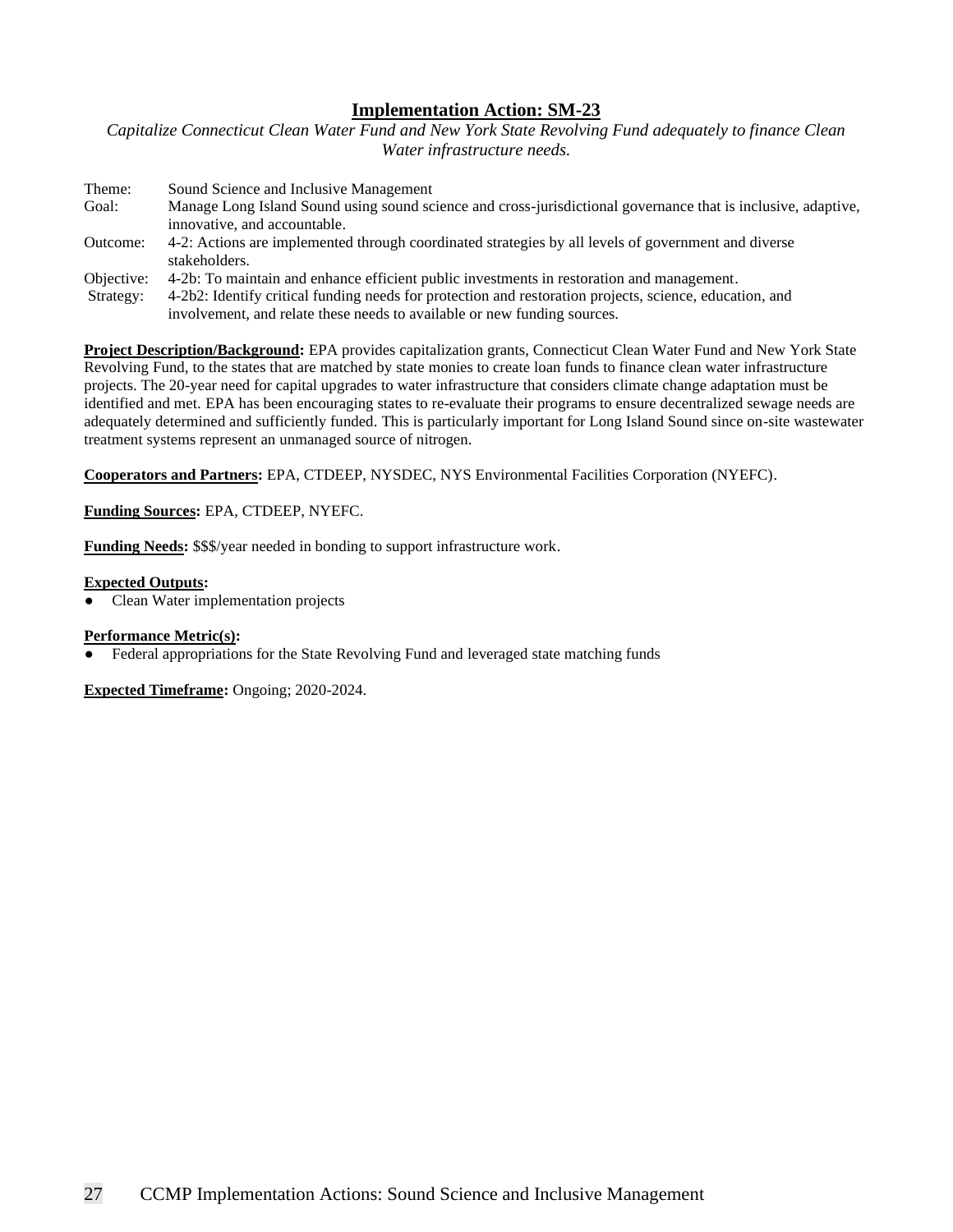*Research and develop innovative, locally appropriate funding mechanisms to provide sustained, reliable sources of investment capital to restore and protect ecosystem services.*

| Theme:     | Sound Science and Inclusive Management                                                                        |
|------------|---------------------------------------------------------------------------------------------------------------|
| Goal:      | Manage Long Island Sound using sound science and cross-jurisdictional governance that is inclusive, adaptive, |
|            | innovative, and accountable.                                                                                  |
| Outcome:   | 4-2: Actions are implemented through coordinated strategies by all levels of government and diverse           |
|            | stakeholders.                                                                                                 |
| Objective: | 4-2b: To maintain and enhance efficient public investments in restoration and management.                     |
| Strategy:  | 4-2b2: Identify critical funding needs for protection and restoration projects, science, education, and       |

involvement, and relate these needs to available or new funding sources.

**Project Description/Background:** The financial value of goods and services provided to the region's economy by the natural ecosystems in Long Island Sound and on the lands whose waters drain to it ranges between \$17 billion and \$37 billion annually (Kocian et al. 2014). Treated as a capital asset with a lifespan of 100 years, the value of these natural systems is \$690 billion to \$1.3 trillion. Unlike built systems that depreciate, however, natural assets often accumulate value over time, particularly if they are protected and restored. In addition, an estimated 191,000 direct and indirect jobs in the region result from the healthy function of these natural systems, and associated stewardship work.

Funding mechanisms refer to creative ways to meet financial needs for protecting and managing community assets (including natural capital). They include market mechanisms designed to obtain a desired value from community assets by providing incentives and disincentives for practices that protect or degrade them while also creating a revenue base to invest in their management. The utility and efficiency of funding mechanisms will become more apparent in coming years as new market opportunities develop for habitat, climate control, temperature, and water quality. Current funding mechanisms have limitations. Those benefiting from many aspects of the Long Island Sound Basin (property values, storm protection, and drinking water) might be willing to further contribute to investments that improve those assets. Those harming natural assets (e.g. through pollution) would benefit from a system that internalizes those costs and more efficiently allocates funds to mitigate damages or repair natural assets. NYSDEC's Municipal Sewage System Asset Management Guide, published in 2015, provides knowledge for wastewater to be funded correctly which results in technical support to municipalities in developing asset management plans [\(https://www.dec.ny.gov/docs/water\\_pdf/mssamguide.pdf\)](https://www.dec.ny.gov/docs/water_pdf/mssamguide.pdf). Further research and development of the full range of innovative, locally appropriate funding mechanisms could provide a sustained, reliable source of investment capital to restore and protect ecosystem services.

**Cooperators and Partners:** LISS, NFWF, LISS Citizens Advisory Committee. This action could be accomplished through an independent consultant or supported through a regional taskforce to evaluate options for establishing new funding tools to generate the financial resources needed to sustain investment in Long Island Sound's natural assets.

**Funding Sources:** Varied government and private funding sources.

# **Funding Needs:** \$\$

# **Expected Outputs:**

- A strategic planning document elucidating potential mechanisms for funding
- A prospectus for private/public sector parties to inform investment

# **Performance Metric(s):**

- A plan with funding mechanisms
- A fund, administered by the appropriate agency, to apply investment funds to restore as well as track progress

# **Expected Timeframe:** Discrete; 2020-2024.

**\_\_\_\_\_\_\_\_\_\_\_\_\_\_\_\_\_\_\_\_\_\_\_\_\_\_\_\_\_\_\_\_\_\_**

**Reference:** Kocian, M., Fletcher, A., Schundler, G., Batker, D., Schwartz, A., Briceno, T., 2014. The Trillion Dollar Asset: The Economic Value of the Long Island Sound Basin. Earth Economics, Tacoma, WA, 76 pp.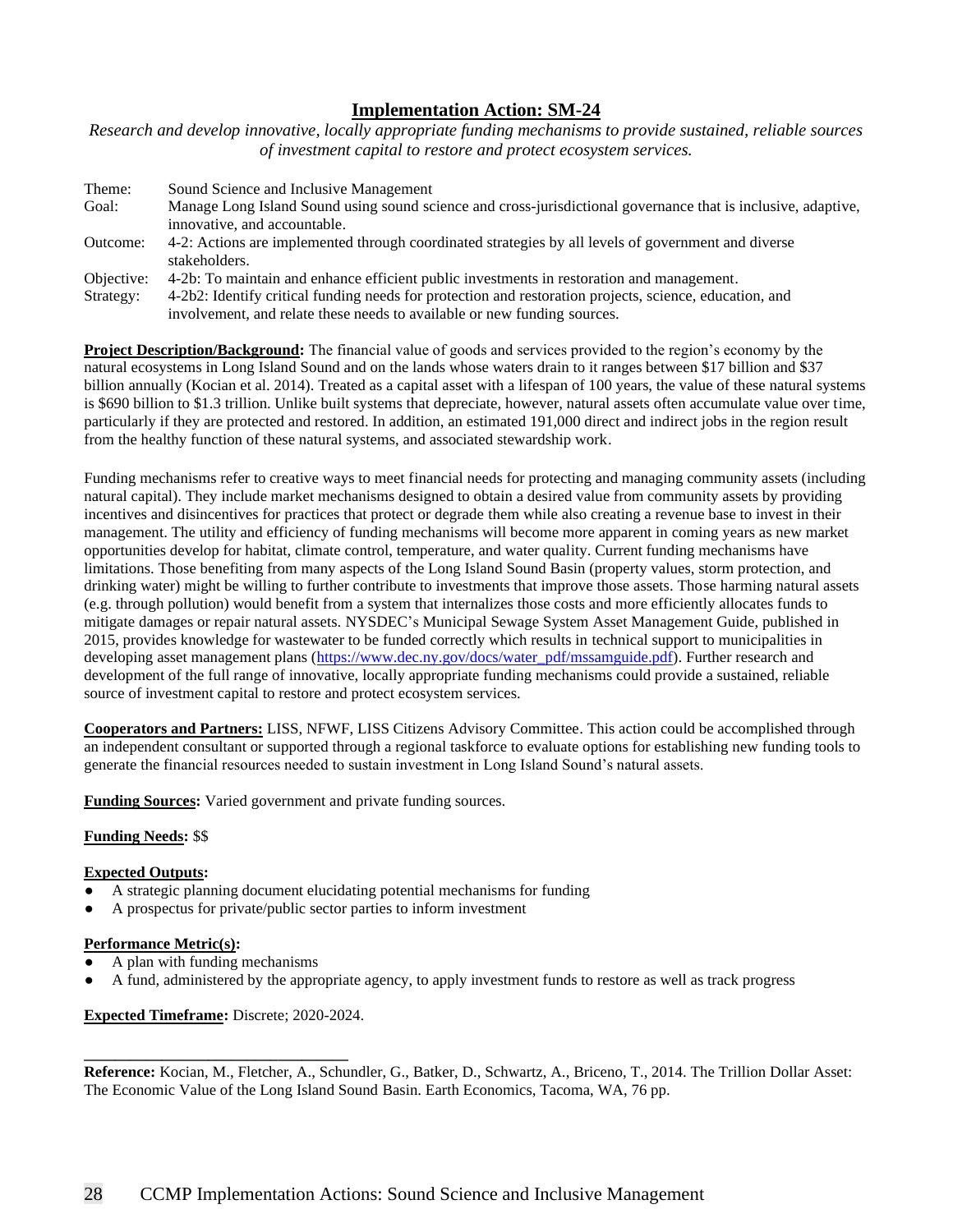*Coordinate, collaborate and leverage funding opportunities with the Long Island Sound National Estuarine Research Reserve for implementation and restoration, science, and public involvement and education projects.* 

Theme: Sound Science and Inclusive Management Goal: Manage Long Island Sound using sound science and cross-jurisdictional governance that is inclusive, adaptive, innovative, and accountable. Outcome: 4-2: Actions are implemented through coordinated strategies by all levels of government and diverse stakeholders. Objective: 4-2b: To maintain and enhance efficient public investments in restoration and management. Strategy: 4-2b2: Identify critical funding needs for protection and restoration projects, science, education, and involvement, and relate these needs to available or new funding sources. 1-3c1: Support collaboration between Long Island Sound Study (LISS) partner organizations including upper basin agencies/partners (USGS, CTDEEP, CTDOA, NYSDEC, MassDEP, SCDHS, etc.) to improve utility of monitoring data and the sentinel monitoring program. 3-1b1: Provide information products that educate communities about the health of Long

Island Sound and about the collaborative efforts to restore and protect the Sound. 4-1b3: Evaluate, enhance,

**Project Description/Background:** The Long Island Sound provides countless natural resources and services, and therefore contributes an estimated \$7 billion annually to the regional economy; however, it is constantly threatened by development, pollution, invasive species, and climate change implications. To help provide information to decision-makers to further protect and conserve the Sound, the implementation of a National Estuarine Research Reserve (NERR) in Connecticut is essential. The NERR program would complement and extend the activities of programs currently conducted through the addition of funding, resources, and expertise. Connecticut is one of only two marine coastal state without a NERR. This action will coordinate, collaborate and leverage funding opportunities with the Long Island Sound NERR for implementation and restoration, science, and public involvement and education projects. The implementation of this action will also support WW-39 and SC-8, in which through increased funding opportunities, collaboration between partners and development of projects will be heighted. Multiple sources of funding exist on the federal, state, local, and non-governmental levels.

**Cooperators and Partners:** EPA and other federal agencies, CTDEEP, NYSDEC, CTSG, NYSG, foundations, Norwalk River Watershed Initiative, Harbor Watch and other watershed organizations in the region, etc.

**Funding Sources:** EPA and other federal agencies, CTDEEP, NYSDEC, CTSG, NYSG, foundations, etc.

integrate, and coordinate ongoing monitoring programs.

**Funding Needs:** \$\$ to assist agencies and institutions in sharing facilities and research infrastructure resources, \$\$ to provide financial support to share resources and equipment, and coordination through existing staff and organizations to better direct available resources.

### **Expected Outputs:**

- Projects that implement the CCMP
- Increased funding opportunities

# **Performance Metric(s):**

- Number of projects
- Quantitative progress toward implementation metrics
- Funding level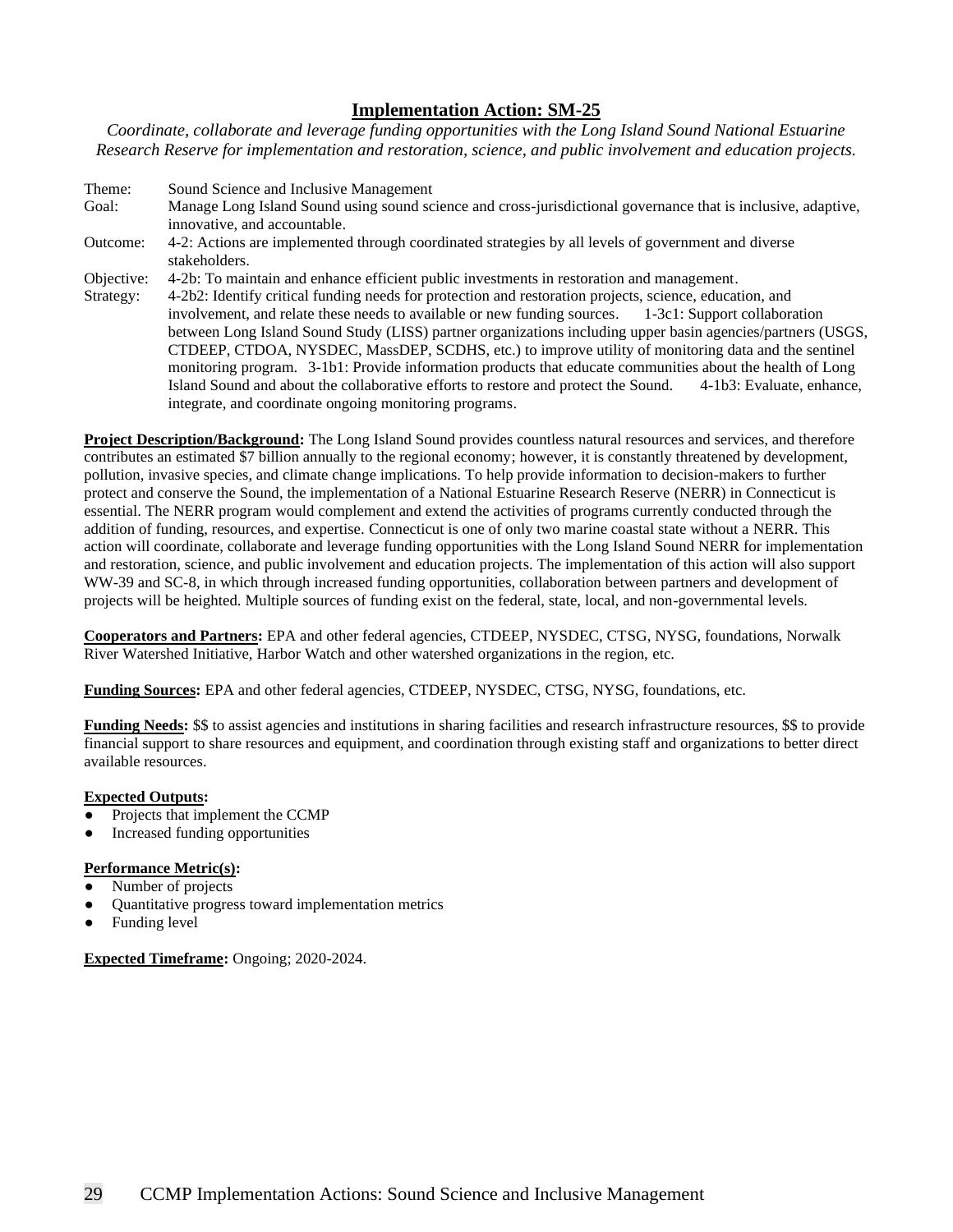*Incorporate climate change-driven factors such as temperature, acidification, and sea level rise in model applications to assess factors that can influence future attainment of water quality standards and habitat protection and restoration goals.*

Theme: Sound Science and Inclusive Management Goal: Manage Long Island Sound using sound science and cross-jurisdictional governance that is inclusive, adaptive, innovative, and accountable. Outcome: 4-3: Implementation is adapted and improved through the application of new information and knowledge. Objective: 4-3a: To frame sustainability, adaptation, and resilience in relation to the drivers of ecosystem change.

Strategy: 4-3a1: Include important environmental drivers (e.g., climate change) in all relevant management planning initiatives. 1-1a8: Incorporate climate change and sea level rise in planning, regulation, and BMPs for stormwater and wastewater treatment. 1-3b3: Improve understanding of climate change (e.g., acidification, sea level rise, temperature) on Long Island Sound water and habitat quality and biota, and their interaction with other water quality issues (e.g., eutrophication).

**Project Description/Background:** Physical factors can affect the susceptibility of Long Island Sound to impairments in water and habitat quality. Scenarios for future attainment of dissolved oxygen water quality standards or habitat protection and restoration goals must evaluate plausible alterations to the physical environment due to climate change (e.g., increased temperature, acidification, and sea level rise implications). Using FY2020, under an agreement with EPA, NYCDEP has awarded a contract to HDR, Inc. to develop the new Integrated Systemwide Eutrophication Modeling Tool. The tool will integrate physical, biogeochemical, and ecological components to forecast how the Sound may respond to changes in human (e.g., pollution) and natural (e.g., weather) drivers that impact the system. Additionally, the tool will simulate future environmental conditions, including climate change and sea level rise scenarios. This effort will address this action to incorporate climate-change driven factors in model applications to assess factors that can influence water quality standards and habitat protection and restoration goals.

**Cooperators and Partners:** LISS modeling management advisory group, NYCDEP, HDR, Inc., EPA.

**Funding Sources:** LISS program funds.

**Funding Needs:** \$\$

# **Expected Outputs:**

- Model scenarios for water quality attainment that incorporate future physical conditions driven by climate change
- Completion of the Integrated Systemwide Eutrophication Modeling Tool

# **Performance Metric(s):**

Updated modeling scenarios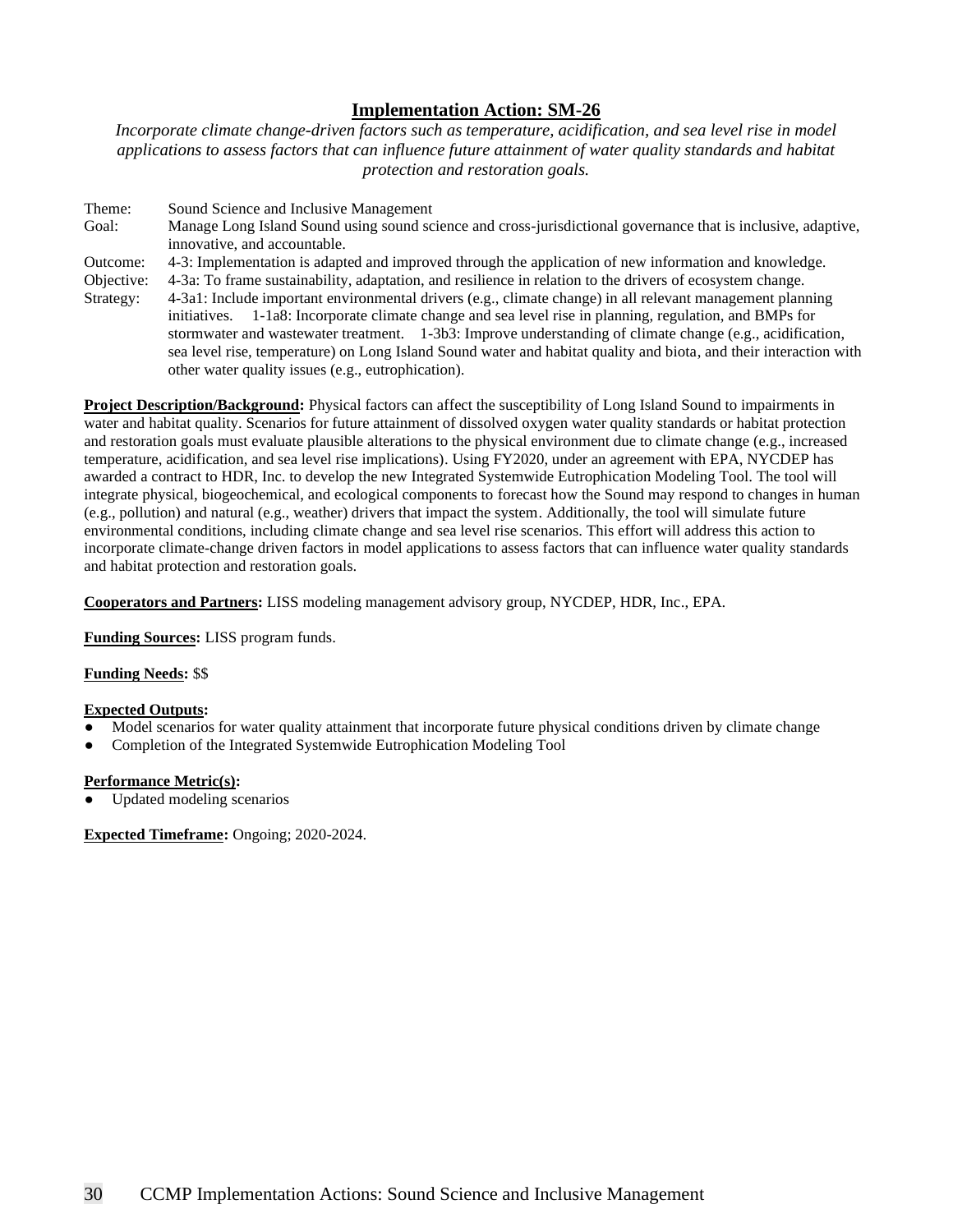*Determine how climate change will impact attainment of CCMP Ecosystem Targets, goals and objectives using LISS vulnerability assessment and other resources.*

| Theme:     | Sound Science and Inclusive Management                                                                          |
|------------|-----------------------------------------------------------------------------------------------------------------|
| Goal:      | Manage Long Island Sound using sound science and cross-jurisdictional governance that is inclusive, adaptive,   |
|            | innovative, and accountable.                                                                                    |
| Outcome:   | 4-3: Implementation is adapted and improved through the application of new information and knowledge.           |
| Objective: | 4-3a: To frame sustainability, adaptation, and resilience in relation to the drivers of ecosystem change.       |
| Straterov  | $\pm$ 4-3a1; Include important environmental drivers (e.g., climate change) in all relevant management planning |

Strategy: 4-3a1: Include important environmental drivers (e.g., climate change) in all relevant management planning initiatives.

**Project Description/Background:** Federal agency and EPA-specific policies now direct EPA programs to promote smarter, more climate-resilient Federal investments in the face of increased risks from climate change stressors such as sea level rise and ocean acidification. EPA's National Estuary Program is working to implement those policies by providing technical assistance and funding support to the 28 National Estuary Programs funded under §320 of the Clean Water Act for risk-based vulnerability assessments. The LISS Vulnerability Assessment was completed in 2019 and should be used to inform future investments in CCMP implementation, i.e., that actions to implement a CCMP will result in their intended estuary protection and restoration benefits through time regardless of reasonably-anticipated climate changes. The Assessment obtained and summarized feedback from local experts on the scoping reports developed on climate change vulnerabilities for EPA's NEP in the northeast from Marine to New York [\(https://longislandsoundstudy.net/wp-content/uploads/2019/09/LISS-VA-Final-](https://longislandsoundstudy.net/wp-content/uploads/2019/09/LISS-VA-Final-Report-Appendices-A-C-and-E.pdf)[Report-Appendices-A-C-and-E.pdf\)](https://longislandsoundstudy.net/wp-content/uploads/2019/09/LISS-VA-Final-Report-Appendices-A-C-and-E.pdf).

**Cooperators and Partners:** EPA, LISS, CTDEEP, NYSDEC and all Long Island Sound partners.

**Funding Sources:** Resources permitting, in FY2020 and in each of the following three fiscal years, EPA will provide technical assistance and funding to help ensure that §320-funded implementation of CCMP goals and of annual work plan activities is not at risk from near- and long-term climate change impacts.

# **Funding Needs:** \$

### **Expected Outputs**:

- Integrate vulnerability assessment findings and planned response approaches into a CCMP appendix or supplemental document
- Implement specific response activities via annual work plans as necessary
- Engaged and strong partnerships and information sharing at all levels of government
- Develop or continue to develop, implement, and update comprehensive plans that integrate consideration of climate change into agency operations and overall mission objectives

### **Performance Metric(s):**

• Number of CCMP Ecosystem Target Assessments incorporating information on climate change effects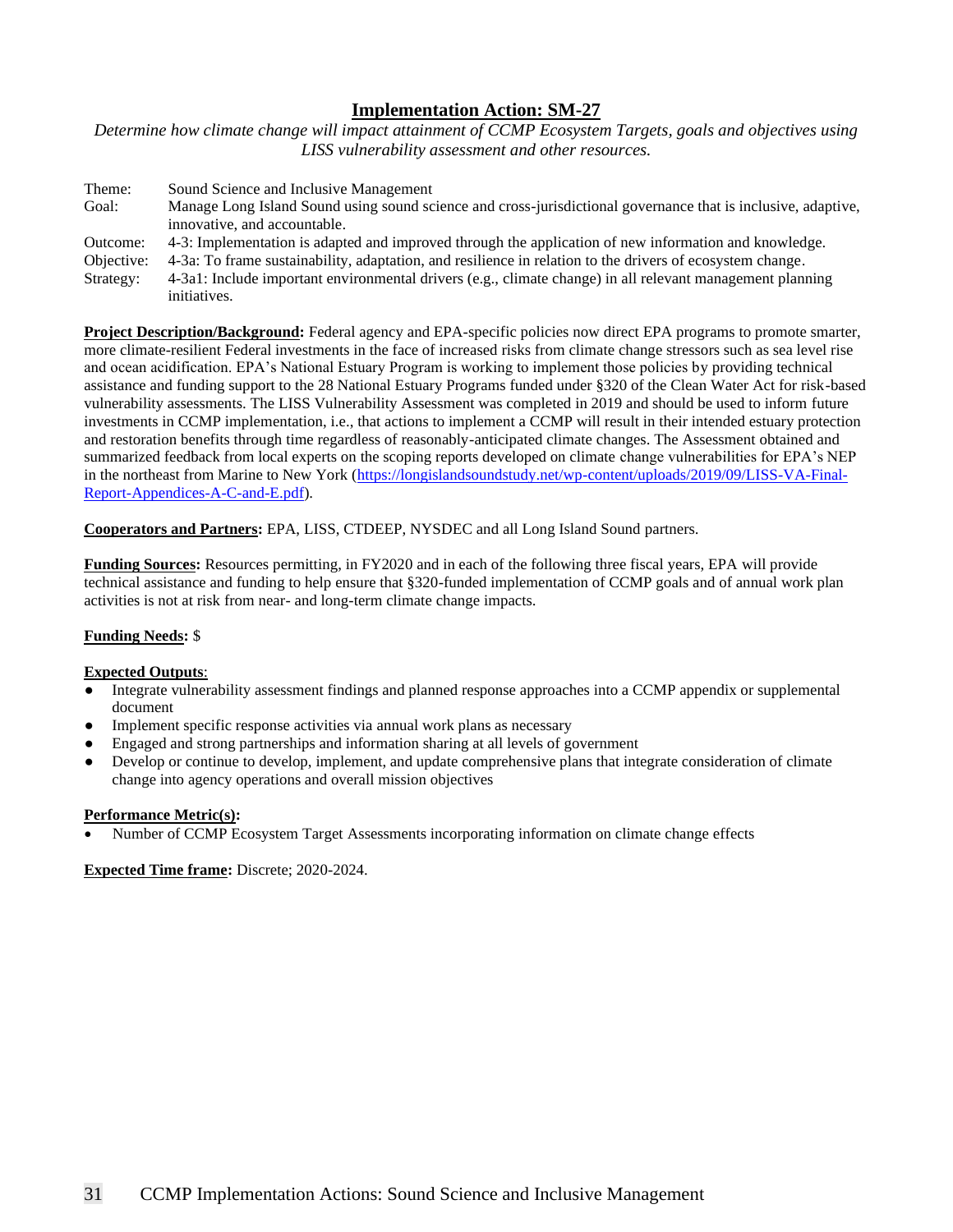*Evaluate the potential limitation of primary productivity, modification of species composition, and other impacts by nutrients other than nitrogen in embayments and the main Sound; as well as the ratios of these nutrients to nitrogen.*

Theme: Sound Science and Inclusive Management

Goal: Manage Long Island Sound using sound science and cross-jurisdictional governance that is inclusive, adaptive, innovative, and accountable.

Outcome: 4-3: Implementation is adapted and improved through the application of new information and knowledge.

Objective: 4-3a: To frame sustainability, adaptation, and resilience in relation to the drivers of ecosystem change.

Strategy: 4-3a1: Include important environmental drivers (e.g., climate change) in all relevant management planning initiatives 1-3a1: Understand the effects that nutrient ratios (nitrogen, phosphrous, carbon) have on ecosystem structure and function in freshwaters, embayments, and in Long Island Sound and consider them in setting nutrient control policies.

**Project Description/Background:** The available information on Long Island Sound suggests that primary productivity is mostly nitrogen-limited. However, other nutrients, such as phosphorus and silica, could influence phytoplankton species composition or potentially limit productivity in certain situations, as sometimes occurs in other estuaries. There is currently no evidence for such impacts in the Sound, except for potential silica limitation in the spring in the western Sound. The influence of non-nitrogenous nutrients is probably most likely in the Sound's embayments where local nutrient loading differs from the general pattern. New research would be required to document such effects.

**Cooperators and Partners:** EPA, LISS, NY and CT Sea Grant, research institutions, NOAA.

**Funding Sources:** LISS research program, and other federal/state sources.

### **Funding Needs:** \$\$

### **Expected Outputs:**

• Better understanding of non-nitrogenous nutrient impacts in the Sound and its embayments

# **Performance Metric(s):**

Number of projects investigating non-nitrogenous nutrient impacts, as well as the ratios of these nutrients to nitrogen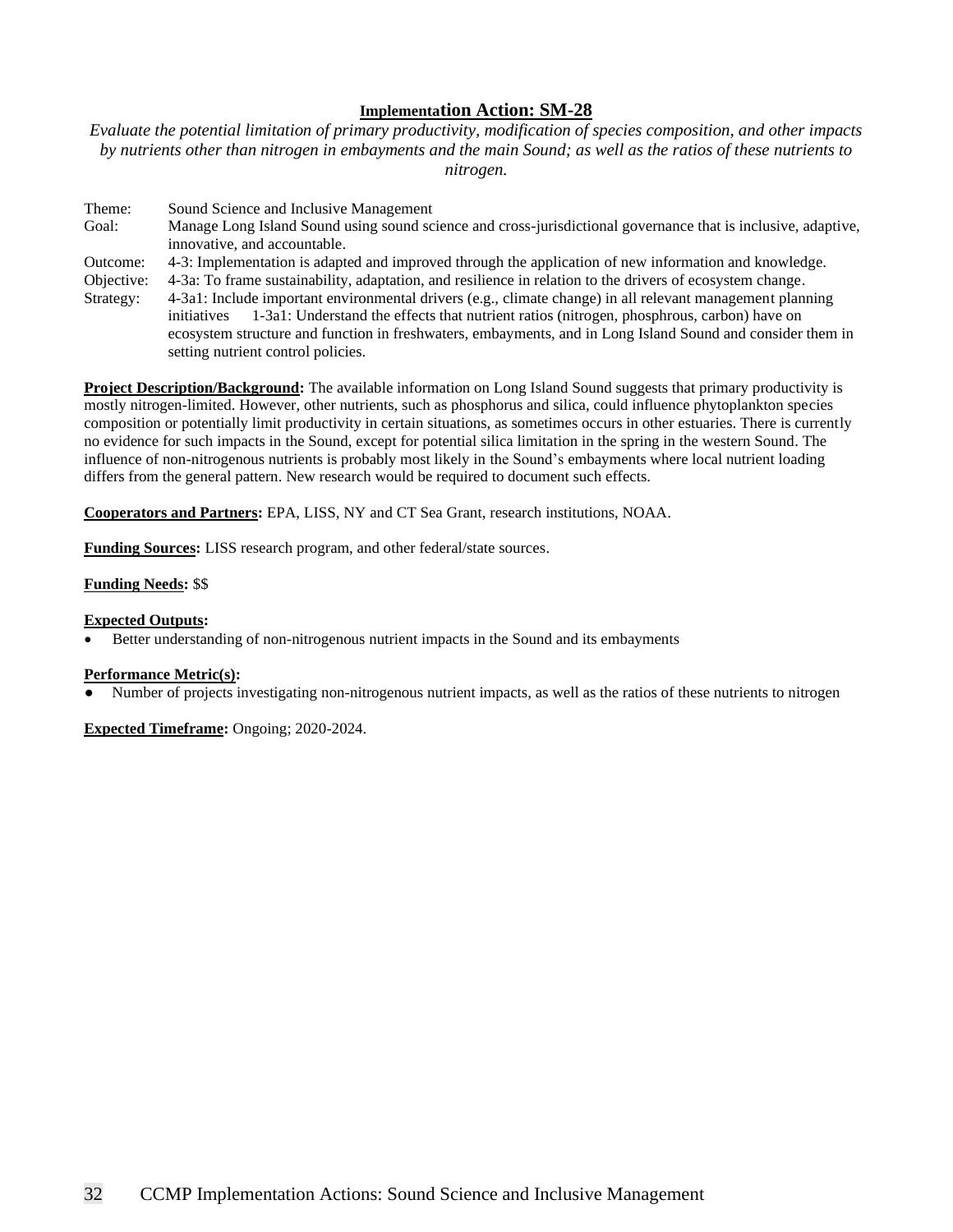*Continue collaboration with Connecticut Institute for Resiliency and Climate Adaptation (CIRCA).* 

Theme: Sound Science and Inclusive Management Goal: Manage Long Island Sound using sound science and cross-jurisdictional governance that is inclusive, adaptive, innovative, and accountable. Outcome: 4-3: Implementation is adapted and improved through the application of new information and knowledge. Objective: 4-3a: To frame sustainability, adaptation, and resilience in relation to the drivers of ecosystem change. Strategy: 4-3a2: Consider the spectrum of desired ecosystem outcomes when planning and implementing resiliency of both built and natural systems.

**Project Description/Background:** The Connecticut Institute for Resiliency and Climate Adaptation (CIRCA) is designed to increase the resilience and sustainability of vulnerable communities and individuals along Connecticut's coast and inland waterways as they are affected by the growing impact of climate change on the environment. By bringing together experts in a wide range of academic disciplines, developing cutting-edge research to solve practical problems, and collaborating with local, regional, and national partners, the institute will facilitate development of strategic plans for protecting the state's coastal region. CIRCA has completed and continues to conduct numerous research projects focusing on coastal flooding and waves, inland flooding, sea level rise, critical infrastructure resilience, living shorelines, and policy and planning. More specifically, CIRCA is collecting data and resources to assist municipalities in developing climate resilience tools, strategies, and plans in their communities, in which they track and maintain data on these completed plans and strategies. This data enables LISS to track Connecticut's progress in the Waterfront Community Resiliency and Sustainability Ecosystem Target. By continuing collaboration with CIRCA, LISS is able to assess the status of sustainable and resilient targets.

# **Cooperators and Partners:** UConn, CTDEEP, NOAA.

**Funding Sources:** Initial funding for the Institute, in the amount of \$2.5 million, comes from a plea agreement approved by the U.S. Attorney's Office in a suit the State brought against Conopco Inc., for clean water violations related to wastewater treatment. Additional funding includes \$610,000 from the Connecticut Sea Grant Coastal Storm Awareness program and federal funding of \$425,000 from a grant to enhance coastal resilience in Connecticut.

# **Funding Needs:** \$\$\$-\$\$\$\$

# **Expected Outputs:**

- Improved scientific understanding of the changing climate and its local impacts communities
- Developed and deployed best practices for climate resilience
- Resilient and sustainable communities
- Enhanced resilience of critical infrastructure (e.g. power, water, communications)
- Reduced loss of life and property, ecological damage, and social disruption from storms
- A more climate-literate public

# **Performance Metric(s):**

• Number of pilot projects to improve coastal resilience and sustainability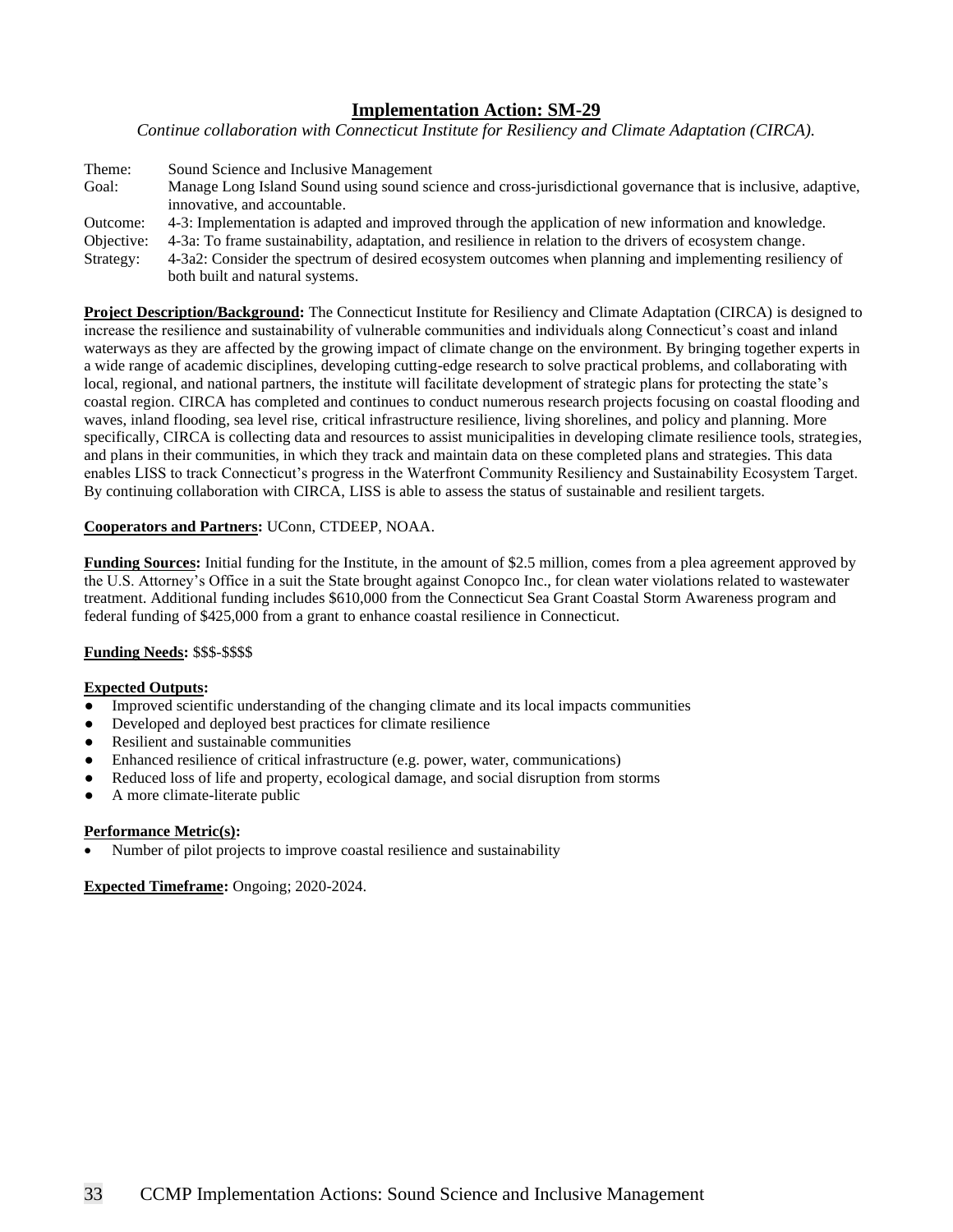*Refine the ecosystem metrics and targets based on the underlying science of the Long Island Sound ecosystem to clearly identify the characteristics of a "restored" Long Island Sound.*

| Theme:     | Sound Science and Inclusive Management                                                                        |
|------------|---------------------------------------------------------------------------------------------------------------|
| Goal:      | Manage Long Island Sound using sound science and cross-jurisdictional governance that is inclusive, adaptive, |
|            | innovative, and accountable.                                                                                  |
| Outcome:   | 4-3: Implementation is adapted and improved through the application of new information and knowledge.         |
| Objective: | 4-3b: To apply an adaptive management framework, when warranted by the level of uncertainty in the            |
|            | underlying science, to implementation.                                                                        |
|            |                                                                                                               |

Strategy: 4-3b1: Establish baselines of historical or pre-historical conditions of ecosystem attributes and magnitudes of change to help provide a basis for setting restoration goals.

**Project Description/Background:** The CCMP includes ecosystem targets for restoration to be tracked through measurable indicators. Progress toward attaining the ecosystem target conditions will be evaluated on an annual basis. The ecosystem targets will also be assessed for refinement and the inclusion of new targets. This action will refine the ecosystem metrics and targets based on the underlying science of the Long Island Sound ecosystem to clearly identify the characteristics of a "restored" Long Island Sound.

# **Cooperators and Partners:** LISS.

**Funding Sources:** LISS program funds.

**Funding Needs:** \$; Part of the base LISS staff program activities.

# **Expected Outputs:**

Assessments of progress toward ecosystem characteristics

# **Performance Metric(s):**

- Annual updates of environmental indicators
- Published reports on progress toward attainment of targets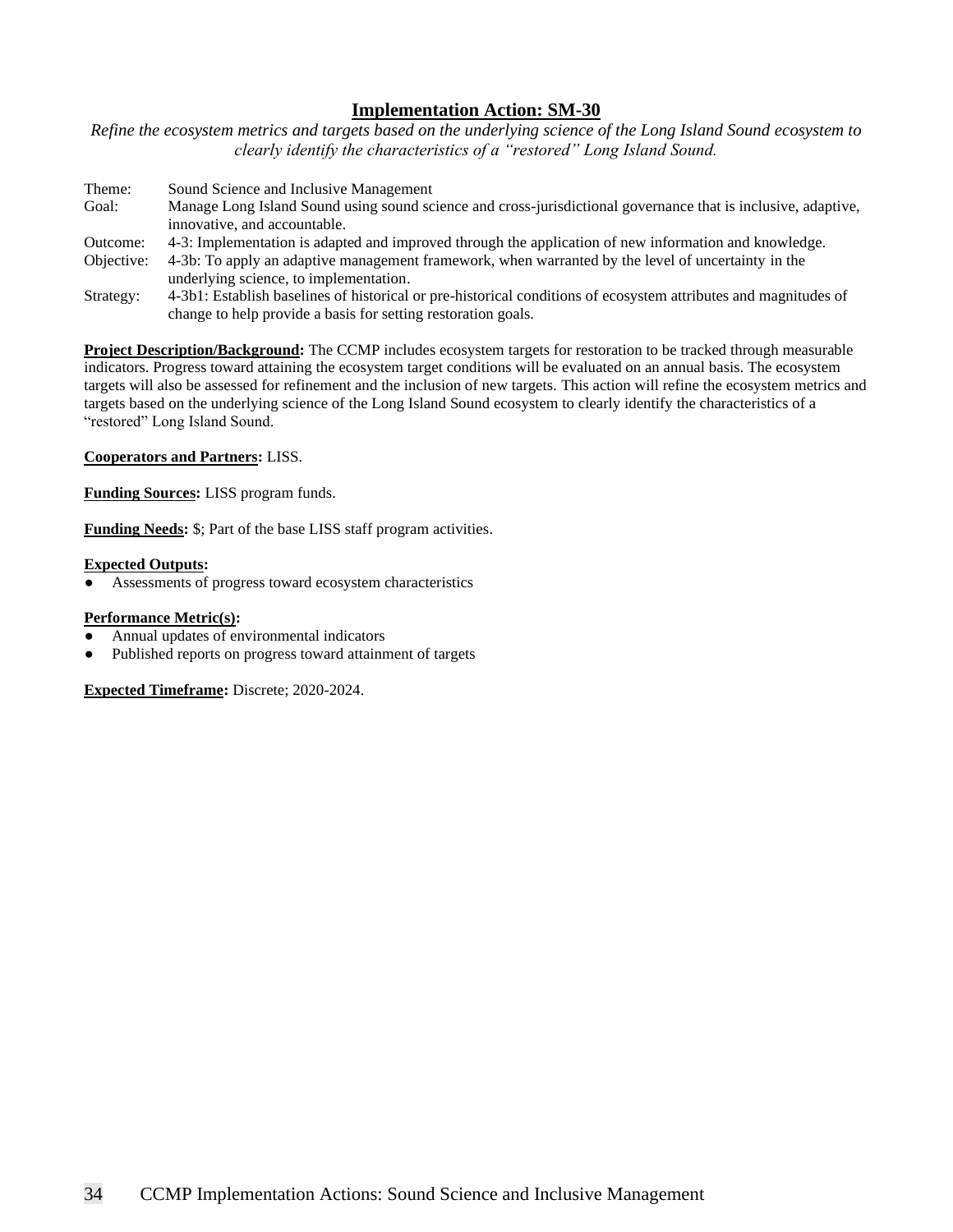*Incorporate bioextraction analyses in Dissolved Oxygen TMDL assessments on the assimilative capacity of Long Island Sound to process nutrients without loss of designated uses.*

Theme: Sound Science and Inclusive Management Goal: Manage Long Island Sound using sound science and cross-jurisdictional governance that is inclusive, adaptive, innovative, and accountable. Outcome: 4-3: Implementation is adapted and improved through the application of new information and knowledge. Objective: 4-3b: To apply an adaptive management framework, when warranted by the level of uncertainty in the underlying science, to implementation. Strategy: 4-3b2: Utilize and learn from cutting-edge approaches and methods to improve management options for pollution mitigation and ecosystem protection (e.g., marine spatial planning, innovative source reduction technologies, and in situ extractive technologies). 1-1a3: Enhance implementation of the existing 2000 Dissolved Oxygen Total Maximum Daily Load throughout the watershed; and adapt and revise it based on monitoring, modeling, research, and how climate change may affect attainment of water quality standards in the future.

**Project Description/Background:** Bioextraction of nutrients through shellfish and seaweed aquaculture harvests can increase the nutrient assimilative capacity of Long Island Sound, thereby increasing dissolved oxygen levels and improving water quality. These efforts will support the implementation of the Long Island Sound 2000 Dissolved Oxygen TMDL to reduce hypoxic areas and achieve water quality standards. LISS has provided funds to facilitate this action in various ways, including, hiring a bioextraction coordinator to implement a Bioextraction Initiative, providing incentives to conduct pilot projects, and reducing barriers for future commercial operation. With FY2020 funds, \$381,051 was awarded to NYSDEC to conduct a Nutrient Bioextraction Pilot using Sugar Kelp and Ribbed Mussels, in which will inform regulators and nutrient resource managers on uptake rates of nutrients. LISS will incorporate the information learned through these projects in the Integrated Systemwide Eutrophication Modeling Tool, a tool being developed that integrates physical, biogeochemical, and ecological components to better understand impacts of point and nonpoint source discharges and sediment fluxes on water quality, to include bioextraction analyses and the associated benefits of bioextraction to improve water quality. The tool will include the bioextraction analyses and the associated benefits of bioextraction to improve water quality.

**Cooperators and Partners:** LISS, TMDL Work Group.

**Funding Sources:** LISS program funds.

**Funding Needs:** \$\$\$

# **Expected Outputs:**

- Implementation of the Bioextraction Initiative
- Estimates of potential areal application of bioextraction aquaculture
- Increased dissemination of pilot study results to regulators and nutrient resource managers
- Completion of the Nutrient Bioextraction Pilot

# **Performance Metric(s):**

- Number of studies to estimate bioextraction potential of farm-scale operations
- Update to the Integrated Systemwide Eutrophication Modeling Tool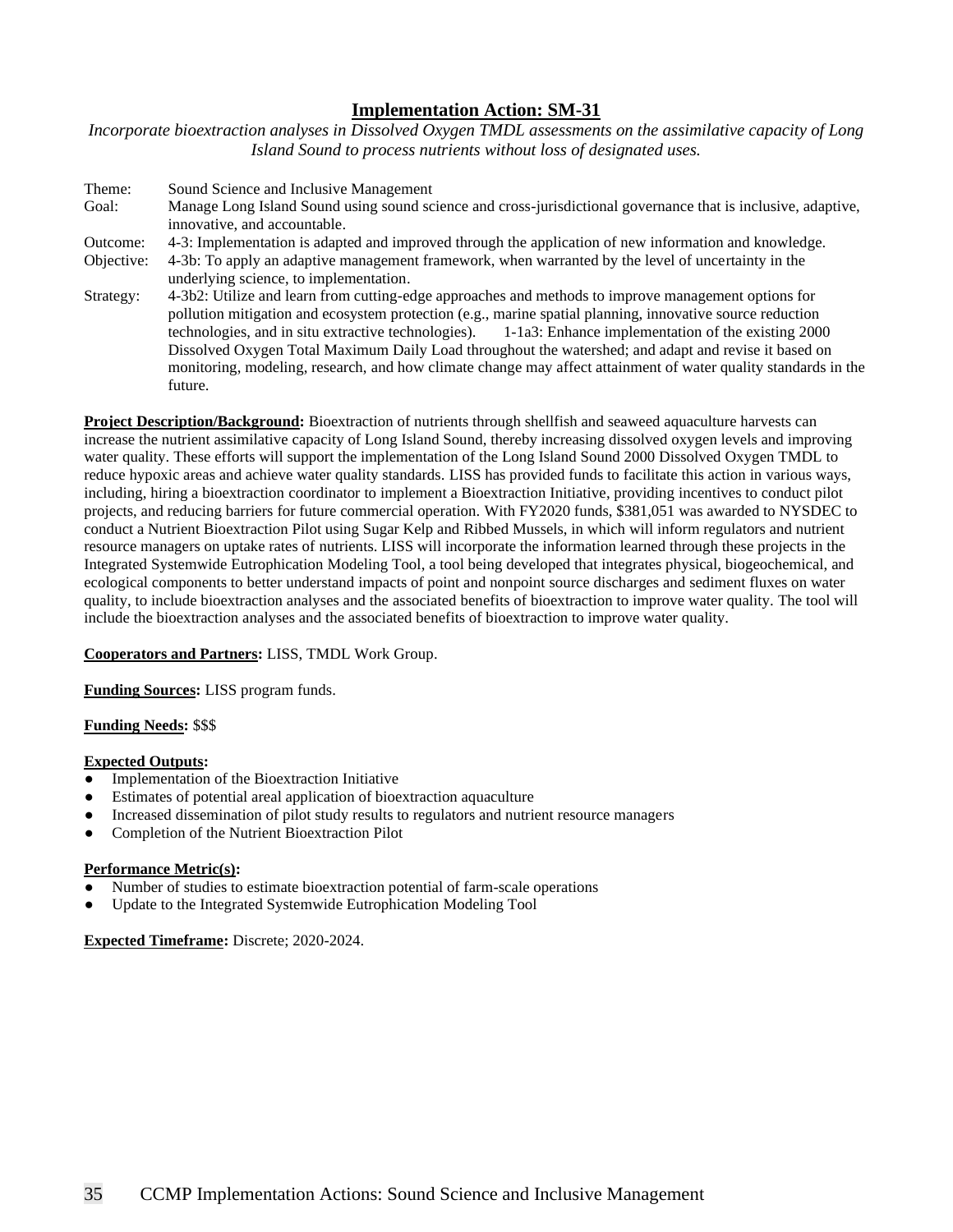*By 2024, update the CCMP tracking system to address GAO recommendations and communicate progress to the public.*

Theme: Sound Science and Inclusive Management Goal: Manage Long Island Sound using sound science and cross-jurisdictional governance that is inclusive, adaptive, innovative, and accountable. Outcome: 4-3: Implementation is adapted and improved through the application of new information and knowledge. Objective: 4-3b: To apply an adaptive management framework, when warranted by the level of uncertainty in the underlying science, to implementation.

Strategy: 4-3b3: Prepare periodic progress reports on the health of the Sound and on implementation progress.

**Project Description/Background:** In 2018, the Government Accountability Office (GAO) reported on the evaluation of the LISS (GAO-18-140). The report includes what is known about the progress made toward achieving the 1994 CCMP; how the LISS intends to measure and report on progress toward achieving the 2015 CCMP; and the estimated costs of restoration. Specific recommendations include: 1) Incorporate leading practices of performance reporting which are i) evaluating the performance compared to goals set out by a plan; ii) reviewing past performance toward meeting the goals, measured as baseline and trend data for ecological indicators; and iii) evaluating actions for unachieved goals to understand how and why they haven't been met, and what management adjustments are needed; 2) Develop cost estimates that include analysis of uncertainties for each of the ecosystem targets in the 2015 Plan; and 3) Estimate the range of potential costs for all implementation actions and include the estimates in future supplements to the 2015 Plan. In response, LISS hired the Horsley Witten Group and FB Environmental to evaluate LISS' current reporting framework through the lens of the GAO leading practices, research on reporting practices from other estuary programs, and a cost analysis to generate ecosystem target cost estimates, determine areas where LISS can improve in implementation, and further identify steps for implementation [\(https://longislandsoundstudy.net/2019/11/addressing-gaos-recommendations-liss-performance-reporting-and-cost](https://longislandsoundstudy.net/2019/11/addressing-gaos-recommendations-liss-performance-reporting-and-cost-estimating/)[estimating/\)](https://longislandsoundstudy.net/2019/11/addressing-gaos-recommendations-liss-performance-reporting-and-cost-estimating/). Additionally, LISS is working with the Resource Management Branch to develop a database to track the progress and implementation of the 2020-2024 IAs included in the 2020 CCMP.

**Cooperators and Partners:** LISS, Federal and state implementer agencies.

**Funding Sources:** LISS program funds.

**Funding Needs:** \$\$/year

# **Expected Outputs:**

Implementation tracking report

### **Performance Metric(s):**

Number of agencies reporting on implementation progress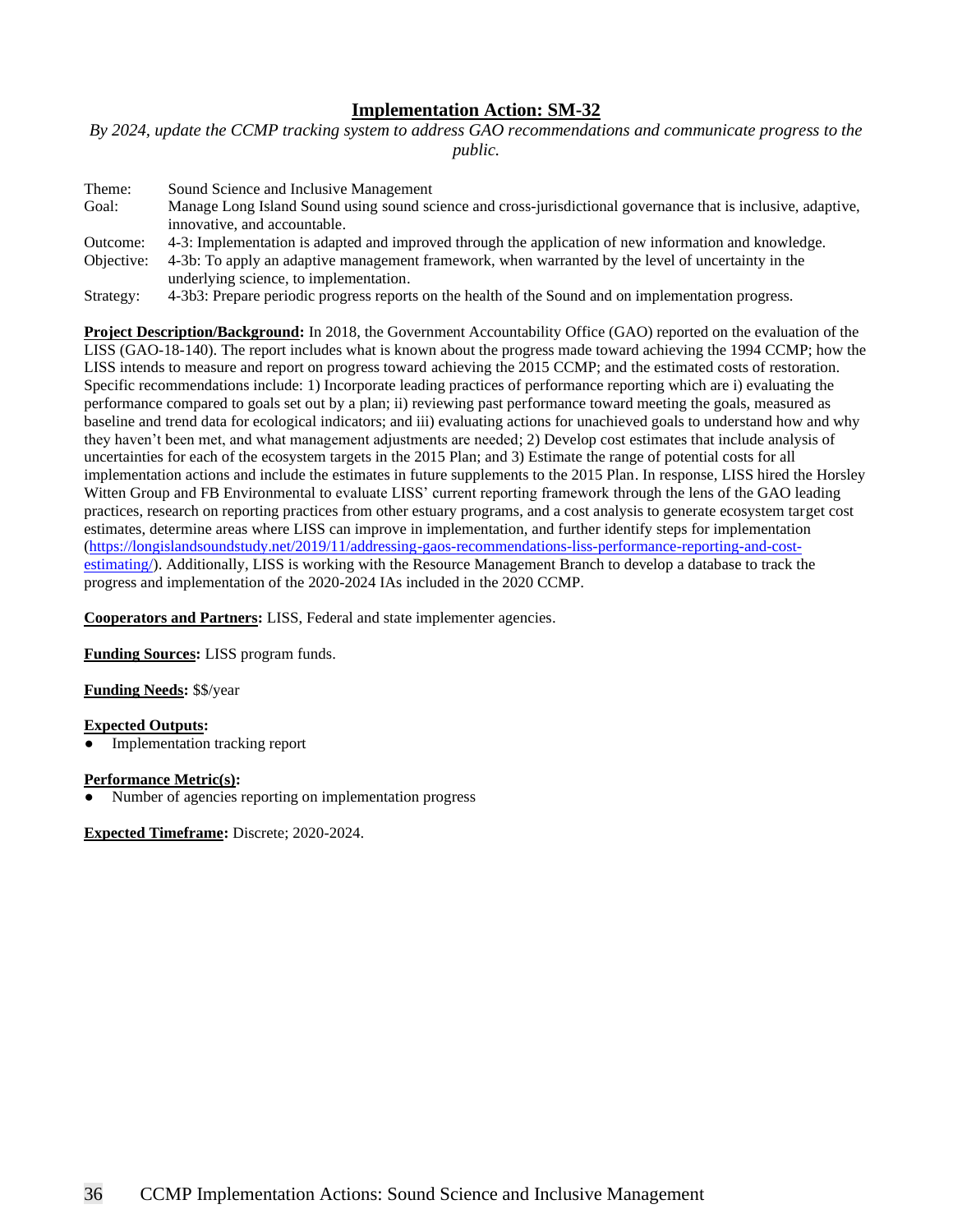*Continue to issue "report cards" on water quality conditions in Long Island Sound that are easily understood by the public and scientifically defensible.*

Theme: Sound Science and Inclusive Management Goal: Manage Long Island Sound using sound science and cross-jurisdictional governance that is inclusive, adaptive, innovative, and accountable. Outcome: 4-3: Implementation is adapted and improved through the application of new information and knowledge. Objective: 4-3b: To apply an adaptive management framework, when warranted by the level of uncertainty in the underlying science, to implementation.

Strategy: 4-3b3: Prepare periodic progress reports on the health of the Sound and on implementation progress.

**Project Description/Background:** Report cards can integrate diverse data into an easily understandable form to communicate to the public and build support for actions for improve assessments. Critical to the report card success is the scientific credibility of its underlying assumptions. In 2016, Save the Sound developed the Long Island Sound Report Card to track and publicize the ecological health of the Sound. Every other year, the report card is administered in which Save the Sound assembles water monitoring data (e.g., dissolved oxygen, water clarity, chlorophyll *a*, and dissolved organic carbon) and, using an assessment methodology, scores water quality in five regions of the Long Island Sound. This action will facilitate the continuation to "issue" a report card on water quality based on the science-based approaches developed elsewhere, but applied specifically to Long Island Sound.

**Cooperators and Partners:** Save the Sound, LISS, Science and Technical Advisory Committee.

**Funding Sources:** LISS program funds, Long Island Sound Funders Cooperative.

**Funding Needs:** \$\$/year to maintain and publish report cards

### **Expected Outputs:**

Biennial published report card

### **Performance Metric(s):**

- Development of science-based matrices for translating water quality conditions into grades
- Incorporates external technical advisory input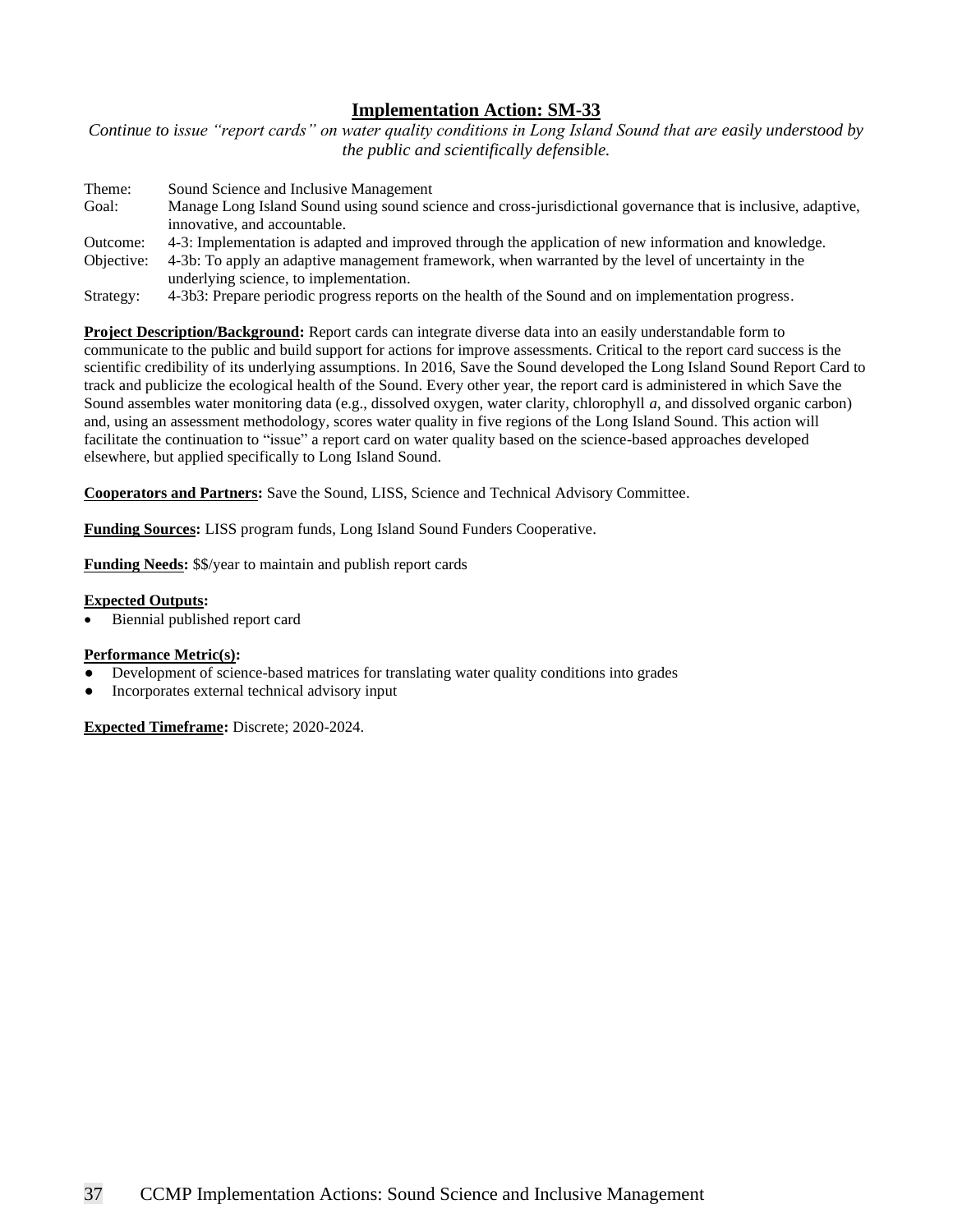*Refine and communicate information on the Long Island Sound ecosystem and watershed using environmental indicators (drivers, pressures, conditions, and response indicators).*

| Theme:     | Sound Science and Inclusive Management                                                                        |
|------------|---------------------------------------------------------------------------------------------------------------|
| Goal:      | Manage Long Island Sound using sound science and cross-jurisdictional governance that is inclusive, adaptive, |
|            | innovative, and accountable.                                                                                  |
| Outcome:   | 4-3: Implementation is adapted and improved through the application of new information and knowledge.         |
| Objective: | 4-3b: To apply an adaptive management framework, when warranted by the level of uncertainty in the            |
|            | underlying science, to implementation.                                                                        |
|            |                                                                                                               |

Strategy: 4-3b3: Prepare periodic progress reports on the health of the Sound and on implementation progress.

**Project Description/Background:** Indicators are quantitative or qualitative measures that provide information about the status of or changes in natural, cultural, and economic aspects of an ecosystem. The LISS has been developing and reporting on the environmental drivers, pressures, conditions, and response indicators of the Long Island Sound ecosystem since the late 1990s. There is a need to maintain a robust environmental indicators program on the status and trends of Long Island Sound's water quality, habitats, and marine and coastal animal populations, and develop new climate change and socioeconomic indicators. LISS has developed Ecosystem Targets and Supporting Indicators for each of the CCMP themes, in which the Ecosystem Indicators use data to measure the health of the Sound, and the Ecosystem Targets are indicators that include performance targets to help inform and drive progress toward meeting management goals [\(https://longislandsoundstudy.net/research-monitoring/liss-ecosystem-targets-and-supporting-indicators/\)](https://longislandsoundstudy.net/research-monitoring/liss-ecosystem-targets-and-supporting-indicators/). Reporting on the health of Long Island Sound is one of the elements required under legislation for reporting to Congress. This action will refine and communication information of the Long Island Sound ecosystem and watershed using environmental indicators.

# **Cooperators and Partners:** LISS.

**Funding Sources:** LISS program funds.

**Funding Needs:** \$

**Expected Outputs:**

Maintained LISS environmental indicators website

# **Performance Metric(s):**

Latest data regularly incorporated into environmental indicators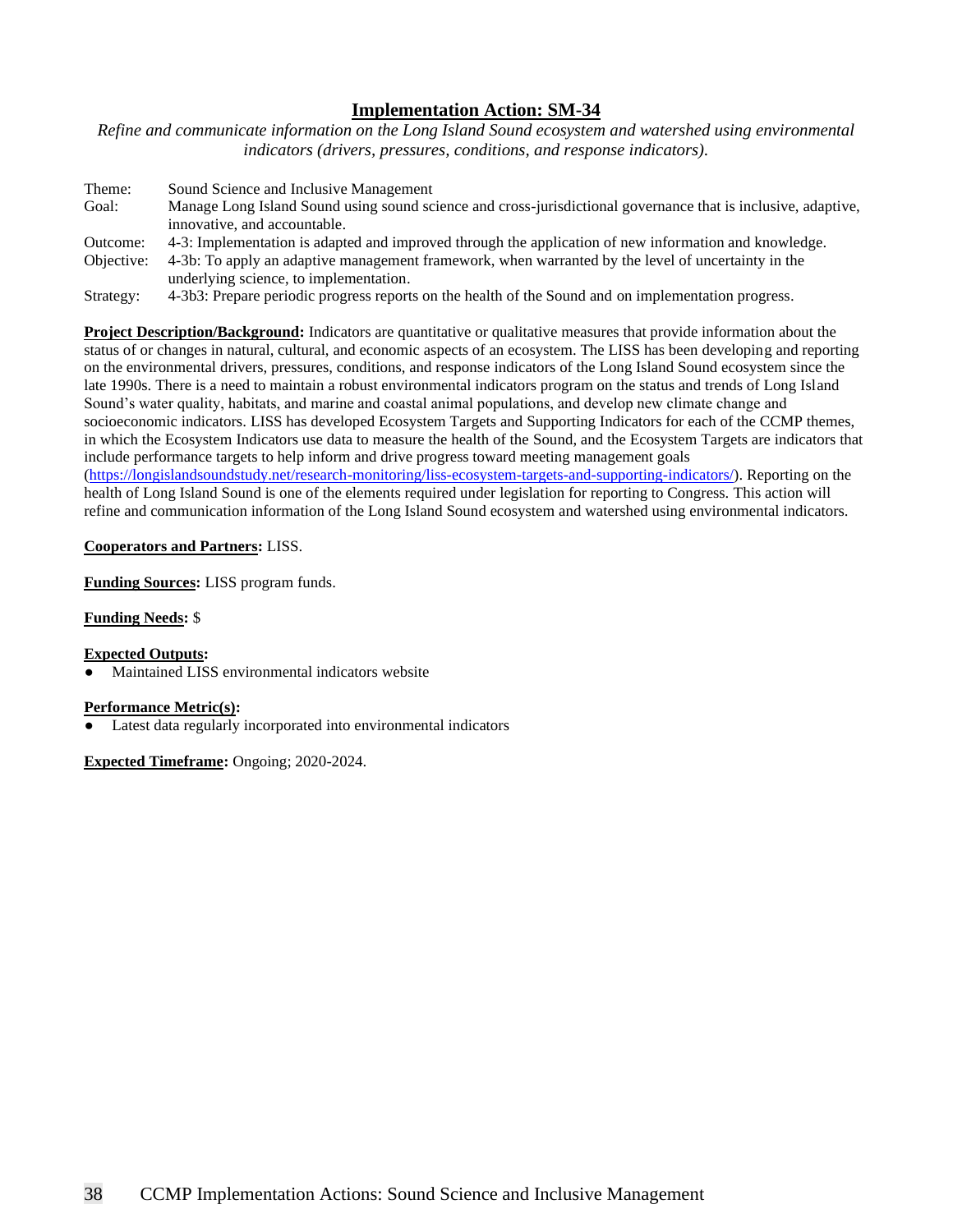*Develop annual Long Island Sound Study work plans that consider progress made and recommendations for improving implementation to achieve desired outcomes.*

Theme: Sound Science and Inclusive Management Goal: Manage Long Island Sound using sound science and cross-jurisdictional governance that is inclusive, adaptive, innovative, and accountable.

- Outcome: 4-3: Implementation is adapted and improved through the application of new information and knowledge.
- Objective: 4-3b: To apply an adaptive management framework, when warranted by the level of uncertainty in the underlying science, to implementation.
- Strategy: 4-3b4: At five-year intervals refine implementation actions and priorities by incorporating and integrating new information (including emerging issues) relating to science and management.

**Project Description/Background:** LISS develops annual work plans that document the desired outputs and outcomes from each funded task, while also providing an update from the activities funded in the prior year. The outputs and outcomes of the annual work plan should reflect the goals and objectives of the CCMP [\(https://longislandsoundstudy.net/category/media](https://longislandsoundstudy.net/category/media-center/annual-work-plans-2/)[center/annual-work-plans-2/\)](https://longislandsoundstudy.net/category/media-center/annual-work-plans-2/).

**Cooperators and Partners:** LISS Management Committee.

**Funding Sources:** LISS program funds.

**Funding Needs: \$;** work conducted by core LISS staff with no additional costs.

### **Expected Outputs:**

An annual work plan that clearly documents who will produce what, by when, to support a specified outcome

### **Performance Metric(s):**

● Proposed annual work tasks that are reviewed for how they support attainment of desired outcomes. Management Committee meetings to review and approve the work plans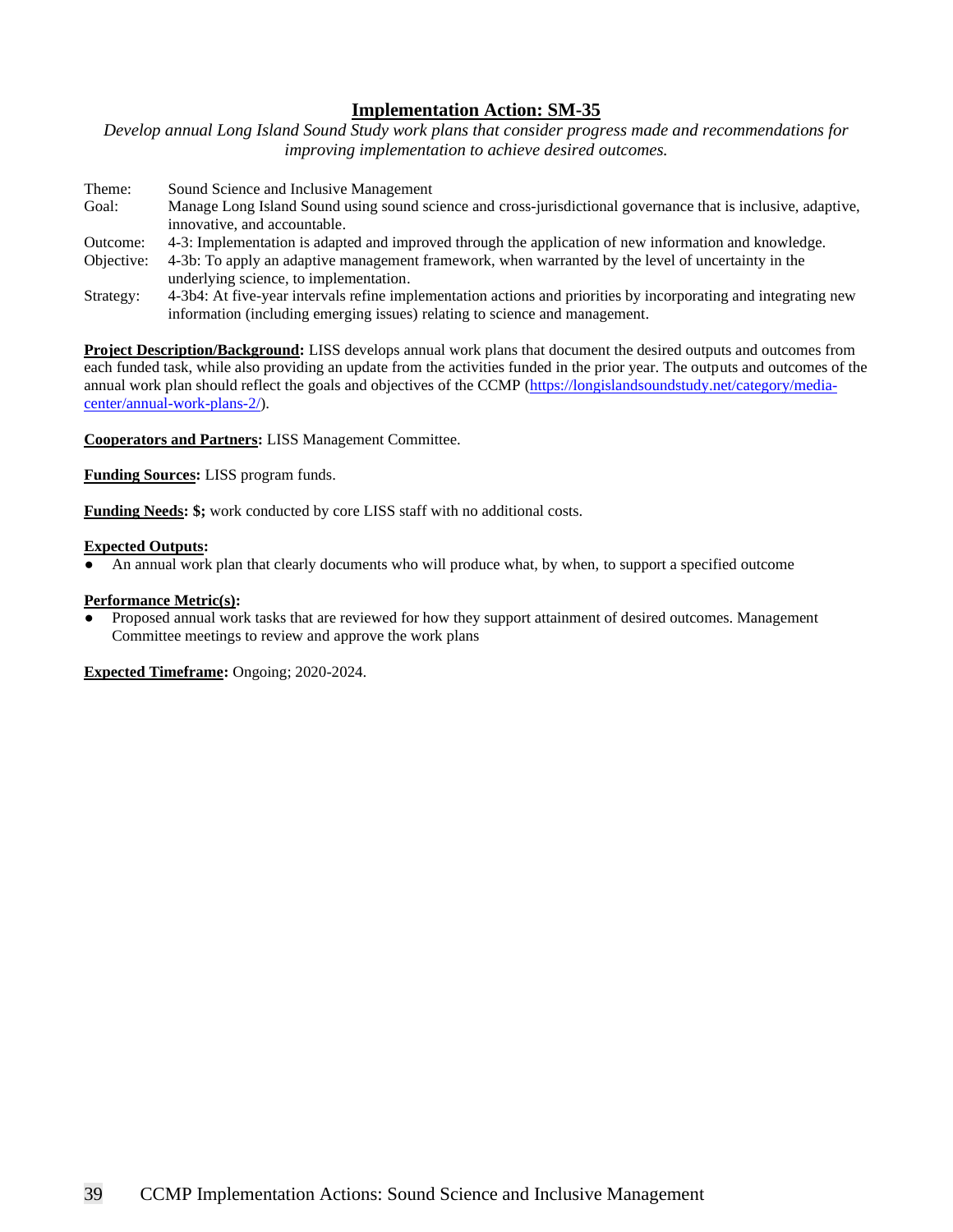*Every five years develop a comprehensive, specific, target-oriented implementation plan engaging all Long Island Sound partners.*

| Theme: | Sound Science and Inclusive Management                                                                        |
|--------|---------------------------------------------------------------------------------------------------------------|
| Goal:  | Manage Long Island Sound using sound science and cross-jurisdictional governance that is inclusive, adaptive, |
|        | innovative, and accountable.                                                                                  |

- Outcome: 4-3: Implementation is adapted and improved through the application of new information and knowledge.
- Objective: 4-3b: To apply an adaptive management framework, when warranted by the level of uncertainty in the underlying science, to implementation.
- Strategy: 4-3b4: At five-year intervals refine implementation actions and priorities by incorporating and integrating new information (including emerging issues) relating to science and management.

**Project Description/Background:** The implementation actions included in this revision of the CCMP cover a period of five years. Every five years a new set of implementation actions will be developed considering success and challenges in implementation, changes in the health of Long Island Sound, and new science on the Sound. Under this action, LISS has developed a 2020-2024 Action Plan that updates the 2015 CCMP.

**Cooperators and Partners:** LISS and partner agencies.

**Funding Sources:** LISS program funds.

**Funding Needs:** \$; Developed by LISS core staff.

### **Expected Outputs:**

Five-year implementation plan covering the period 2020-2024

### **Performance Metric(s):**

- Evaluation of the implementation tracking report and assessment of innovations and new information
- Assessments of environmental indicators, and review of research and monitoring data to consider science gains